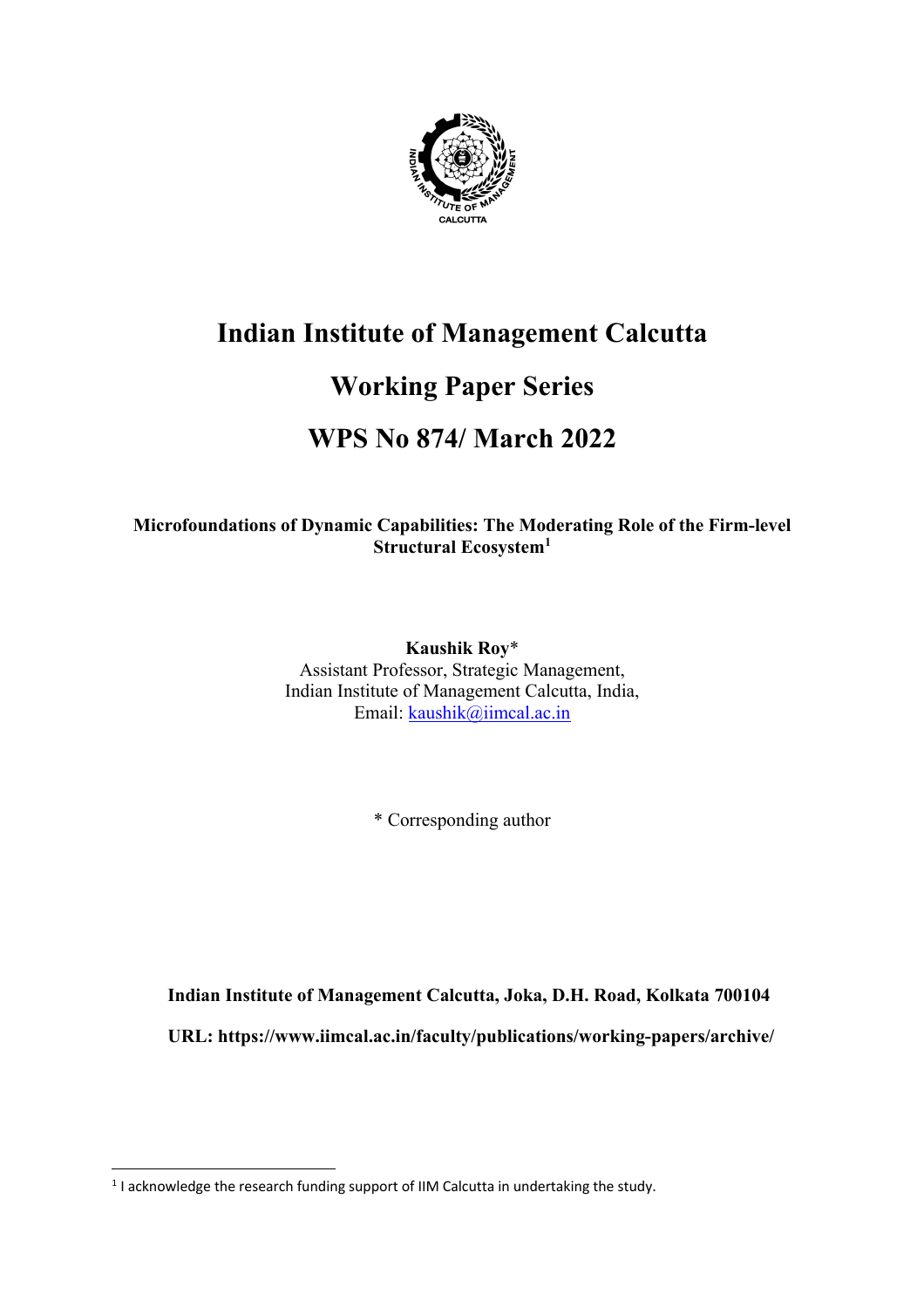## **Microfoundations of Dynamic Capabilities: The Moderating Role of the Firm-level Structural Ecosystem**

**Kaushik Roy2**

### **ABSTRACT**

I study the microfoundations for developing and exercising dynamic capabilities that are stage-neutral to the 'sensing – seizing – reconfiguration' framework. By engaging with three organisations from the same industry as 'cases' and studying the response of those organisations to four challenging environmental changes, I inductively derive an emergent framework for those microfoundations. I club the forty six microfoundations into eight aggregate dimensions, namely, organisation structure, functional alignment for resource entrainment, mind-set of innovation and simplified solutions, continuous improvements and the psyche of positive-sum, managing tradeoffs, focus on business fundamental, organisational processes and focus on human resources. I label these aggregate dimensions as the 'structural ecosystem', and extend the dynamic capabilities literature by explicating the microfoundations that cut across the tripartite classification of 'sensing – seizing – reconfiguration'.

**Keywords:** case-based research; dynamic capability; environmental uncertainty; microfoundations; structural ecosystem

<sup>2</sup> Corresponding Author. Strategic Management Group, Indian Institute of Management Calcutta, Kolkata, India. Email:kaushik@iimcal.ac.in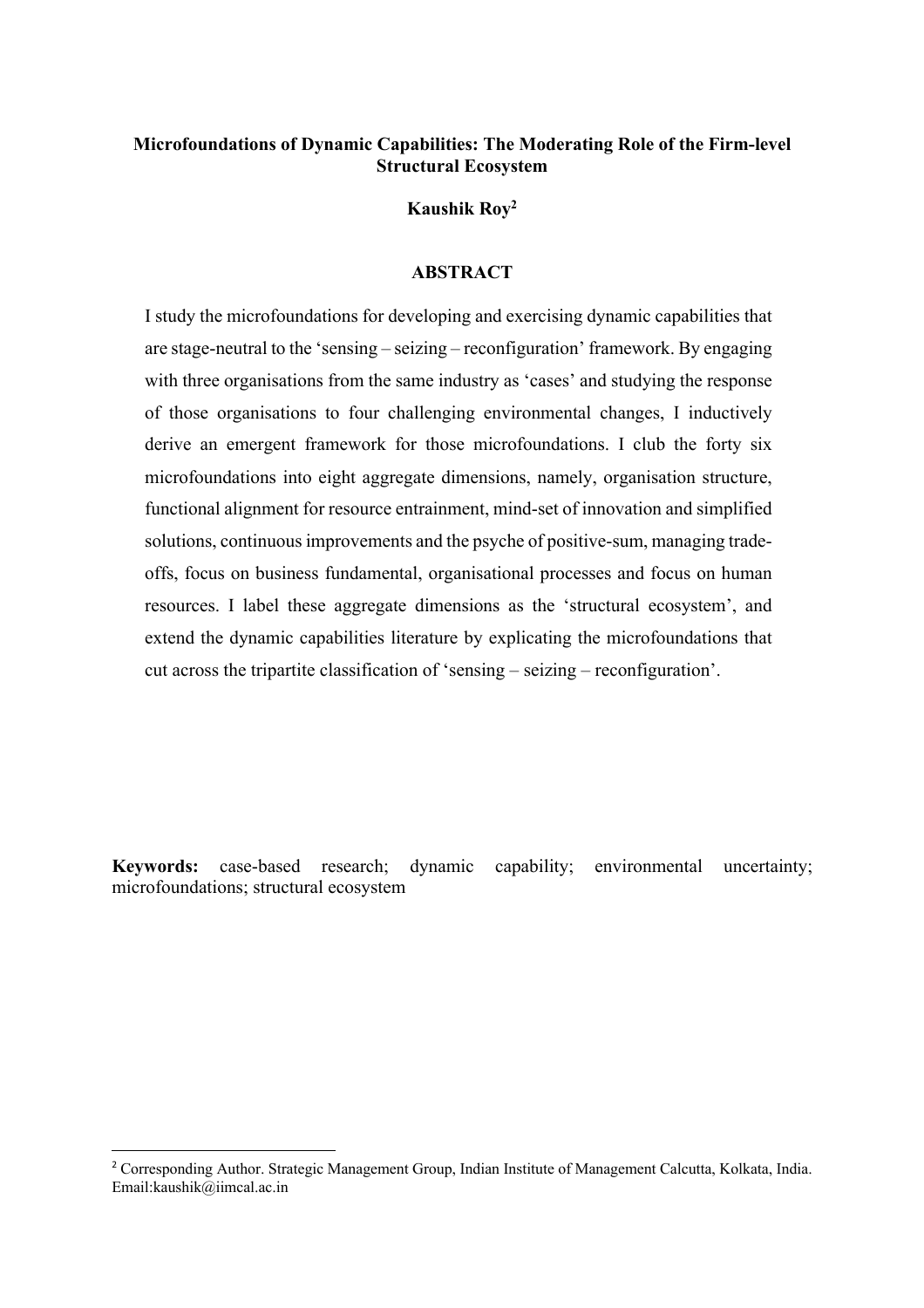#### **Microfoundations of Dynamic Capabilities: The Moderating Role of the Firm-level Structural Ecosystem**

#### "Health Crisis Slams Disney, But More Bloodletting Ahead

The world's largest entertainment company said Tuesday the coronavirus pandemic took a \$1.4 billion bite out of its earnings, with more to come as executives detailed how the global economic fallout would affect every part of its business for the foreseeable future… Disney's net income for the quarter fell 91% to \$475 million, due to both the impact of the virus and accounting for the consolidation of assets acquired in its 2019 deal with  $21<sup>st</sup>$  Century Fox<sup>33</sup>

"Mysuru-based (a city in southern India) multinational healthcare company Skanray, which in collaboration with DRDO (Defence Research and Development Organisation), an elite Government of India-held R&D enterprise was to produce 30,000 ventilators, has delivered none. Automobile giant Mahindra & Mahindra, which announced with great fanfare that it would help plug the impending demand for ventilators, has done silent"<sup>4</sup>

#### **Introduction**

The capacity of certain firms to outperform others and remain competitive in rapidly-changing environments is central to the theory of dynamic capabilities (Teece, 2007; Teece et al., 1997). The earlier debates on the relative importance of dynamic capabilities on firm performance in fast changing versus moderately dynamic environments (Eisenhardt and Martin, 2000) has now been put to rest by concurring on changing, uncertain and dynamic environment as an exogenous challenge (Barreto, 2010) that dynamic capabilities have the potential to address. The current COVID-19 pandemic in which most firms are reeling with existential crisis on one hand, and a few others being able to rapidly modify/tailor their offerings and demonstrating superlative performance on the other, represents a classic setting to underscore the importance of developing and exercising dynamic capabilities.

<sup>&</sup>lt;sup>3</sup> Reported on the front page of Wall Street Journal on May 6, 2020

<sup>4</sup> Reported under 'Ventilators ain't easy' in the article titled 'Favouritism and fake certifications mar India's ventilator procurement' of THEKEN.COM on May 5, 2020, excerpted from https://theken.com/story/ventilator-procurement-problems/ on May 7, 2020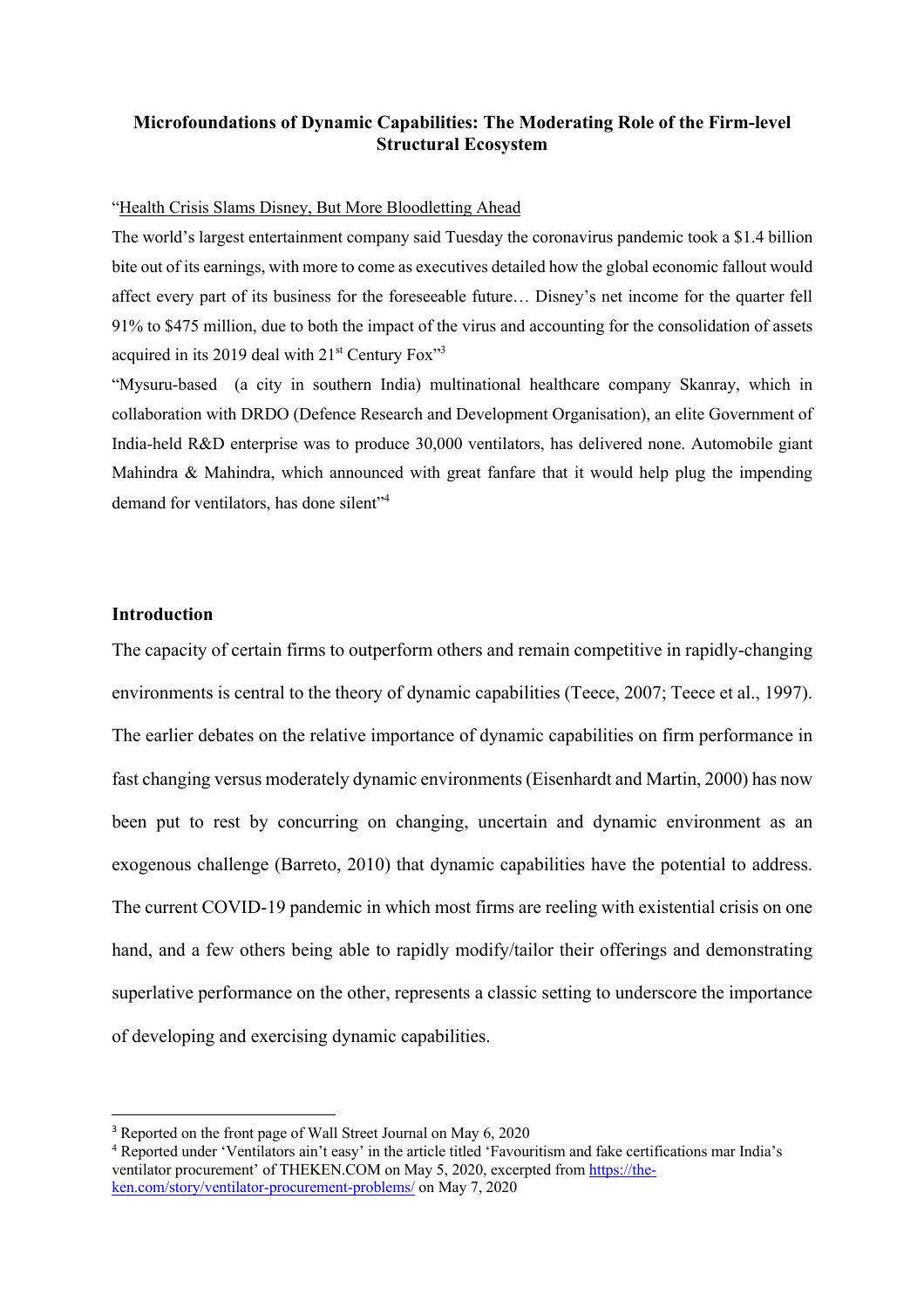To be able to understand the roots of these dynamic capabilities, it is then imperative to study their microfoundations. The microfoundations are the actions at the levels of both individuals and groups, the outcome of which are dynamic capabilities (Eisenhardt et al., 2010). The 'sensing – seizing – reconfiguration' framework is an established anchor to study dynamic capabilities, and this framework has been deployed to explicate microfoundations at the levels of the firm (Teece, 2007), managerial cognition (Helfat and Peteraf, 2015), corporate sustainability through circular economy (Khan et al., 2020) and sustainable innovation projects (Mousavi et al., 2019). Research on the microfoundations have, therefore, studied those microfoundations that are idiosyncratic to each of the three stages of sensing the opportunities and threats, seizing the market opportunities, and reconfiguring the assets and addressing threats.

While retaining the firm as the unit of analysis (and not an individual function or project/s), I examine those microfoundations that are independent of the three aforesaid stages. While doing so, I open the edifice of the 'sensing – seizing – reconfiguration' framework of dynamic capabilities (Teece, 2007) and investigate the routines, processes and analytical systems that aid firms to navigate through challenging and unforeseen environments. Given the nature of the research question, I employ a multiple-case research design and study the response of three heterogeneous firms each of which faced three triggers of environmental uncertainty spread across different years. The elaborate in-verbatim interview transcripts were analysed through the software ATLAS.ti, with all audit trails being retained for establishing reliability. Public disclosures and archival data formed the secondary sources of information.

I find that there are eight broad categories of the microfoundations. Since these are not mapped to the individual stages of 'sensing-seizing-reconfiguration', I label the aggregate dimension as the 'structural ecosystem', that is, the facilitating routines, processes, policies and analytical systems that enable firms to effectively develop and deploy dynamic capabilities.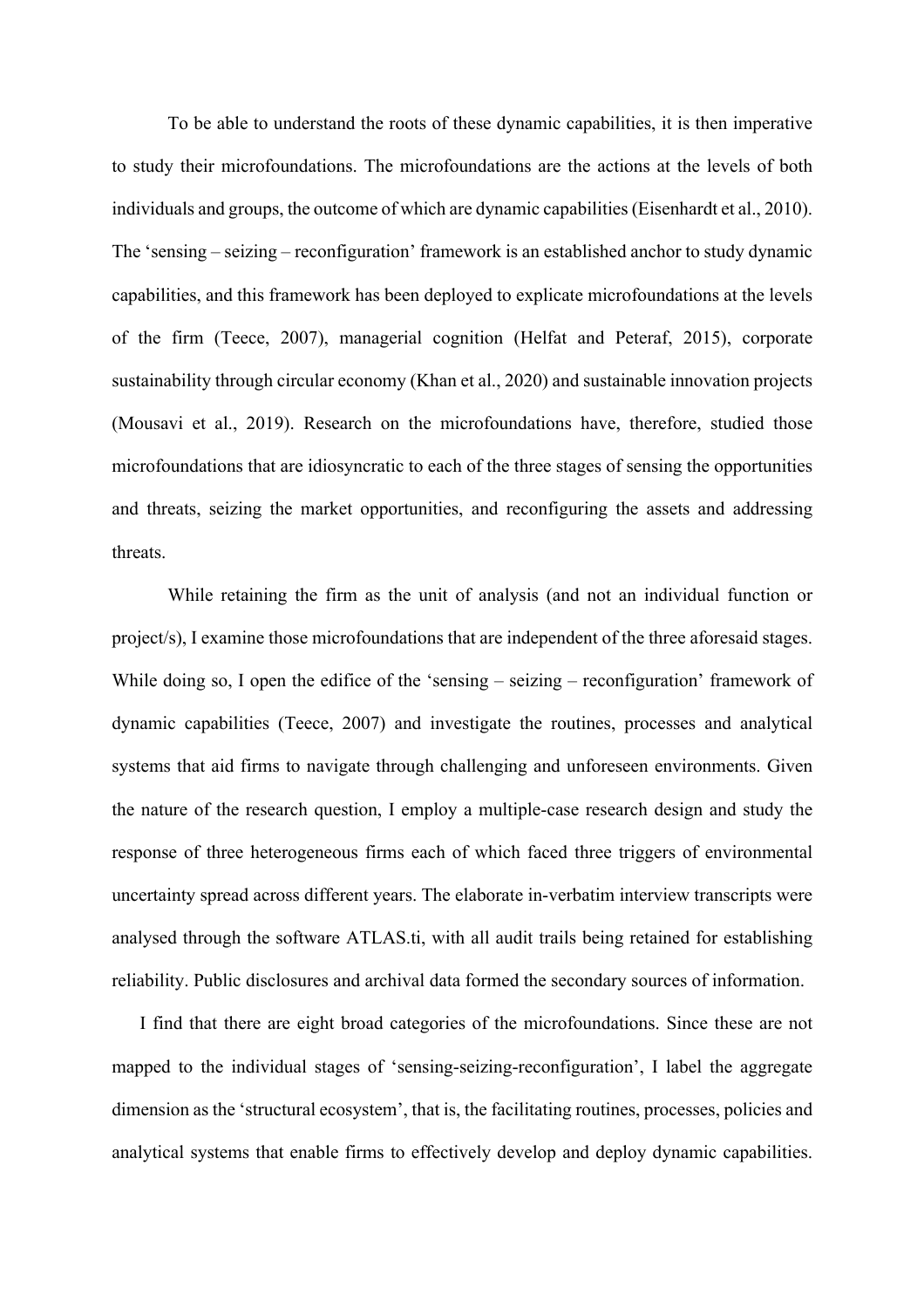Admittedly, the coinage is motivated by, amongst others, Teece (2007)'s reference to '*elements of an ecosystem*' while explaining the microfoundations for organisational sensing.

#### **Theoretical Background**

#### The Nature of Dynamic Capabilities

In its most elemental form, dynamic capabilities are viewed as those capabilities or capacities that enable a firm to navigate unforeseen and dynamic environment, and succeed. The concept of dynamic capabilities first emerged (Teece and Pisano, 1994) to overcome the inability of the conventional posture of the resource-based view (e.g., Barney, 1991, 1995; Peteraf, 1993), and explained the sources of sustained competitive advantage in rapidly changing environments. An intermediate research highlighted the formats that often translate core capabilities of a firm to its core rigidities (Leonard-Barton, 1992). Also posited as higher-order capabilities (e.g., Collis, 1994; Roy & Khokle, 2011), dynamic capabilities are the difficult-todevelop and deploy enablers that aid in sensing of the market opportunities and threats, seizing those opportunities, and reconfiguring the resources accordingly (Teece et al., 1997). These activities are undertaken with an intent to systematically solve problems (Barreto, 2010).

Dynamic capabilities are also understood as organisational processes that can be isolated and studied, i.e., product development, strategic decision-making, alliancing, etc. (Eisenhardt and Martin, 2000), or as even 'simple rules' (Eisenhardt and Sull, 2001) or as the epistemology of organisations (Roy, 2020). These capabilities tend to be homogenous across firms situated in similar contexts, and have unpredictable outcomes in high-velocity environments. Alternatively, these capabilities are the routinized activities that are developed by coevolution of experience accumulation, knowledge articulation, and knowledge codification processes (Zollo and Winter, 2002).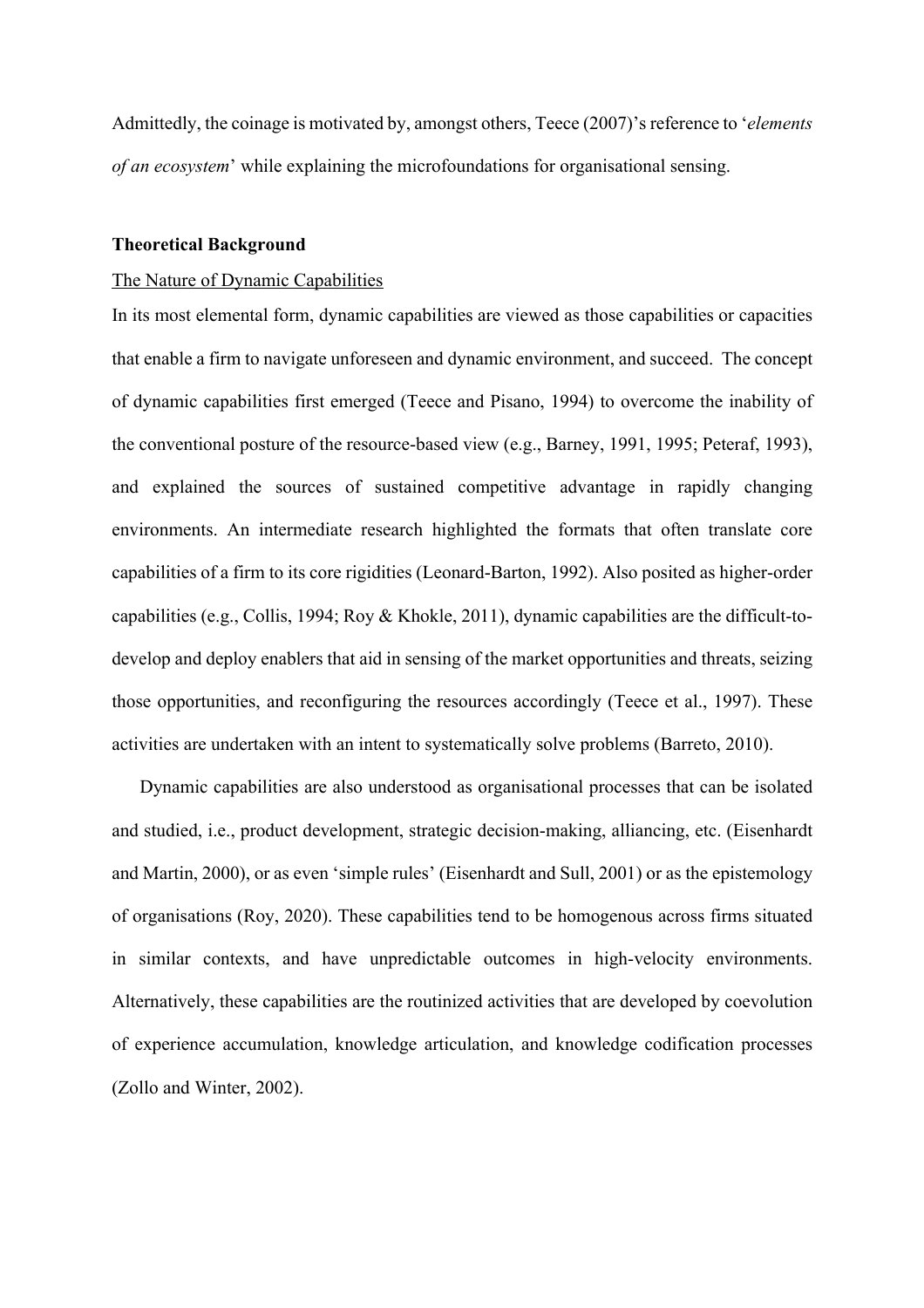#### The Microfoundations of Dynamic Capabilities

Microfoundations are generally an outcome of interpersonal interactions (Ogasawara, 2001). These microfoundations refer to individual- and group-level actions that result in dynamic capabilities and ultimately to superior performance (Eisenhardt et al., 2010). The microfoundations of dynamic capabilities have been predominantly studied through the 'sensing-seizing-reconfiguration' lens (e.g., Helfat & Peteraf, 2015; Khan, Daddi, & Iraldo, 2020; Mousavi, Bossink, & van Vliet, 2019; Teece, 2007), and a summary tabulation of the stage-specific microfoundations is available in Table 1.

At a firm-level, the microfoundations (Teece, 2007) range from the unique skills, procedures and processes, the organisation structure, to the decision rules and disciplines. To *sense* market and technological opportunities, firms must develop individual capacities and analytical systems to learn and to recognise those opportunities. These require not only swift gathering of information but also meaningful integration of the continuous flow of information (Roy and Khokle, 2016).

*Seizing* the market opportunities and strategy execution requires elaborate skills. It starts with a clear definition of the firm's business model, including but not limited to identifying the products and its features, target customers, the revenue streams and the mechanisms to capture value. Seizing also requires appropriate resource management, such as the design of asset specificity, control of scarce assets, and the economies of scope. A penultimate pillar involves the choice of decision protocols, to avoid errors and cannibalisation. Those decision protocols should also consciously overcome proclivities for bias and strategic deception. Finally, effective seizing hinges on the ability to manage the human resources, such as their loyalty and commitment.

Continuous alignment and realignment of assets is central to *reconfiguration* pursuits. This requires decentralisation of decision-making so that firms are responsive to the ever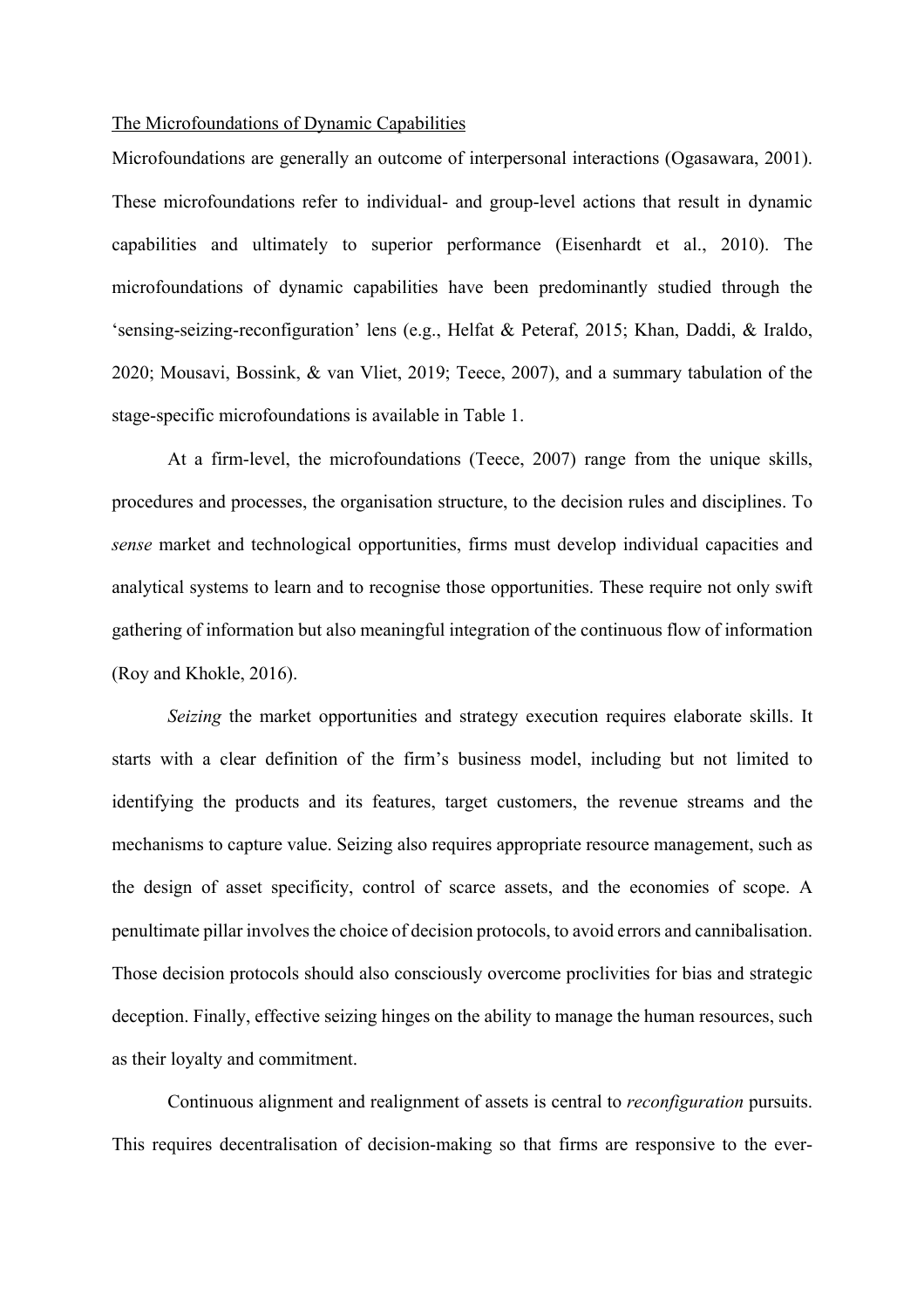changing customer needs. The efficacy of such decentralisation is enhanced by necessary integration and coordination, by ensuring loosely coupled structures, and by absorbing open innovation. Effective reconfiguration also mandates co-specialisation of assets to make the latter value enhancing. The governance, i.e., incentive alignment, reduced agency issues and rent dissipation, also enables reconfiguration. And finally, the knowledge management systems that aid in learning, transfer, integration, and protection, are equally crucial for the asset alignments and realignments.

On very similar lines are the microfoundations of dynamic capabilities for sustainable innovation (Mousavi et al., 2019). Sensing is facilitated by within-company entrepreneurial resources, the process of anticipation, and the focus on sustainability to drive innovation strategy. Seizing is effected by developing relevant internal capabilities, analysis of the value chain, engaging customers in the innovation process, market introduction activities, resource allocation and investment, resource co-specialisation, and clear definition of the business model. Likewise, reconfiguration of resources is achieved by focussing on open innovation, the business ecosystem, orchestrated marketing and technology development activities, and market expectations.

The microfoundations of dynamic capabilities for circular economy implementation (Khan et al., 2020) focus on corporate sustainability. Monitoring the market and related technologies, ideation, knowledge creation, and experiential learning, contribute to *sensing*. *Seizing* is an outcome of collaborations, strategic planning, and redesign of business models and the associated governance. And finally, *reconfiguration* is achieved by organisational restructuring, knowledge integration, adaptation of best practices, and upgrades in technology.

The microfoundations at the level of the individual manager lead to the conception of dynamic managerial capabilities (Helfat and Peteraf, 2015). *Sensing* is affected by the managerial cognitive capabilities of perception and attention. Managerial perception helps in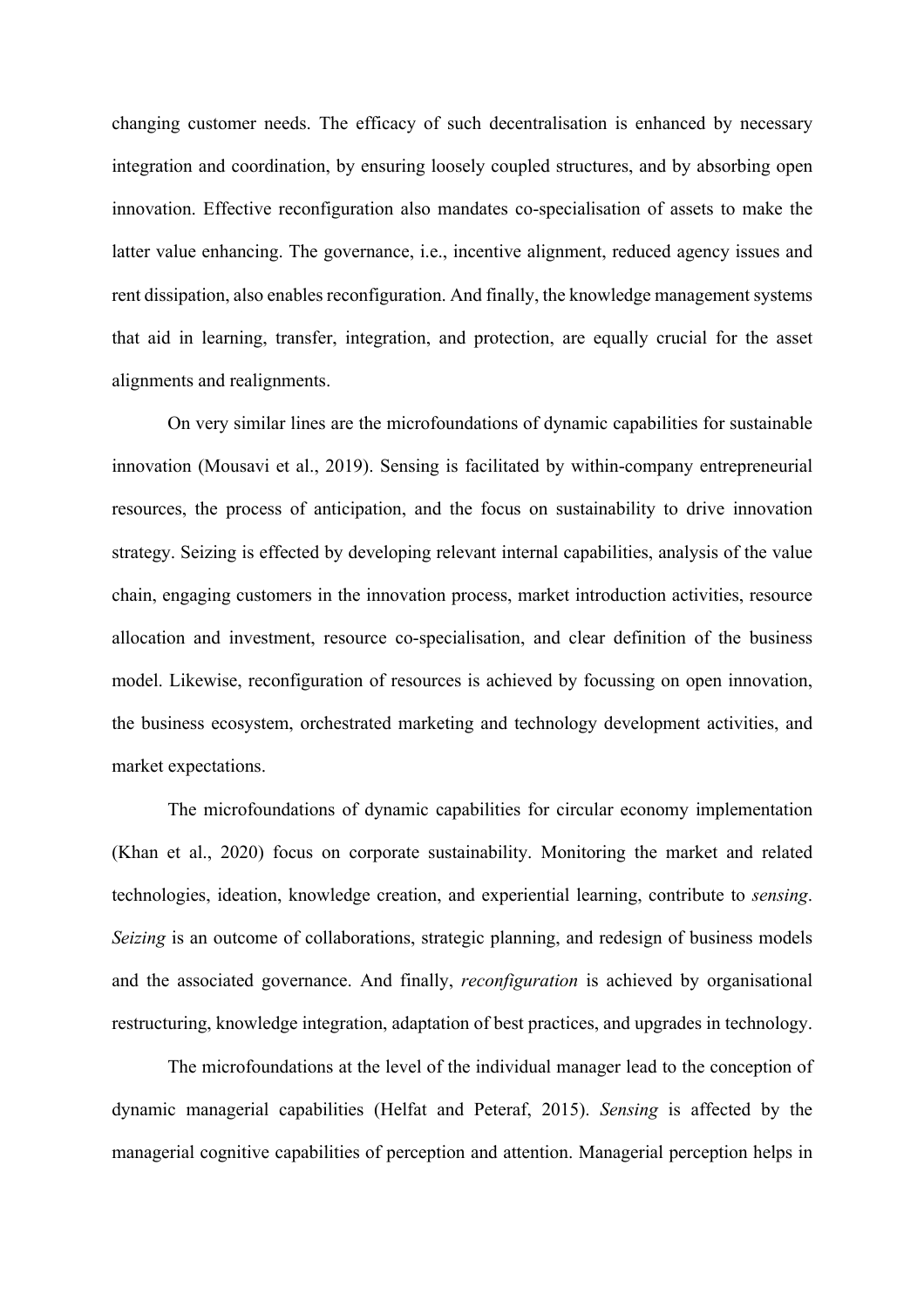interpreting environmental data and speedy recognition of opportunities and threats. Attention facilitates focus on relevant information that is necessary to detect and create new opportunities. *Seizing* of opportunities and emergent threats require the cognitive capabilities of problem-solving and reasoning. These cognitive capabilities result in controlled mental processing (reducing mental effort and biases), and strategic investments and business model design (for fit and complementarities among activities). Language and communication, and social cognition, are likely to determine *reconfiguration* of assets. Language and communication play an important role in persuading other stakeholders (e.g., approval from the board, inspiring workers, etc.) for undertaking new initiatives. Social cognition elicits cooperation from organisational members by influencing their behaviour.

As is evident, extant dynamic capabilities literature primarily examines the microfoundations that are idiosyncratic to each of the stages of 'sensing – seizing – reconfiguration' framework. I seek to extend the current theory, and also generate new insights, by studying those microfoundations that cut across those different stages and are equally crucial for firms (irrespective of its stage in 'sensing – seizing – reconfiguration') in responding to uncertain and dynamic environment. Consequently, I ask, *how to firms exercise dynamic capabilities, and specifically, what are the sources of the microfoundations of firm-level dynamic capabilities*? I am particularly imbued to Teece (2007)'s succinct assertion that "*the microfoundations of dynamic capabilities must be necessarily incomplete, inchoate, and somewhat opaque and/or their implementation must be rather difficult.*"

#### **Methods**

#### Research Design and Setting

To address the research question on hand, I use inductive logic (Eisenhardt and Graebner, 2007; Maxwell, 2009) and multiple-case study-based approach (Eisenhardt, 1989a). The empirics of the three 'cases' (Bourgeois III and Eisenhardt, 1988; Eisenhardt, 1989b) led to the emergent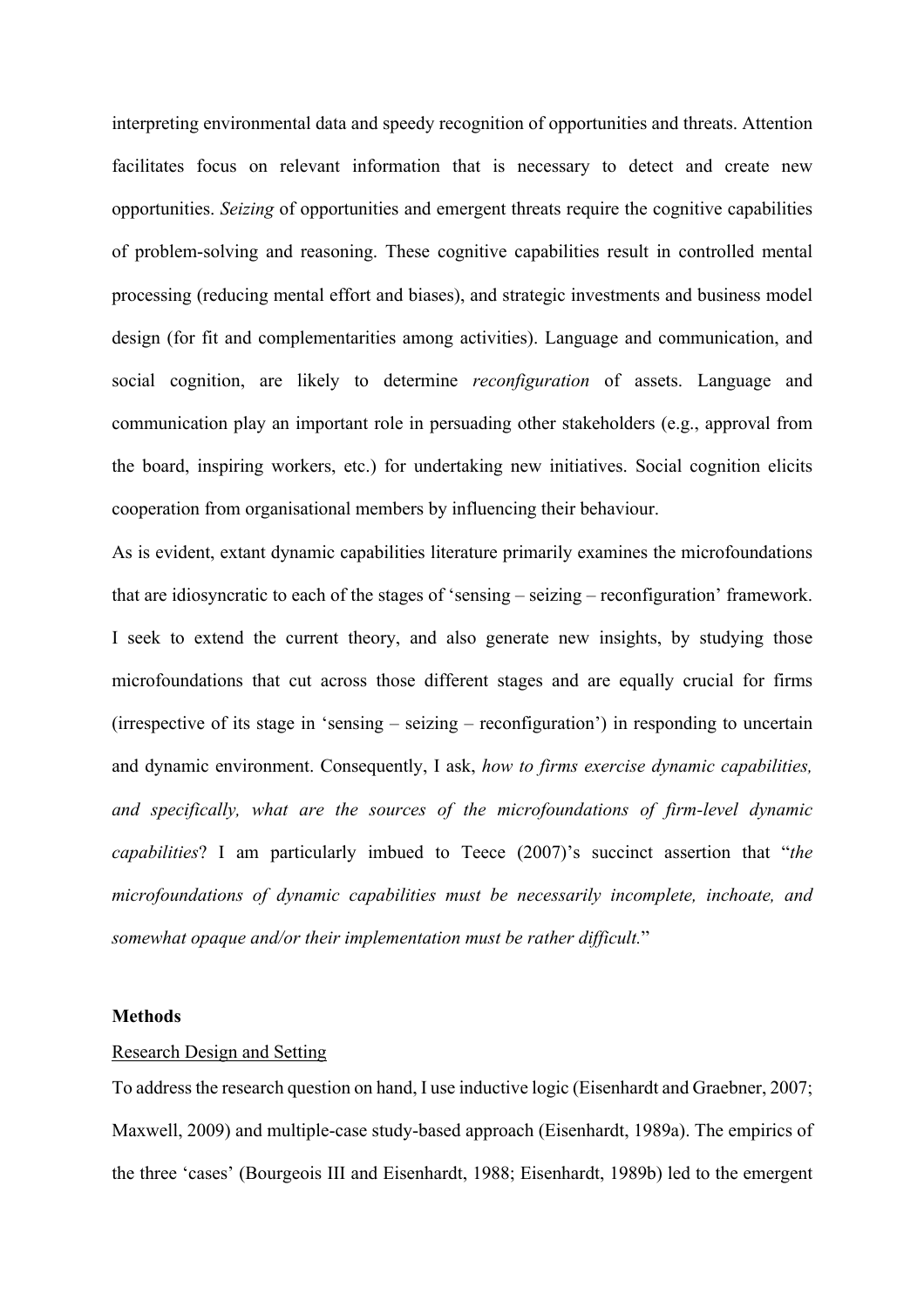framework (Locke, 2007) to be more compelling for theory building with detailed insights (Herriott and Firestone, 1983; Yin, 1984, 2009). The organisations were chosen from a single industry to 'control environmental variation' (Eisenhardt, 1989a), and the count of the cases were chosen basis theoretical sampling (Glaser and Strauss, 1967). Multiple cases allowed for the benefit of incremental insights from each case being treated as experiments (Eisenhardt, 1989b; Santos and Eisenhardt, 2009).

The Indian life insurance industry was chosen as the research setting, as this space was characterised by a series of unforeseen and rapid changes in recent past. Specifically, the regulatory announcements in 2005, 2009 and 2010, and the melt-down of 2008, increased the environmental dynamism for incumbent players. Also, it is established that a researcher's own professional experience in a certain setting contributes to richer understanding and insights (Maxwell, 2009), and I have worked with the head office operations of a life insurance company. All the aforesaid sources of environmental uncertainty impacted the unit-linked business (ULIPs) of the insurers, and the unit-linked products anyway were the prime business of the insurers till about 2010 (the other product category being 'traditional', wherein returns were minimal and the focus of those products were primarily on offering life cover). There were primarily two channels of sales for the insurance companies (i.e., 'insurers) – the agency force (or retail, constituted of individual advisors) and the bancassurance (i.e., through dedicated tie-up with banks).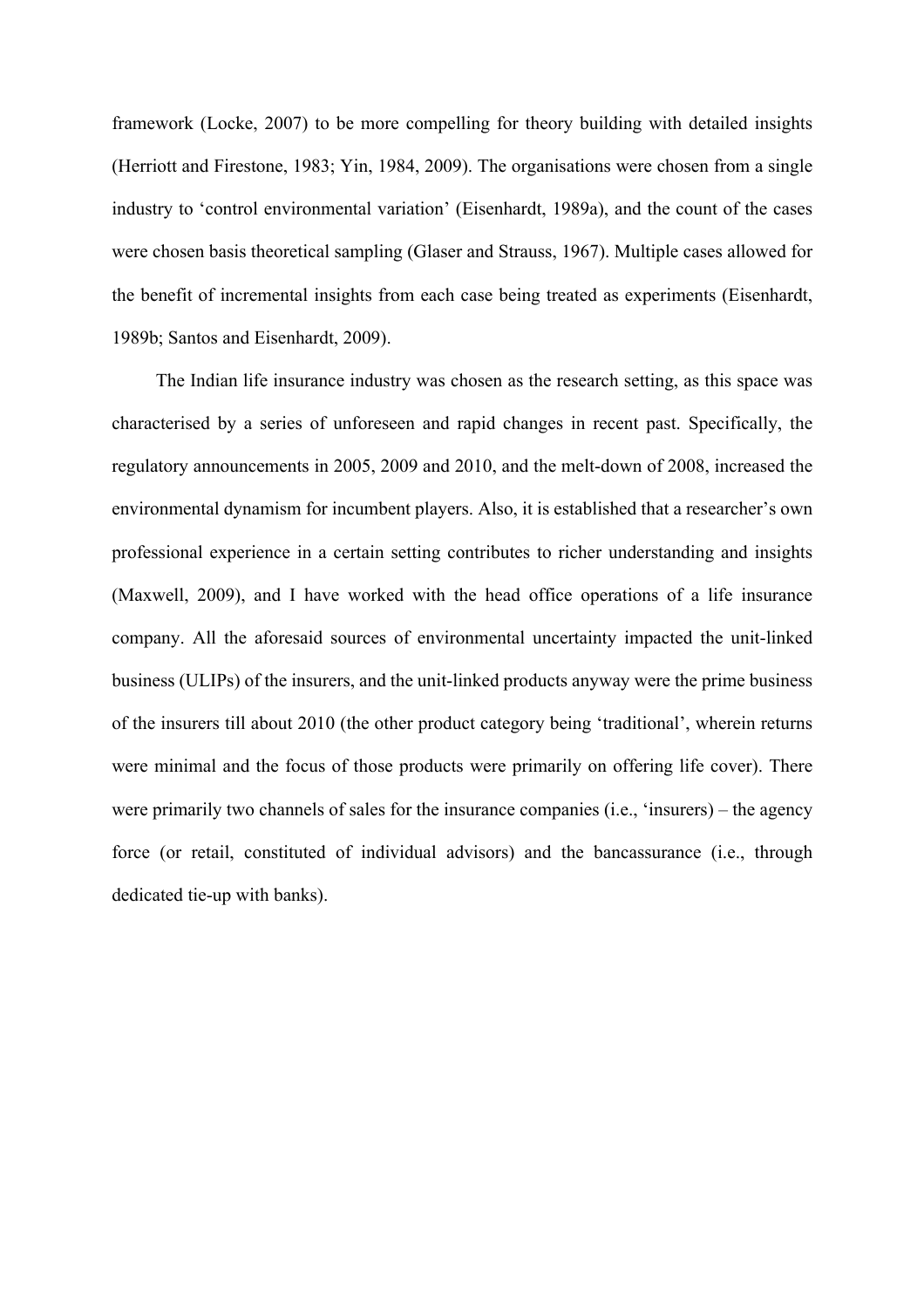#### **Data Collection and Data Analysis**

I have studied the attributes of the organisational enablers that aid in addressing environmental uncertainty. Primarily, the data was collected through in-depth interviews. The respondents were typically the members of the top management team and other senior leaders (see Table 1 for details of the respondents, and variation in 'case' profile) to avoid retrospective sensemaking (Eisenhardt and Graebner, 2007). The interviews were semi-structured (Alvesson, 2003) – this ensured that the respondents could narrate their opinion of the manner in which the respective organisations navigated each of the environmental trigger. The interviews were recorded, and transcribed in-verbatim within 24 hours of the collection to retain its original flavour (Eisenhardt, 1989b). Prior to approaching the companies, a case draft was prepared from secondary sources of information. The draft ensured the discussions to be sharp and fruitful.

-----------------------------------------

Insert Table I about here

-----------------------------------------

The interview transcripts were uploaded on to ATLAS.ti (a qualitative data analysis software) for further analysis. I followed the 'Gioia Methodology' (Gioia et al., 2013) to analyse the in-verbatim transcriptions to come up with the hierarchy of codes. Initially, these steps were undertaken for each case, and subsequently, cross-case analysis aided in richer insights from the convergence and divergence in the findings (Miles and Huberman, 1994).

#### **Findings: Structural Ecosystem for Organisational Response/s**

Data from this study suggests that there are eight dimensions of the structural ecosystem that affect the dynamic capabilities, and I provide an overview of the theoretical model in Figure 1.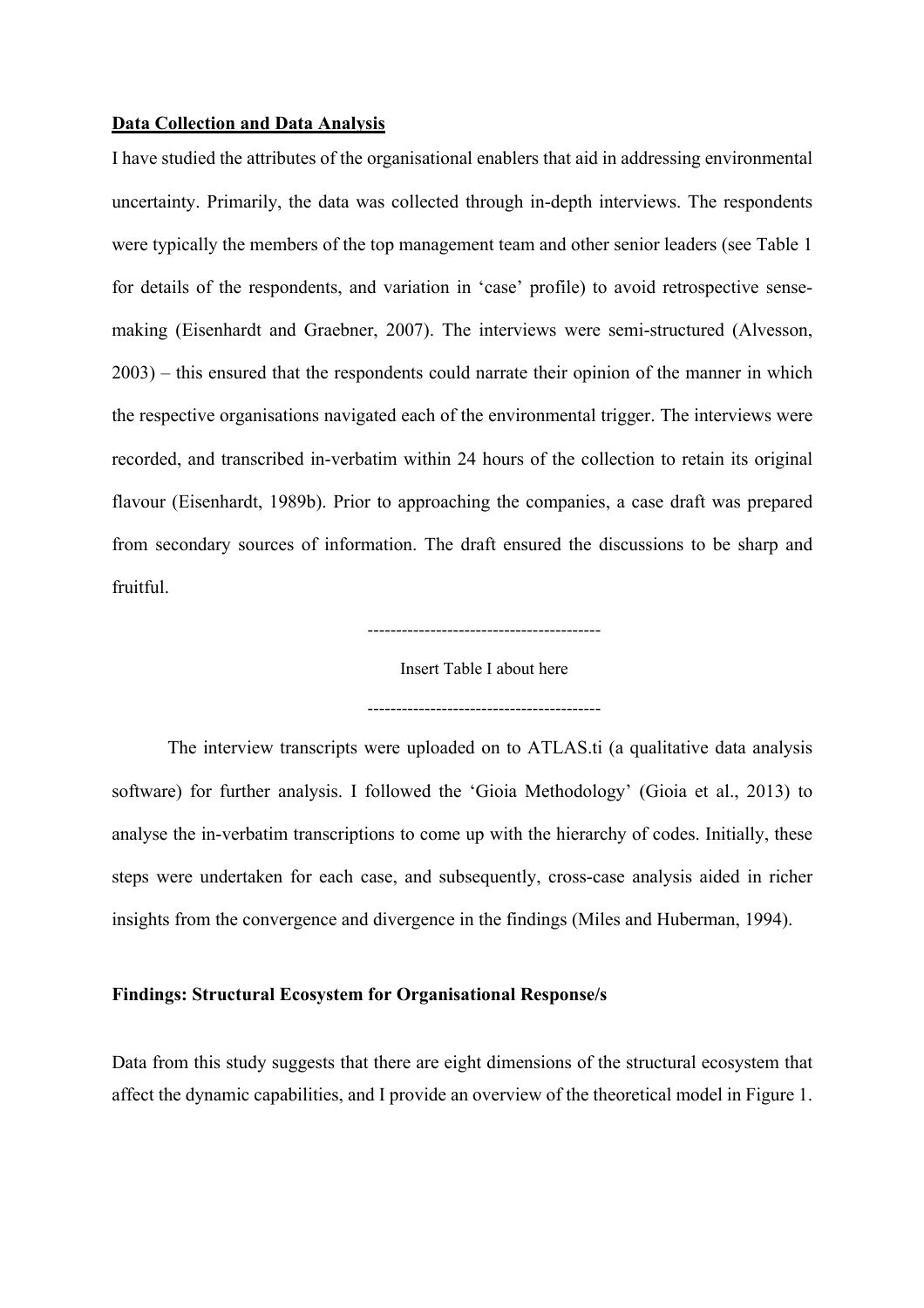Central Proposition: *Organisational ability to develop and exercise dynamic capabilities in rapidly changing environment is conditioned by the internal structural ecosystem, viz., organisational structure, functional alignment for resource entrainment, human capital, business fundamentals, management of trade-offs, innovation and simplified solutions, continuous improvements and the psyche of positive-sum game, and organisational processes*.

#### Organisational Structure

THOR and BLADE had a geography-based structure. A senior HR leader at THOR observed: "Today, when you talk of the business with anybody, I am sure that even the EDs [Executive Directors] would have spoken in the same language. They would say 'this region', and they would never say 'this channel'. So, bringing the channels on the same platform was a challenge and a conflict. And all this got resolved with that particular intervention wherein we brought a whole lot of structural changes (1:536, L1330)."

Likewise, a Senior Vice President (acronymic as SVP) and Head (Corporate Planning) at BLADE explained:

"we have got 4 zone SVPs, and that is basically the North, South, East and West… they look at the business of the zone, at the end-to-end basis (3:645, L1208)…"

Both the organisations had divided pan-India operations into territories, and the territory head was responsible for end-to-end Operations. They were not just responsible for Sales, but also for back-end processing and other Operations, Compliance, Human Resources, etc. This meant that these territory heads were like the CEOs of their territories, with reporting directly to the Managing Director & CEO at HO. Within the broad ambit of organisation's deliberate strategy, these territory heads could devise their own strategy; after all, they were better connected to ground reality of their respective regions. Further, the structure ensured that localised market dynamics could be addressed by the territory head itself, without granular guidance from HO. The territory head may then be able to take context-specific decisions. Another benefit of this structure was that it ensured that all functions of the territory work as a well-oiled machinery and as a collective.

THOR's region-based structure was carved out in accordance with its Indian parent's structure. The Indian parent happened to be a key bancassurance partner as well, and had significant contribution to the firm's business. Needless to say, such mapping of the insurer's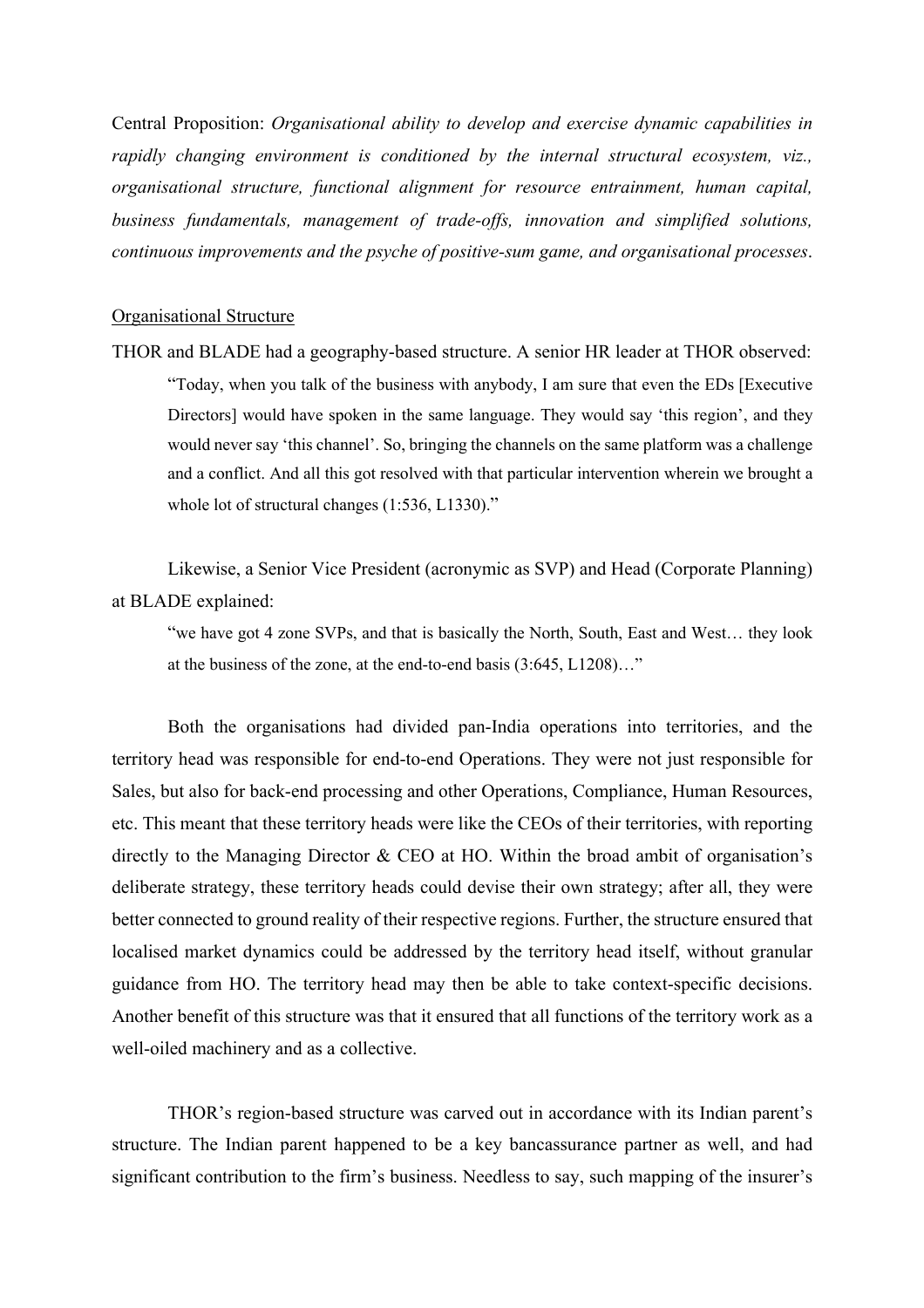structure with that of the channel partner resulted in better sourcing and servicing of the business. The Head (Products), while indicating that the Products and the Marketing roles are decentralised for other insurers, added:

"We haven't taken that route - so, marketing and products for us is centralised (1:560, L1429)."

HULK followed a different structure. The organisation had a vertical structure, with all functions in the regions reporting directly to their functional head in HO. With this structure, the firm was able to quickly pass information from HO to the respective resources in remote locations, and was also able to control the ground-level operations better. The Chief Strategy Officer (CSO) noted:

"We have the CEO and his direct reports, I mean COO, CFO, Head of HR, Head of Actuary, Head of Investments, Head of Strategy and Products (2:105, L150). And then, there was a head of sales and marketing together (2:105, L152). The Head of Sales and Marketing is responsible for the pan-India sales, across channels and for the entire country… the channels are full verticals. E.g., for agency, we have the north, east, south (2:106, L156)… Each of the 7 agency sales zones were headed by a person of the level of Vice President, and the latter would in turn report to the Head of Agency in HO (2:569, L906). Likewise, there were 4 Zone Heads of bancassurance, and they would report to the Head of Bancassurance in HO (2:569, L910)"

All the three firms had their niche roles centralised at HO. For Operations, THOR and BLADE followed a hub-and-spoke model. They had a centralised hub, and then there were regional processing centres. HULK had two main hubs, and entire pan-India business processing would happen at those hubs.

THOR's current structure was a result of a 2-stage restructuring exercise undertaken, starting 2005. Likewise, BLADE's present structure was a result of multiple previous iterations. Earlier, BLADE had a zone-based structure with functional matrix reporting to HO, followed by a vertical structure. HULK offered a similar evolutionary trend in its structure.

-----------------------------------------

Insert Table 3(A) about here

-----------------------------------------

Functional Alignment for Resource Entrainment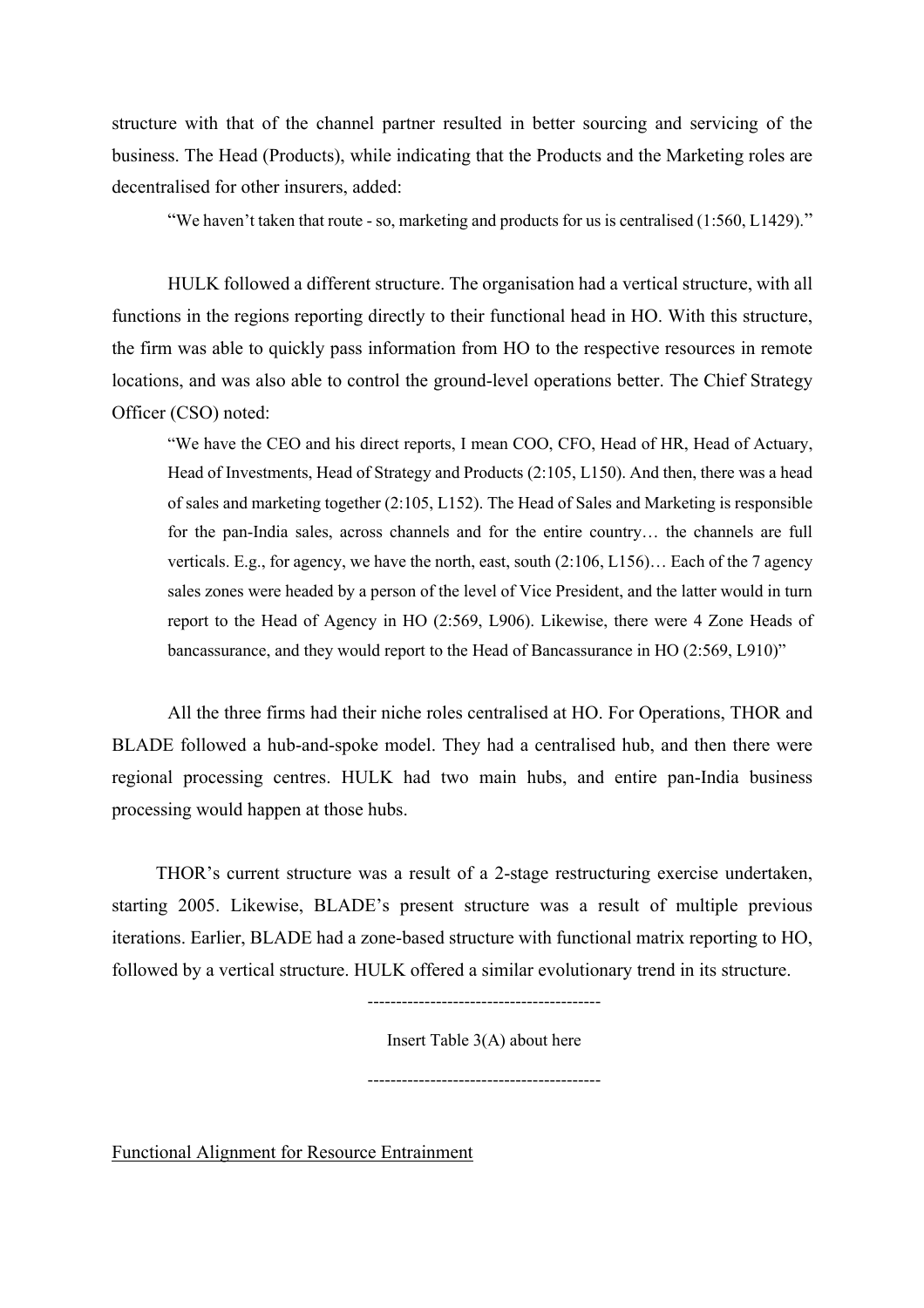All the three organisations, viz., THOR, HULK, and BLADE, had a sense of alignment between the functions, to varied degrees. The latter two organisations had a stronger sense of this alignment as compared to THOR. Nonetheless, the organisations recognised, in an explicit fashion, about the existence of the functional alignment, and this enabled access to resources across functions. The organisations also suggested that a strong alignment and a smooth interdepartmental functioning were beneficial for their sustainable competitiveness.

A number of enables to the apt functional alignment for resource entrainment came to fore. THOR's structure itself was an enabler. An Assistant Vice President (acronymic as AVP; HR) explained:

"So, if you ask me what that one single implementation which brought in this kind of concept or understanding to this organisation, the solution that was implemented about the structural changes at the organisational level (creation of the Executive Director position, creation of the regions and Regional Directors as like the CEOs of those regions, creation of the Country Head position which is strategic in nature) would be the answer. Since now you have the CEO at the regional level who is responsible for the entire operations and all the channels, there has some sort of integration that has happened. And now, the four channels are talking to each other, and there is no compartment. Earlier, there were clear compartments, even at pan-India level (1:537,  $L1330$ ."

A second enabler was the existence of separate and dedicated functions/roles with the KRA of enabling resource entrainment amongst different departments. THOR had functions like the Business Reengineering Group, the Products Strategy, and the Projects function. HULK had a dedicated Strategy function, and the role of this function was to coordinate resources of different functions in a synchronous fashion. BLADE had the Programme Management office, to oversee key projects such that these cross-functional strategic projects drive organisational change and build new capability. The SVP and Head (Operations, Systems and Facilities) illustrated:

"As part of my job profile, I am required to be closely involved with the distribution management teams, and with the rest of the core management teams of the organisation, to ensure that the overall plans are executed in a timely fashion with minimum overruns (3:327, L698)."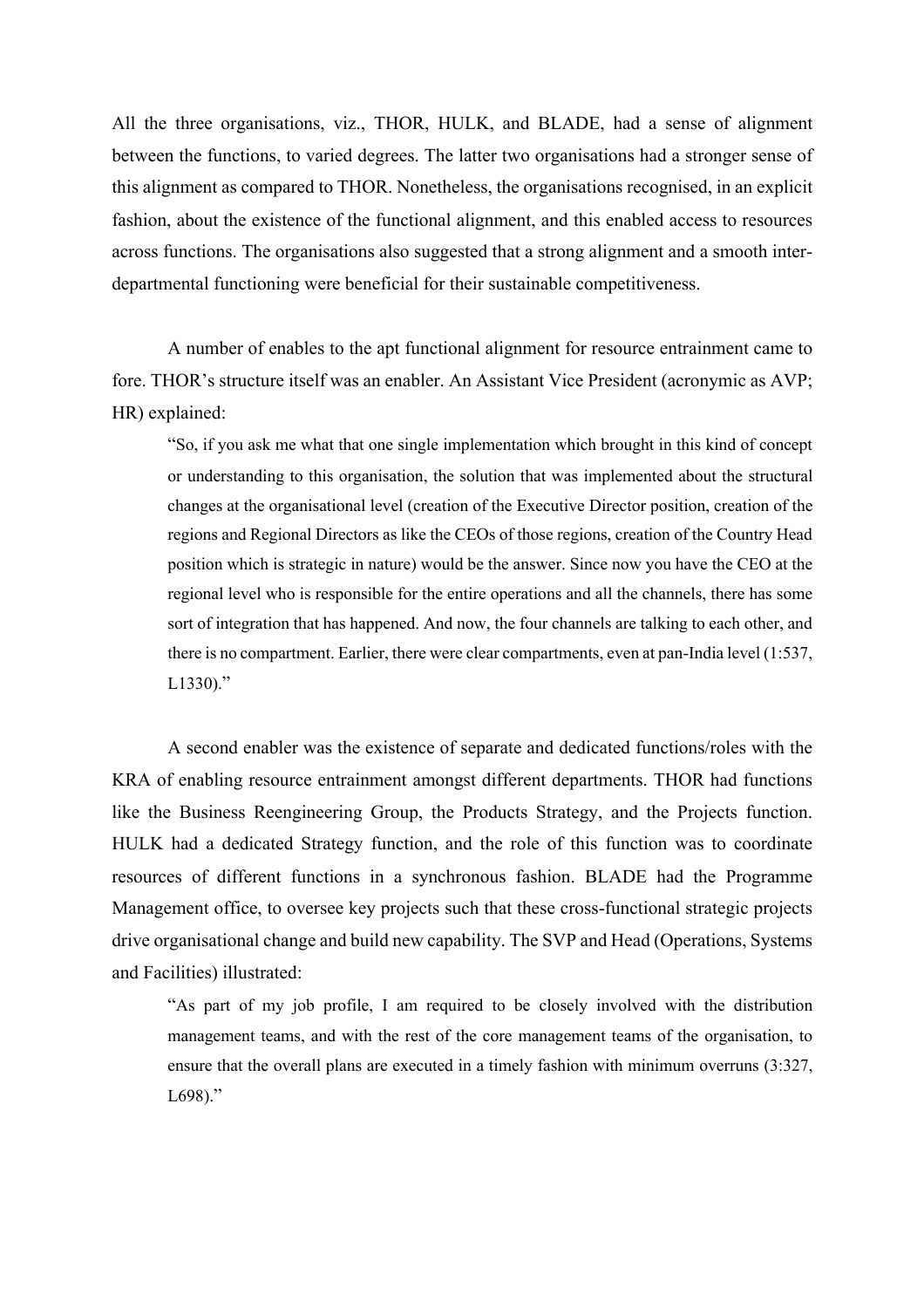Third, system backbone with necessary design elements enabled proper functional alignment and facilitate resource entrainment. THOR had rolled out a CRM backbone in 2009, and entire processing and back-end activity was necessarily captured into this, and automatic heuristic-based allocation of tasks to departments ensured that all the functions work smoothly. HULK had automated the entire workflow in-house. This pursuit integrated sales personnel with back-end underwriting, issuance and servicing of policies.

Fourth, structured processes aided realignment of capabilities for THOR. Owner functions were responsible for initiating design changes, and facilitation role was played by a Projects team. Such a process-based approach ensured smooth resource entrainment acrossfunctions, and the intervention of Projects team ensured that realignment across functions is achieved well. Even HULK focussed on areas of functional alignment and would design processes for those delivery areas. BLADE even ensured that organisational learning is imbibed into processes on a continual basis "through enterprise-wide committees (3:328,  $L698$ "

There were still other enablers. HULK had designed a concept of shared responsibility, and could achieve very high persistency figures (i.e., continuity of business as renewal premiums from current customers) by assigning the responsibility to role-holders spanning across the organisation. The Head (Products) noted:

"We engage with the sales and we engage with the operations team and then the persistency and the customer services team… so, we do all those particular actions as well… like say, why a particular mode of product is selling more and what is really causing lapsation, is the ticket size really responsible for this or is there anything else that is the reason, what are the operational bottlenecks? These are not necessarily your own area but this gives you a view and covers every aspect. So, that is where we sit. Very often, we give insights to operations and IT  $(2:207, L309)$ "

At the same time, clear segregation of roles nullified chances of any friction of confusion during testing times. In testing times, BLADE would design deliverables that overlapped across roles, and this required different resources to realign in a seamless fashion.

A sixth enabler was the existence of cross-functional teams that spearheaded the change process. BLADE labelled them as enterprise-wide committees. Seventh, detailed preparations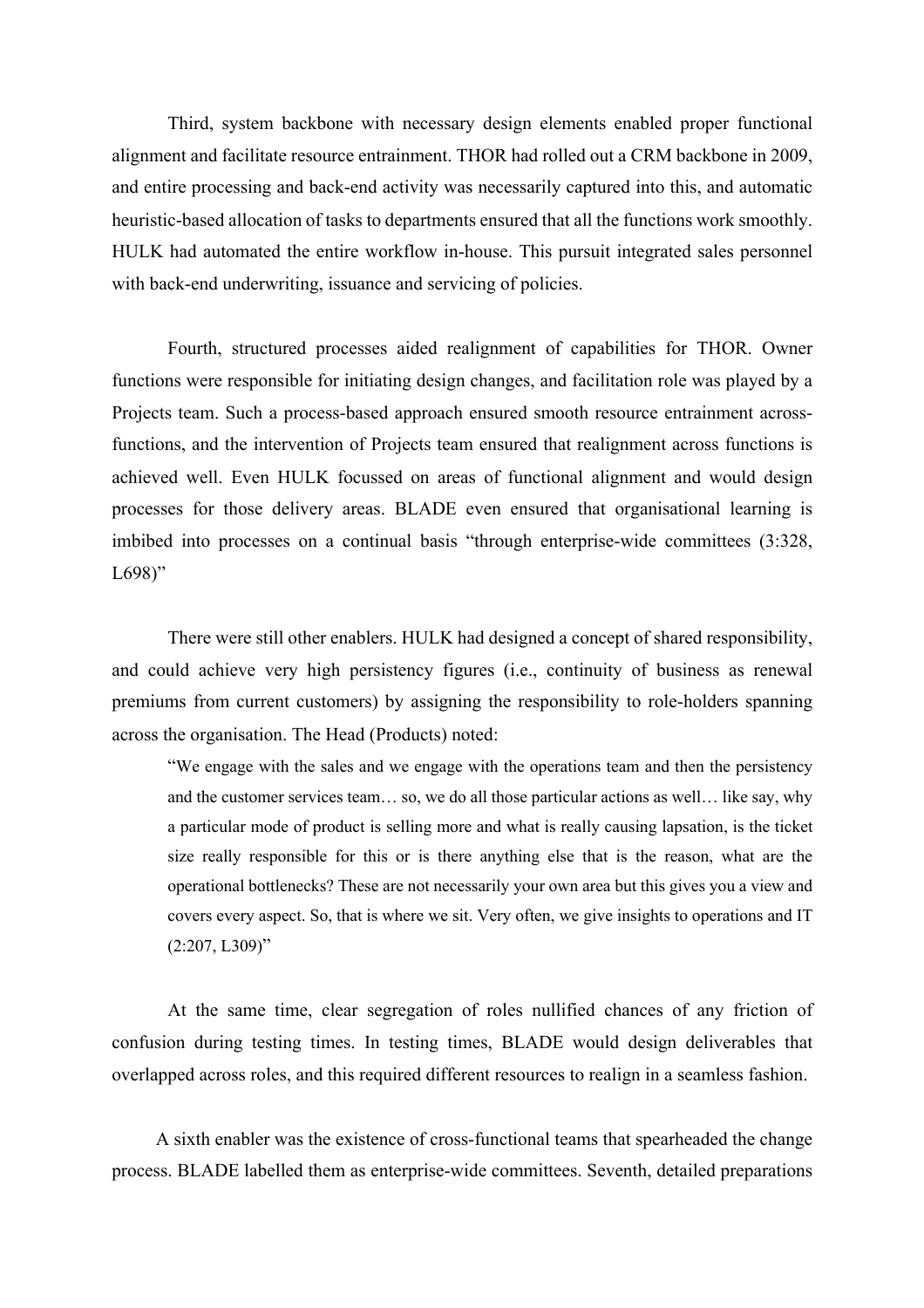ahead of actual execution enabled HULK to accurately ascertain the required resources and resulted in apt entrainment. Eighth, HULK would set up pilot projects, to gauge the success and implications. Only after its success and impact assessment would they decide for pan-India expansion. A final enabler was the succession planning. We evidenced this in THOR as well as BLADE, especially for the top post of Managing Director. This resulted in clear alignment of roles.

-----------------------------------------

Insert Table 3(B) about here

-----------------------------------------

#### The Mind-Set of Innovation and Simplified Solutions

THOR accorded very high importance to innovation. The firm even linked innovation to performance of its role-holders. The Deputy CEO explained:

"We try to have and introduce a good set of products and trends… to ensure that the product introduces some innovation (1:33, L98)… It is not just 2 guys, or 4 guys, sitting in a HO discussing this, but the entire sales force in the market. And in this parameter, we are quite ahead (1:85, L142)… we try to differentiate in the way we introduce some innovation here and there, and this can be evaluated as a parameter (1:72, L136)"

There were instances of innovation, though limited, in HULK as well, such as the 'loyalty channel' (2:507, L782). The mind-set of innovation helped BLADE to not only come up with unique products (such as unit-linked pension, guaranteed NAV plan, guaranteed NAV pure pension plan and the unit-linked health plan) (3:137, L391) but also to engage with banks for business in a novel manner (in absence of a material bancassurance partner).

Customers benefitted as a direct outcome of the mind-set of innovation. This is because, the mind-set of innovation directed organisational resources towards designing simplistic solution to the customers. With reference to THOR's launch of the 1<sup>st</sup> ULIP, a ED elaborated: "it was an automatic asset allocation-based kind of a thing  $(1:167, L294)$ ... So, it was beneficial more for the people who did not have much financial knowledge, such as redirection, switch, reallocation, and what all to do, when to do, and when to come out, and so on (1:166, L292)… Automatically, this automatic asset allocation was the biggest USP that none of the players had (1:217, L414)."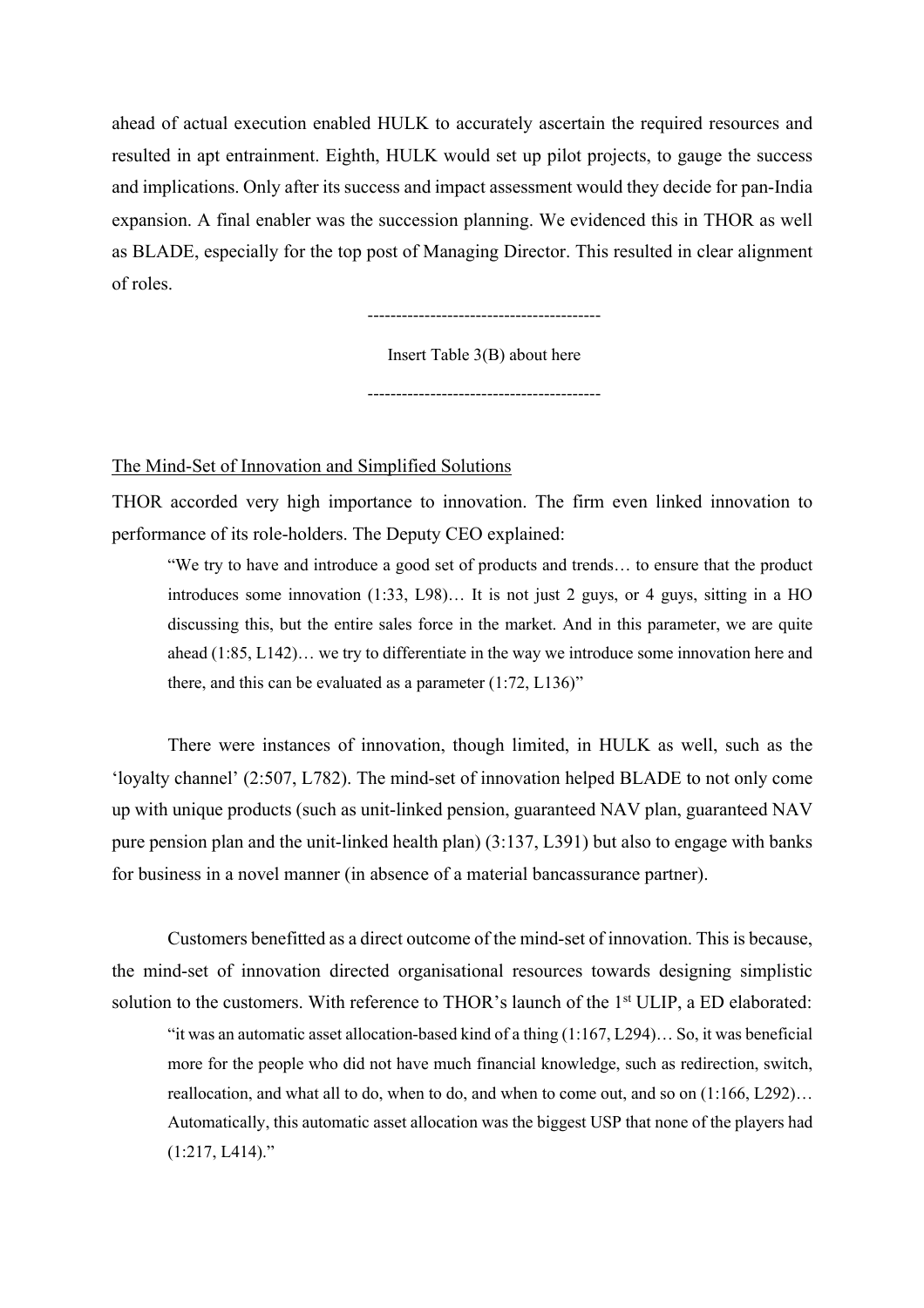Interestingly, even with its limited focus on innovation, HULK ensured that simplified solutions to customers. The firm did not charge any FMC at all, with an aim of making pricing easy for customers to understand. Also, proposed policyholders were elaborately guided in instances of medical pending requirements at the stage of pre-issuance. Further, as the Head (Products) added:

"we started with a product called Simply Life, and it was a very templated product, with fixed set of premium and it was fixed that there would be no underwriting and it will be in a simple form (2:236, L347)."

BLADE furthered our understanding. Therein, the organisation could anticipate the future needs of its customers by employing its mind-set of innovation. As a result, the firm was equipped with tools to develop products that were sharper, and faster than the introduction by competition. The CEO explained:

"…we are now operating strongly in the mortgage-covered credit life business. And the mortgage-covered credit life business does not necessarily require such a bancassurance tie-up. Any insurer can sell to any bank because that is separated from the corporate agency tie-up (3:748, L1512)."

For all the three organisations, the mind-set had a long lasting benefit. As an immediate outcome, the organisational response during turbulent times did not result in any adverse outcomes. The organisations ensured that the entire business model remains simple and easy to comprehend. Therefore, whenever there was a need for change in resource allocation, decision-making was fast, and the outcomes from the decision-making were easy for customers and distributors to understand.

 $-$ 

Insert Table 3(C) about here

-----------------------------------------

Continuous Improvements and the Psyche of Positive-Sum Game

All the three organisations had active focus on continuous improvement pursuits. THOR had constantly improved, and some of the pursuits include a) graduation to a need-based selling psyche, b) comprehensive evaluation of sales personnel, c) aggressively outsourcing non-core activities, and d) rolling out the CRM package. The Deputy CEO explained: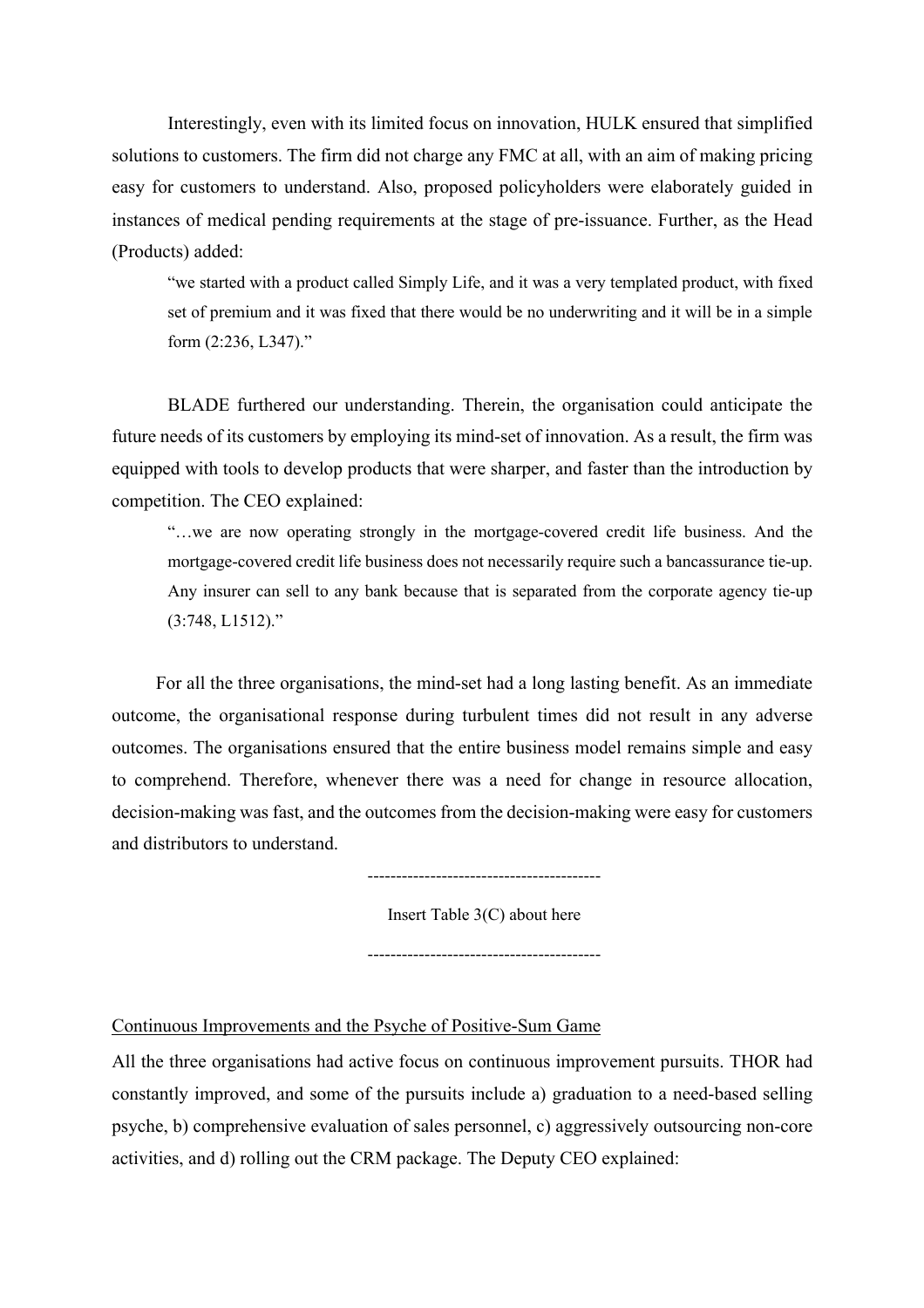"We believe in the CBI - the customer-based benefits' administrator, which was not our practice before (1:86, L142)… The next challenge forward is what we call the 'need-based selling'. That's close to us right now. But we would also take advantage of the systematic tools so that all the parameters are taken into account, and then propose the best product possible by using (but not limited to) the best skills of the sales guy  $(1:82, L142)$ ... monitoring the sales guys, and giving them scores, and giving feedback to the guys doing wrong sales, and then getting rid of the guys doing wrong stuff. And then, we have introduced the concept of conservation ratio, and related incentives (1:136, L204)."

The current workflow and the productivity of its agency channel represented similar illustrations for HULK. Even BLADE demonstrated an array of continuous improvement pursuits, along the dimensions of backend processing, sourcing of business, and after-sales servicing. A VP (Operations) narrated:

"Earlier, it used to something in the range of 10 to 15 days… And now, it is anywhere around 2 to 3 days. And then, there are instances when the same day, the policy is issued (3:423,  $L855$ )."

The continuity of these organisational pursuits was important – after all, these organisations operated in rapidly changing environment. Hence, there was an eternal need for improvement, so that they continue to achieve a better fit with the ever-changing environmental conditions. BLADE's MD and CEO underscored:

"And yes, are we saying that these are good enough or are these not good enough, or should we be doing it more, I would say that this is continuous (3:728, L1474)."

THOR indicated another realisation. The continuous improvement pursuits made sense only if the moves were mutually beneficial to all the primary stakeholders, i.e., the shareholders, customers and channel partners. All the improvement actions were undertaken with the psyche of 'mutual benefit'. Even HULK reoriented its value proposition to customercentric in mid-2008, keeping in mind the same philosophy. The organisation also realised, in around 2006-07, that customer requirements of traditional policies remained unmet. As a result, the insurer realised the importance of traditional policies at a time when the entire industry was focussed on selling ULIPs, and this in turn, partially buffered them against the uncertainties of 2009 and 2010 ULIP regulations. The ED and COO said:

"And this is when we decided to move it out of the actuarial, saying that besides the customer segmentation, we also need a much more outward looking product development view by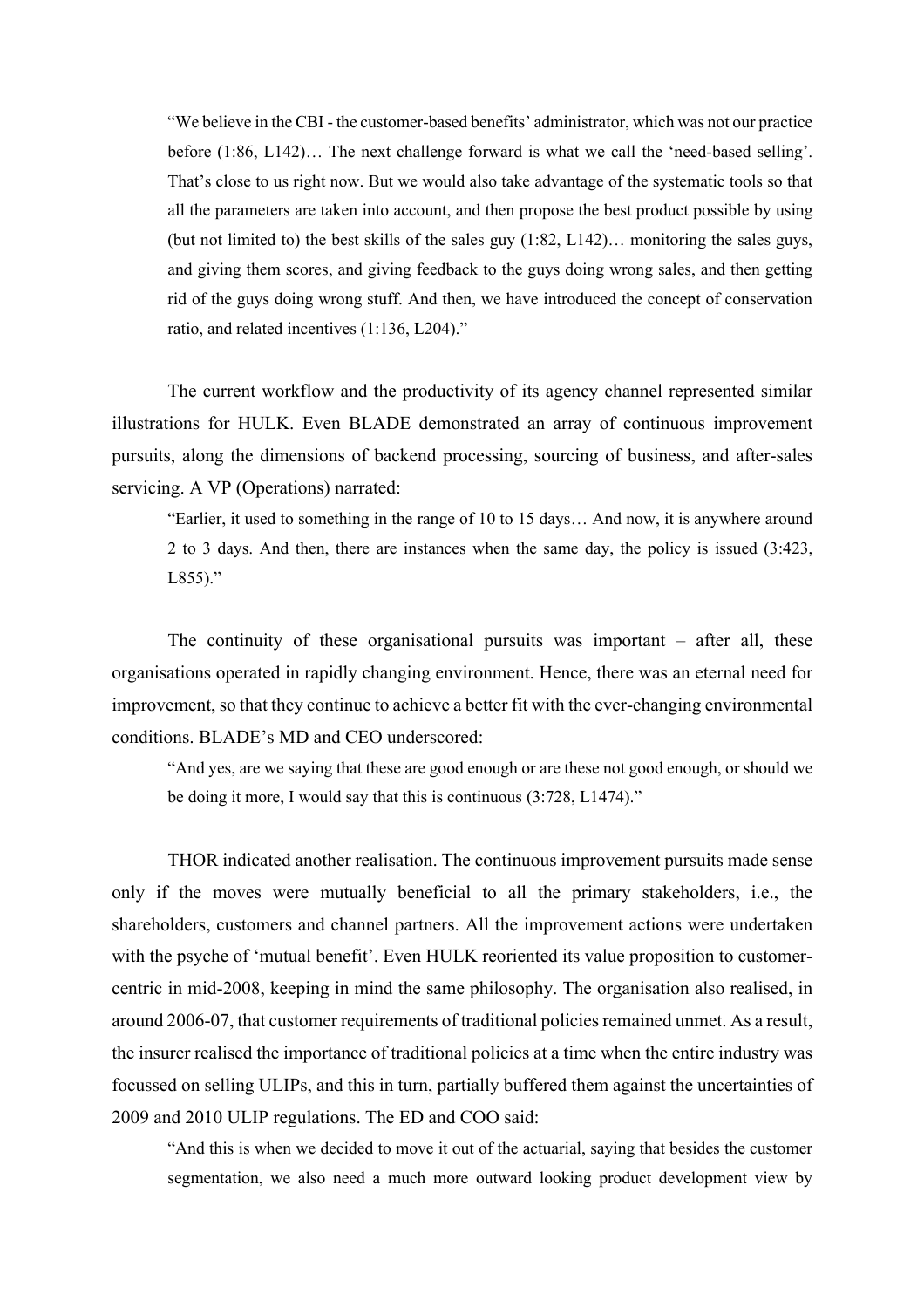looking at what the customer wants rather than taking only an inside view. And now, we are talking a lot more to channel partners like this is what we have in mind and what do you think, what will work, or you have these segment of customers in the bank that you deal with and so what kind of products that you think that you can wrap around that banking product, and so on and so forth (2:459, L698)."

Likewise, BLADE had a psyche that business decisions should be taken in a manner that they are mutually beneficial to all the stakeholders. The firm had undertaken a pursuit to develop a wealth of information on the needs and wants of customers and distributors, and their respective appeals. This matrix enabled them to balance the needs of customers and distributors, without losing shareholder focus.

-----------------------------------------

Insert Table 3(D) about here

-----------------------------------------

Managing Trade-offs

Resources, by their very definition, are scarce. Hence, allocation of these resources is always associated with an amount of trade-off, especially with respect to capability development/ realignment. Similar is the output-based dimension, and there is always a trade-off regarding distribution of the surplus between channel partners on one hand and the shareholders on the other.

Successful management of such trade-offs is necessary if organisations are to succeed, more so in rapidly changing environment. This is because in such turbulent times, there are many conflicting demands that an organisation needs to tackle, and it is the manner in which limited resources are allocated for tackling those demands is what dictates venture success. Take the example of THOR. The Deputy CEO elaborated:

"They [foreign owner] was keener on focussing on bancassurance since it is a good model though it will take a little more time to develop. We need to be more cautious on the agency force. [Indian parent] was more pushy and would say that though bancassurance would take a little more time, [our] agency force is the most productive and has given better results in the industry (1:39, L100)."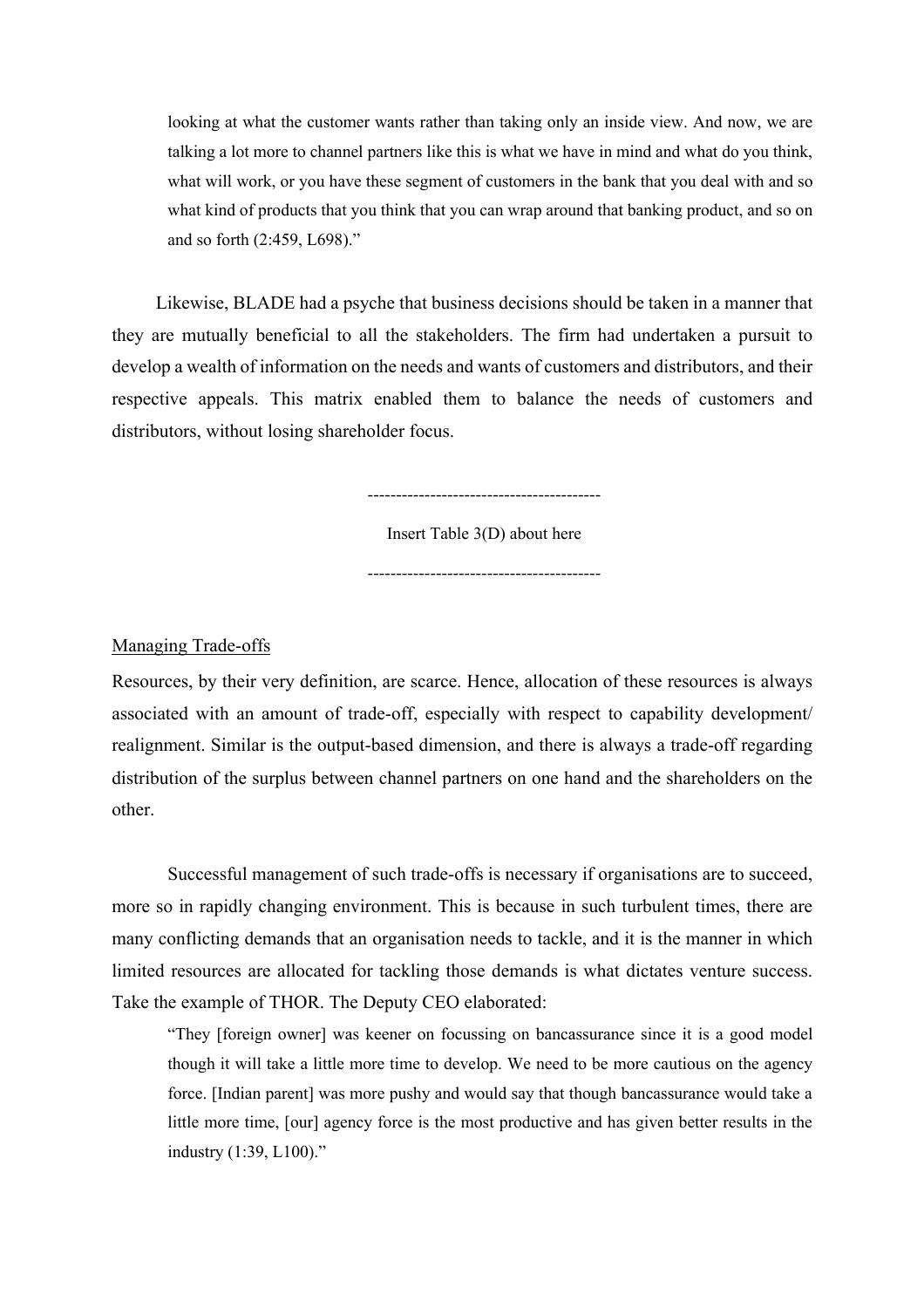Senior respondents of the firm attributed this diverse owner aspiration as a contributor to its success. Specifically, conservative outlook of the foreign parent ensured that growth is checked for strong business fundamentals, whereas aggressive outlook of the Indian parent steered the firm towards fast growth. HULK's extent of dynamism in organisation's capability realignment was itself a matter of trade-off. The EVP (L&D) noted:

"Agility will lead to better performance, or it may sometimes lead to, sometimes, situations like 'you are too early in the market' or 'too ahead of time' (2:245, L390)."

A second trade-off was observed in the relative focus on new business versus profits. HULK's Head (Products) discussed the importance of his role:

"See, we sit in a role where we often play the role of a devil's advocate, you know. I mean, we are not purely sales and we are not purely actuaries. We create a fine-tune balance so that the product is an actuarially sound product and it makes profits … and then, try to understand if it does justice to the requirements of the customer and the sales team. We have to balance their aspirations as well. And while playing that role, we have to put these checks and balances (2:158, L247)."

BLADE's SVP (Operations, Systems, and Facilities) and Appointed Actuary added, respectively:

"There is a 3-way tie-up that happens - what does the shareholder needs, what does the consumer needs and what does the distributor needs, and while doing that, what is the best balance that can be arrived at (3:350, L716)."

"And our products, both in terms of launching the products that we wanted to, we were trying to do innovation but we had to take what is there in the market to compete well… however, what we did not do well was making margins on those products, while others made good margins in terms of fund management charges or on surrender charges or policy administration charges (3:237, L536)."

Likewise was the fine balance that the firms had to demonstrate with respect to business continuity on one hand, and economies of scale on the other. The Deputy CEO at THOR explained:

"But higher cost is paid off. Better upfront service to the customer, and agent, is a result of this model, which results in a repetitive business for me, new business addition, higher retention of agents, and pulse also. The local underwriter has a better pulse of which customer is genuine, and for frauds also, you get a better intuition (1:830, L2285)."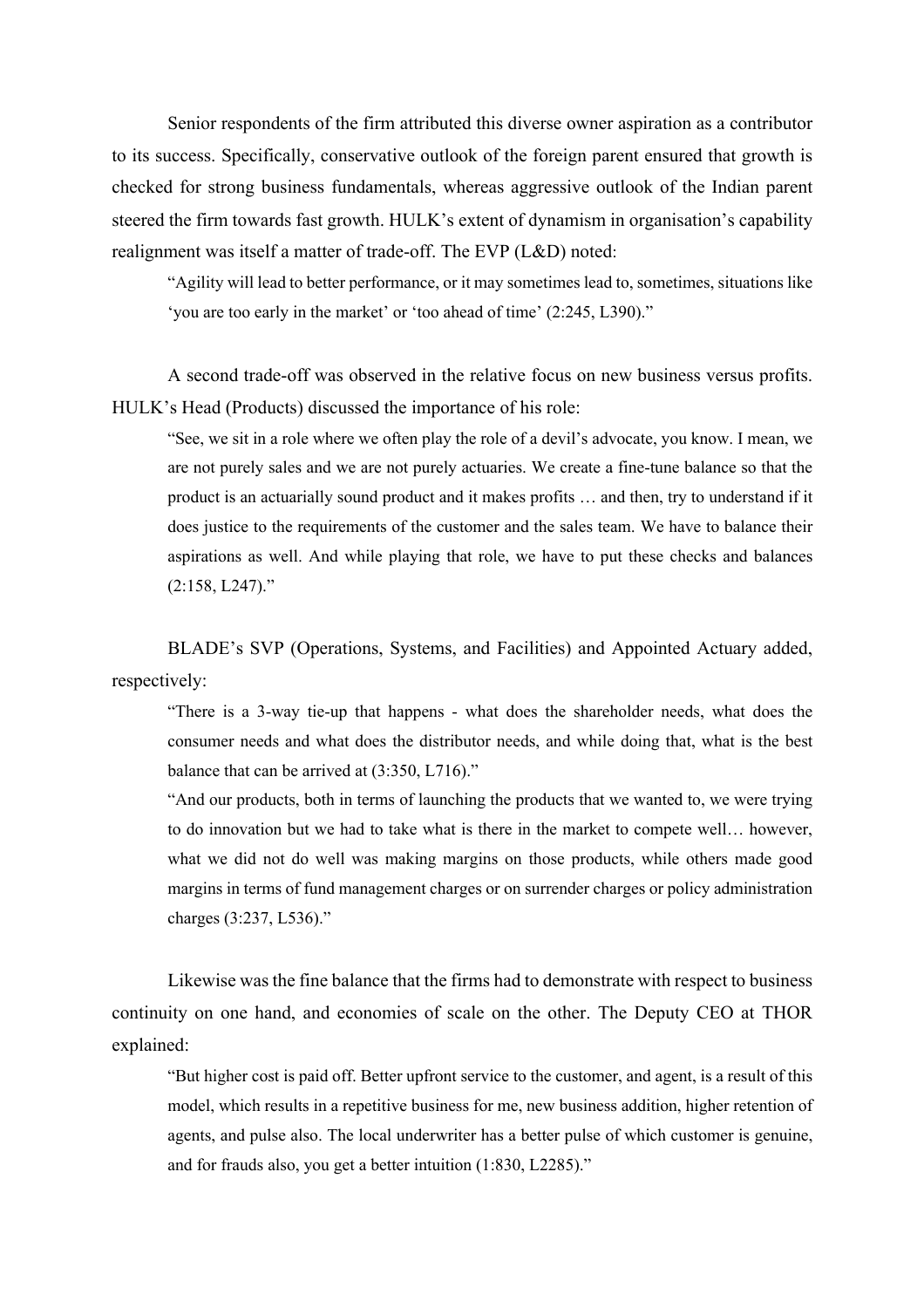On similar lines, the choice of product mix also involved a trade-off, and all these tradeoffs facilitated apt response to uncertain environments. The Head (Products) at HULK cited:

"Traditional policies had the ability to buffer against regulatory shocks, more so since most of the regulatory dynamism pertained to ULIPs. However, ULIPs had always been the flavour of the market and at the top of customer preference. I think that a healthy mix would be around 75:25… and it always gives you enough latitude to correct yourself, in case there is some kind of regulatory or macroeconomic change, which are mainly on ULIPs... And then, you cannot ignore the customer sentiment, because they still need ULIPs, and their standing is improving day-by-day. So, you cannot say that okay, I will only work in traditional, because people will not just buy it (2:234, L343)."

#### THOR's Appointed Actuary added:

"Now, when we talk of limiting expenses, it also involves, putting, some kind of limit and constraints on your branch expenses - your basically channel recruitment, and those things related to sales and network expansion. And there were other things like reducing management expenses and related things (1:248, L534)… And secondly, even after lowering the charges, how do we maintain our profitability. And there was no easy solution to this. The only solution was a long term solution. What we did was, we reduced commissions (1:249, L532)."

-----------------------------------------

Insert Table 3(E) about here -----------------------------------------

#### Focus on Business Fundamentals

There are different dimension of the IJV insurer's business fundamentals, and herein, we discuss the impact of focus on those dimensions as a precursor to organisational success. The relative focus on the different dimensions itself was conditioned by parental ethos.

The first business fundamental that we investigated was the existence of multiple and balanced distribution channels. Traditionally, there are two major contributors, the agency and the bancassurance channel. Each of the channels has their unique advantages, and having a balanced contribution hedges any possible risk. THOR, in spite of having the Indian parent as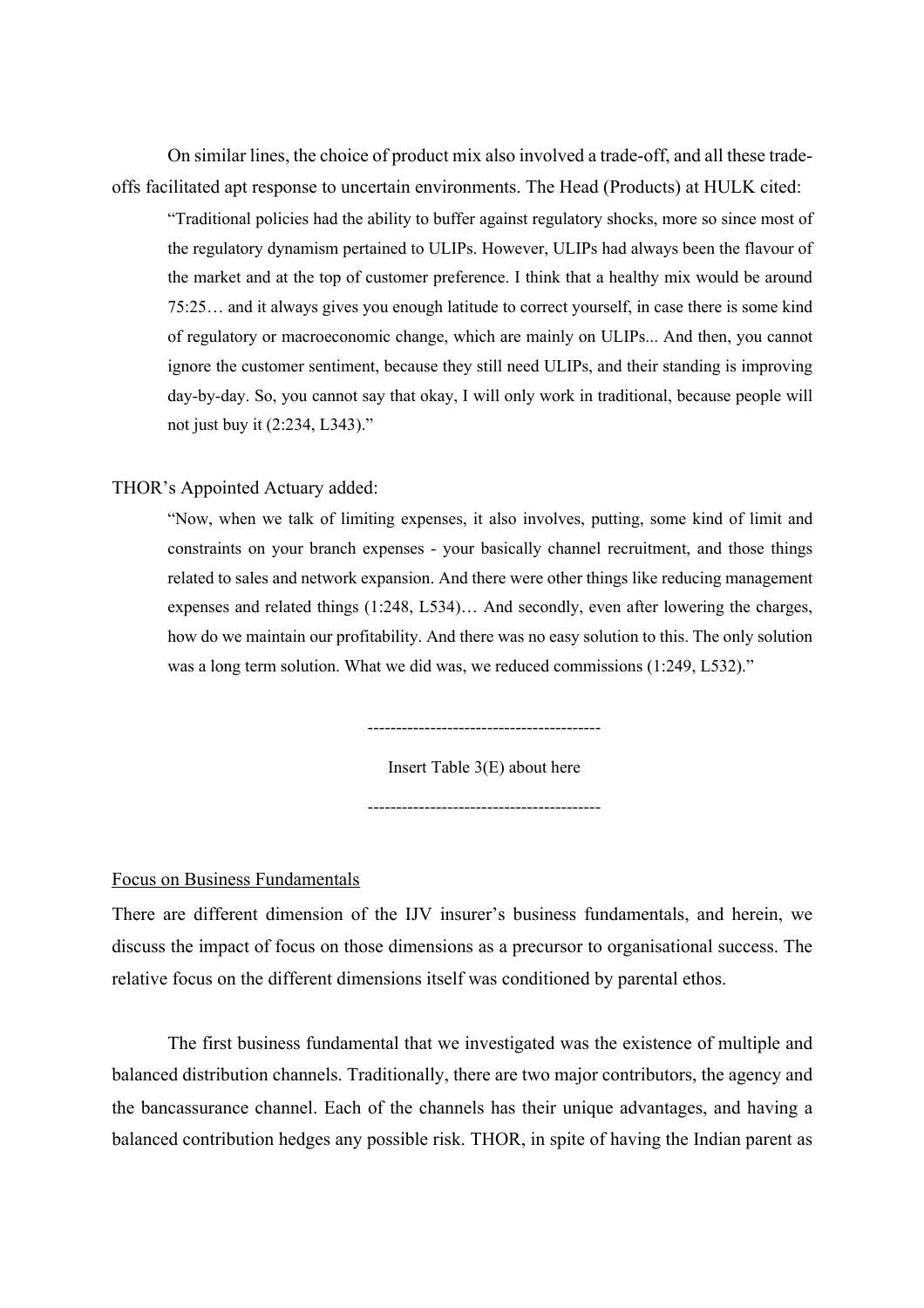its bancassurance partner with massive presence spread across the nation, had a balanced channel contribution. The Deputy CEO recollected:

"we focused on launching the agency force because the increase in business was earlier taking too much time from the bancassurance, as per the expectation of [Indian parent] especially (1:38, L98)… So, we started enlarging the space for the retail agency channel to make the bigger thing. So, today, you have the right mix of bancassurance channel, the retail channel, and then the corporate solutions channel, even IA, that's the institutional alliances channel… these are the five channels which are there, which takes care of all the distribution network of the company (1:152, L274)."

#### The Head (NCI) added:

"This company, fortunately, had two to three platforms. We have agency platform, we have banca and then we also have the corporate solutions platform. For the corporate solutions platform, till 2-3 years back, some people in the industry would laugh on this existence, but now, we have around 28-30% of our business coming from here (1:599, L1676)."

Interestingly, the resource allocation was aligned to the business numbers, and the firm had the unique benefit of following a low-cost bancassurance distribution model. For HULK, the relative contribution of the bancassurance channel had steadily increased, but notwithstanding so, the resource allocation was more in favour of agency. A senior HR leader explained:

"We have around 8000 employees in agency channel itself, and that is how our network is spread in 500 locations and we have our branches in those 500 locations, though agency does around just 40% of the business, not even 70% (2:536, L852)… there existed only around 1200- 1500 in the bancassurance channel (2:537, L852)."

For BLADE, the bancassurance partner entered into manufacturing and "actually migrated towards another insurance company (3:36, L124)". The firm came to know of the development "over a year back prior to that, because they had gone on record on this (3:654, L1242)." The MD & CEO confessed:

"We would have been better off if we had one or two more banks, because most of the life insurance companies today have at least one very credible bank which gives them a steady state business (3:745, L1502)."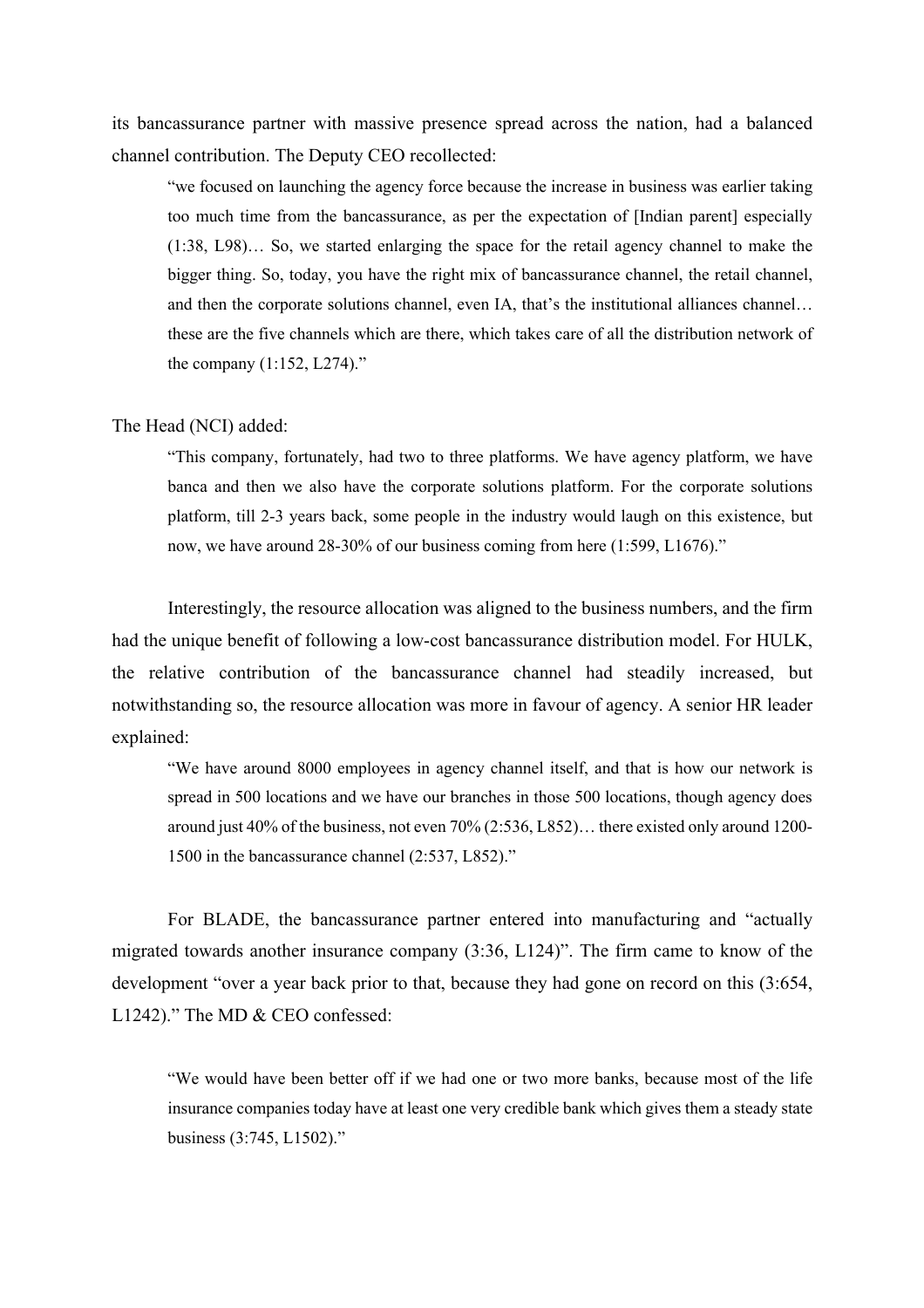Nonetheless, a few unique benefits worked to the favour of the firm. The agency architecture was a tier-system which optimised resource utilisation. And then, a separate unit manager channel and the broking channel ensured that the channel contribution was balanced.

Second, we discuss the fundamental tenant of smooth channel operations. Structurally, THOR had region-based reporting, and by institutionalising business heads at regional levels, potential channel conflict was nullified. Also, there were Country Heads to facilitate smooth channel operations. These role-holders nurtured the company's relationship with bancassurance partners, and interfaced with the partners to facilitate sales. Except for the roles of Country Heads, BLADE followed a similar sales structure. Additionally, when the organisation conceived the UM channel in 2007, appropriate measures were taken to avoid conflict with the existing agency-BA model. HULK had a vertical structure, where channels operated independent of each other. Nonetheless, they had installed elaborate control measures to avoid the potential pitfall of channel cannibalisation.

A third and related dimension of business fundamentals was a motivated channel. THOR faced certain difficulties, as the MD & CEO suggested:

"<bank employees> require a fair amount of intervention from us, for them to sell this insurance product - mainly from the training angle and from the angle of desire for sale. These are two things necessary for the business (1:346, L918)."

The company would motivate the channel partners by introducing non-monetary schemes (1:514, L1284) and creating recognition forums for awards and prizes (1:550, L1411). One of the mechanisms that HULK had installed was explained by the CSO:

"We have our people stationed at the banks, we do a huge amount of training for the people in the bank, and we do provide support in terms of advertising and marketing, and we provide help in terms of incentives and rewards. We have also provided them an online access through a particular system… there is process-level integration and there is people integration and technology integration… there is a lot of effort that go into making sure that this engine really works well to the best of its ability, which we do (2:104, L144)."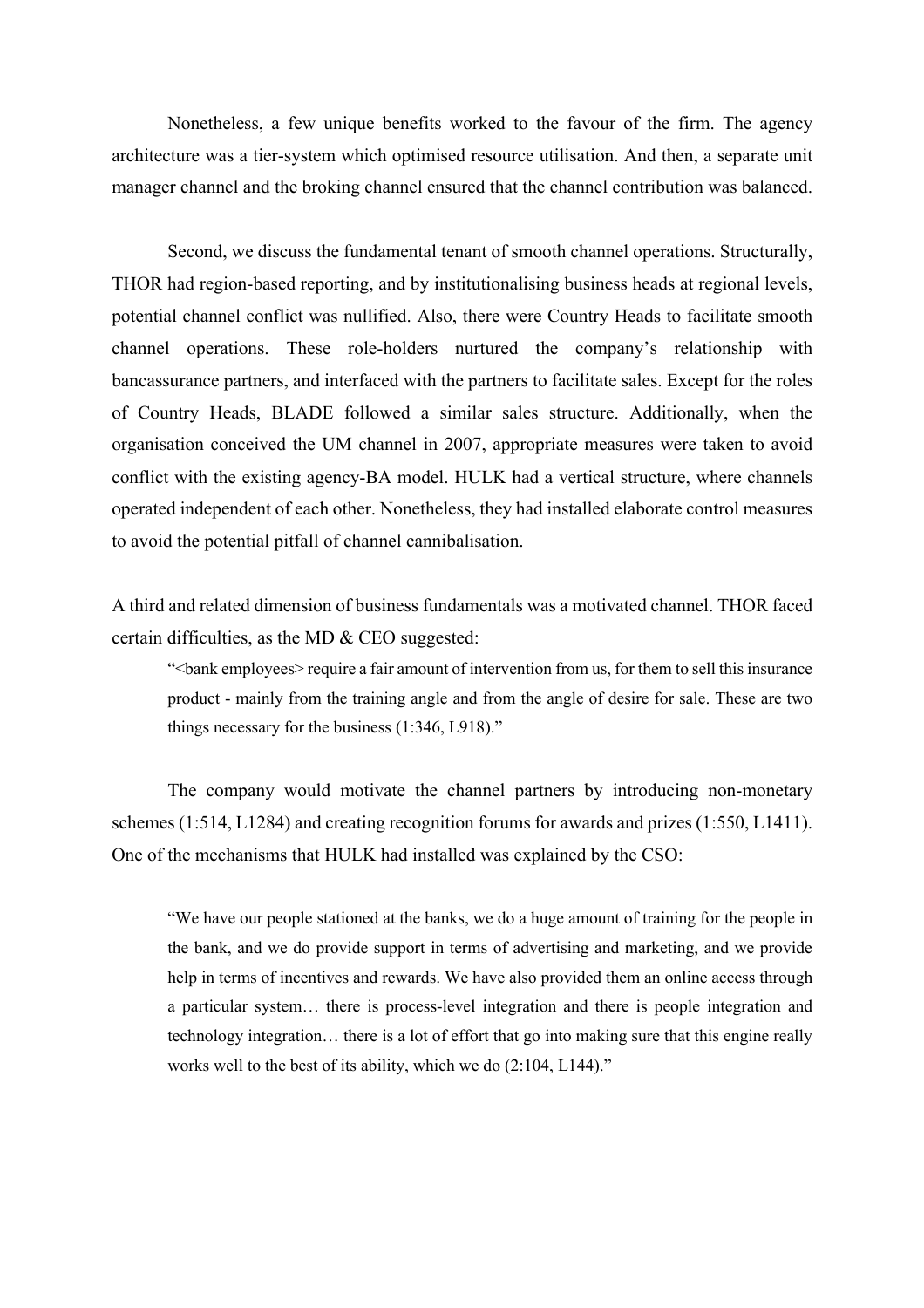Similar approach existed in BLADE as well, such as a) rewards for performing advisors, b) exploring ways to engage the agents in a 'full-time career path', and c) developing ways to ensure that distributor pay-out is not hampered even in light of adverse regulations.

Another important dimension of the business fundamentals is the cost control and productivity. THOR had always been very conscious on this front, as explained by the Appointed Actuary:

"I would say, our expenses, in today's time, are almost comparable with that of LIC. Now LIC has existence for a long time now (1:259, L564)... it's like doing things efficiently and meticulously, doing things fast (1:325, L834)… How efficiently these codes are written, so that they don't do things repetitively, and how quickly in terms of run-time does it delivers results. If I write something which will take 10 hours, someone else may write it so that it delivers results within 2 hours (1:329, L842)."

Various elements of THOR's business model contributed to such a landmark controlled cost. Needless to say, such a focus ensured that the regulations of 2009 and 2010 did not have any adverse impact on the organisation. Cost structure of HULK had shot up to around 30% in FY 2008-09, but was later capped to around 16% in FY 2010-11. The ED & COO discussed the core issue:

"The fact that cost overruns have continued beyond what we had expected and this is because the productivity didn't scale up to the acceptable levels (2:438, L664)… we have revised its target, and aim to book first profit by end of year 2011-12 (2:517, L802)."

BLADE had traditionally been a high cost company, but managed to enhance its productivity as they recently rationalised workforce and branches, but still was able to maintain its business volume. The SVP (Strategic Planning and Alliances – Distribution) pointed out the root cause:

"For the [bancassurance partner'], we support their sales with our own people, who work with the specialised person of the bank and assist them in terms of various sales problem, etc. The sale is done by the bank staff, but our staff is there to support them (3:42, L156)… However, in the [bancassurance partner] environment, there was no such support (3:46, L170)."

Likewise was the renewal business. BLADE's VP (Operations) elaborated: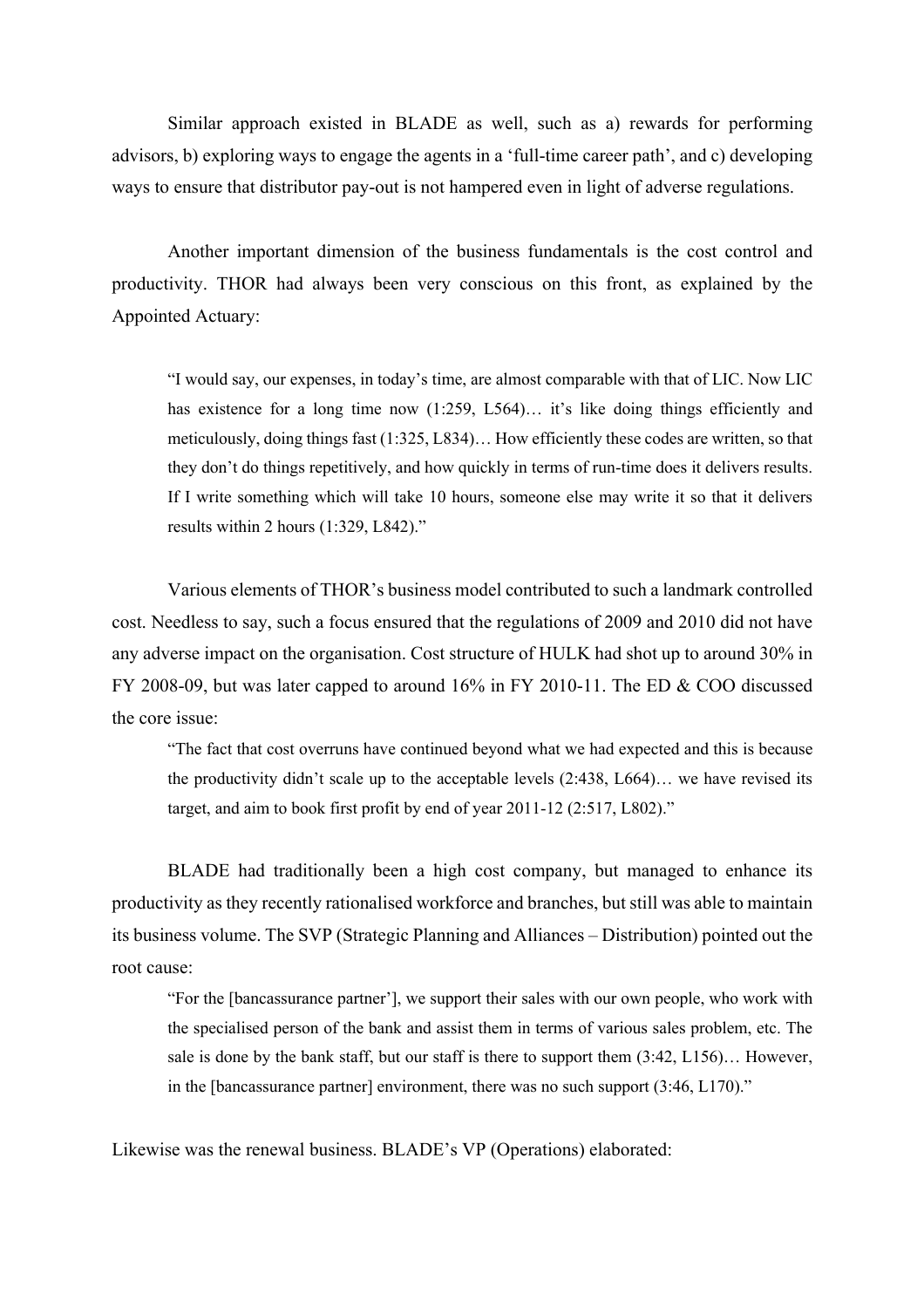"Maintenance of the persistency is a key criteria of a lot of sales-related practices like the convention or foreign trip and so on (3:456, L929)… signing of the SIS, we started using it as early as in 2003, even before the regulator kept it. So, what has happened is that a lot of sales which could have otherwise been a wrong sales, has got discontinued, because when a customer is signing the SIS, he will obviously read it, and then if the customer is reading and signing, the willingness to pay is very high (3:458, L929)… to ensure that the customer pay at his own convenience. E.g., we are doing new tie-ups like the Easy Bill, and it is available at 4000 locations, and then a Sky Pak drop-box. If I have only 400 branches, how do I enable that the customer has a choice between 3500 locations, and so such initiatives (3:451, L923)."

Basis these business fundamentals, viz., cost control, productivity, and persistency, THOR had proved itself to be the most profitable private life insurer, and with no financial liability to either of the owners. Even BLADE had started reporting profits, for the last two financial years. BLADE recent emphasis cost control contributed to its embedded value in a big way, and received the highest analyst multiple for the said value.

Focussing on business fundamentals had another benefit, apart from its obvious contribution to the shareholder value. These fundamentals, if in place, shield organisations from external shocks and act as buffers. THOR was least impacted when the regulatory shocks happened, as the MD & CEO suggested:

"The top-line and the bottom-line, both being healthy places us at an advantageous position. This has helped us tackle whatever regulatory changes have come about in the last one and a half years (1:344, L914)… Now, this translates into two or three factors. One is that we always had a charge structure which was normal, and so the impact of these regulatory changes were not as extensive on us as it was on some of the present players. Our adjustment levels had to be much less that the competitors… Number two, the surrender charges etc., has been quite, quite low... So again, when these are withdrawn, the impact on us, is not much. So, overall, we did not have to do too much of course correction (1:379,  $L1002$ )."

BLADE was marginally shaken by the regulations, as it had already internalised the basics of unit-linked capability. HULK's SVP (Operations, Systems, and Facilities) explained:

"We were pioneer in launching whole life products like [traditional product], we were the ones to start the upsell or cross-sell campaigns which was called the 'Office of the Customer' at that point of time,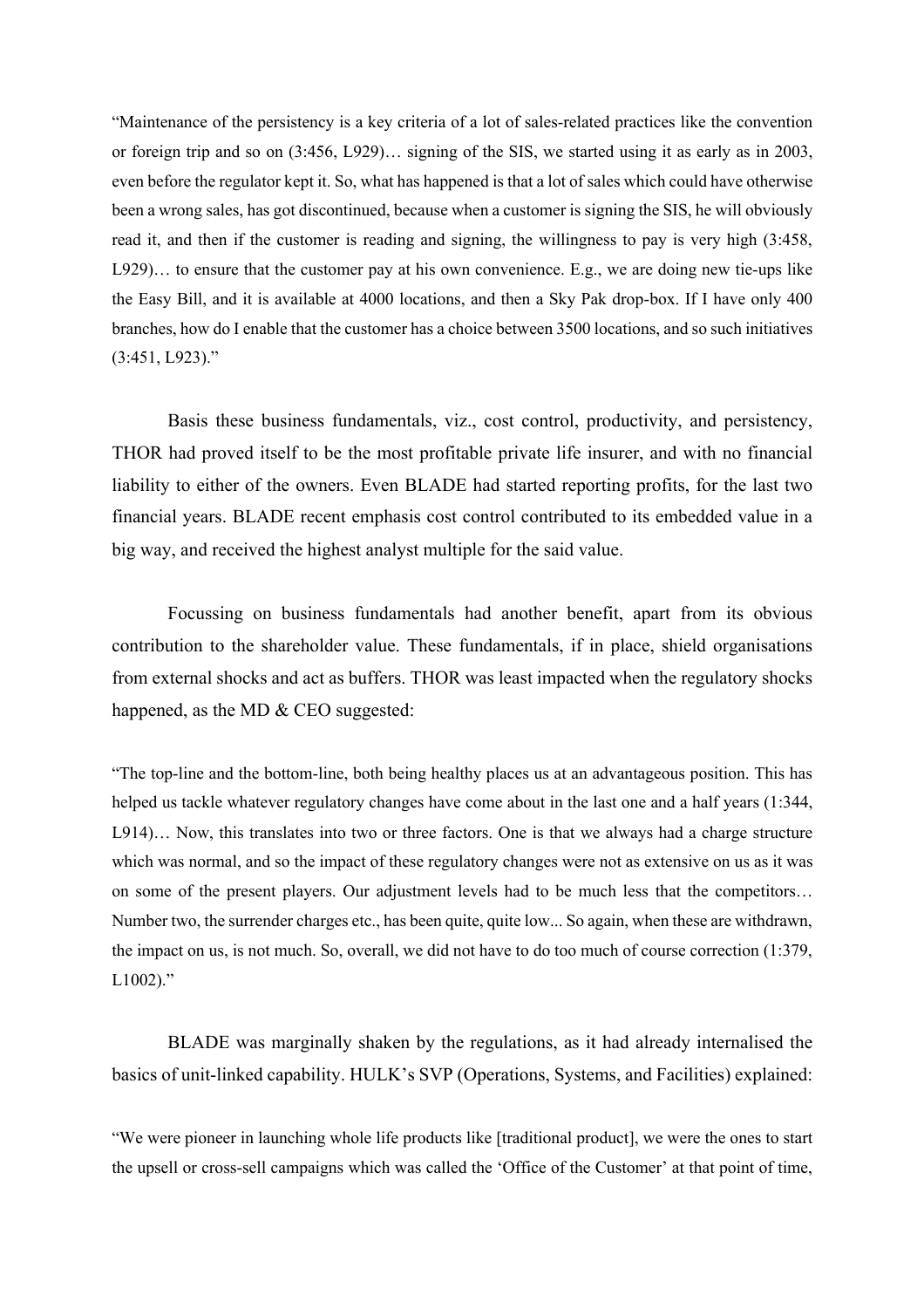and so the core beliefs were that you have to sell health or A&H policies, you have to sell [traditional product] because it is a great product, and you need to be able to upsell and cross-sell to existing customers, and protection element is something very important (3:351, L710)."

-----------------------------------------

Insert Table 3(F) about here

-----------------------------------------

#### Organisational Processes (Including Innovation)

In certain crucial processes of THOR, efficiency and innovation were inherently clubbed together. Take the product development process, wherein efficiency of Actuaries and innovation of Products Strategy had a fine balance. To foster innovation as a process, the firm even managed an 'innovation ID', whereby any employee could touch-base with the Products Strategy with his/her ideas towards a commercial end. HULK's Head (Products) discussed the product launch process:

"It includes the readiness of at least the training module on the Day 1 of a launch. Say, e.g., if I am launching a product in March, then I will have done the TTT <train the trainer> before that… So, when we get an approval from IRDA, then we get a window of 'n' number of days for the launch. Within that window, we test the system, I mean live, and the environment, and we get the final content ready for the training, we get the marketing collaterals ready, I mean that we give the designs for printing, and then they are ready and dispatched, and then we look at the website readiness, and then the sales illustration… the 'train the trainer' has already happened. That first lot is ready, and then they go and travel to the zones and deliver (2:184, L<sub>282</sub>)."

The SVP and Head (Distribution Training, Marketing and Product Development) at BLADE added:

"So, for all major programmes, national TTTs will be held, and for all smaller programmes, zonal TTTs are held, regional TTTs are held and then the programmes are rolled out (3:505,  $L1007)...$ "

THOR demonstrated ample rewards for the process innovations, and many processes were simply aligned to foster the culture of innovation therein. The Deputy COO explained: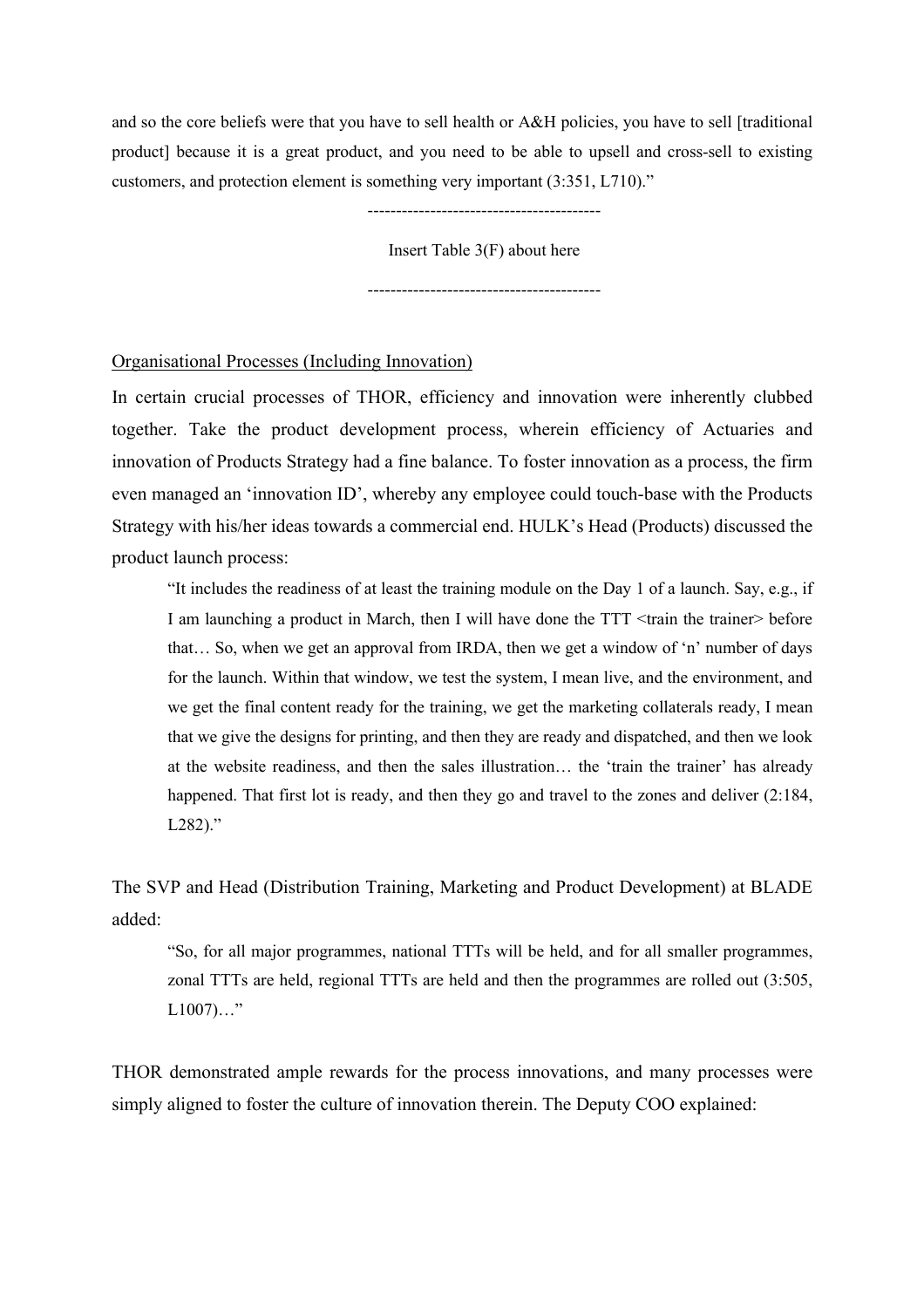"We created something called a Projects department in CPC. The idea of this Projects department was that herein, all will think laterally on what needs to be done for the company; there is no boundary. When this department was set up, the line administrator who were also doing creative thinking had two advantages. One advantage was that they could now lean upon a person in a project department, who you throw the idea at him and tell him you come with something and you discuss together. The second, the very fact that an innovation department came into CPC promoted an intense competition for innovation. The line managers felt threatened that I either do something which this person suggests or better start innovating myself - if the former happens, then I loose territory. I then become a guy who does the job and somebody else takes the cream. We welcomed both. Let there be competition. So, the Projects department carved out a niche space for thinking laterally on various areas outside the sphere (1:898, 2351)… Innovation is rewarded in our KRA structure (1:903, L2353)… One reason is very simple, you create a culture of innovation. I know that is simple to say. Of course, we always hired people who wanted to do innovation. Most of the guys who are very creative walked into our outfit (1:895, L2351)."

THOR also displayed the format in which process innovations and process optimisations followed a recursive cycle. The Head (Operations) said:

"So when we set such targets and these targets will be ambitious in terms of whatever is being achieved today, and when we set such targets, then automatically people realise that just an increase in current processes may not be sufficient to meet the new requirements. And so, they have to think, on how to take care of particular processes to make them meet the new targets. And this process such target setting itself leads to new things coming out - automation may come out, new ways of doing things may come out (1:467, L1200)."

#### The Deputy COO added:

"And then, another way in which it is rewarded is by not adding manpower by us (1:904, L2353)… for the last 3 years, we have not added manpower. So, motto is very simple in our company - same manpower but double the volume; so, how to do, and the only answer is through innovation. So, people come with various innovations. MIS has developed so well in our company, because people say that I won't do excel work. So, over a period of time, people have starting building on MIS themes, today it is no longer a challenge for us. We will definitely handle 150 % of our volume with the same manpower. That culture has been set-in (1:905,  $L2355$ )."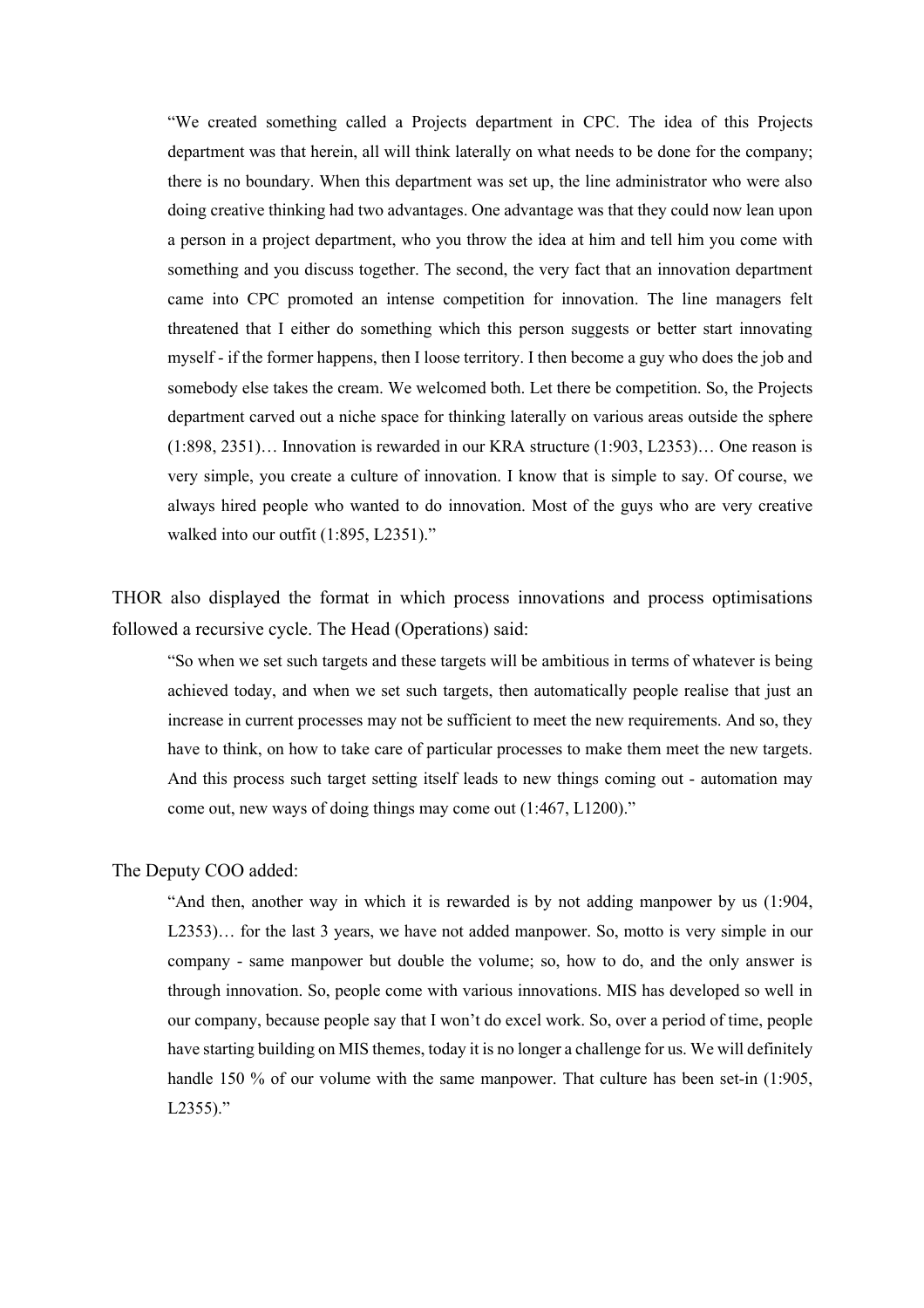There were dedicated teams to facilitate these process changes. A senior HR leader at HULK's noted:

"We have the Process Management and Quality, and their job is to write processes (2:529,  $L846$ )."

The Head (Underwriting) and the Head (PS) at THOR added, respectively:

"The rest of them are here because apart from underwriting, we do a lot of other activities. E.g., our system development is fully in-house, so there are a set of people who keep on understanding gap in the system and suggesting changes (1:729, L1965)."

"Here is a fluid structure - this organisation is not top heavy, everybody has security and space to grow. So we could innovate the processes. The problem with reengineering in established companies is that the top heavy structure itself will not allow the innovation to happen because they see threat to their structures. Here the advantage was that we were a new company (1:907, L2355)."

Both THOR and BLADE had built-in flexibility in their processes. This flexibility required some system slack. Nonetheless, this flexibility had a positive impact on the firms' capability development pursuit. BLADE's VP (Actuaries) elaborated:

"So, what we do is that for the people who are working in the executive to AM <assistant manager> level, we don't ask them to follow what we are saying. We give a lot of freedom to them, let me take one example. Suppose there is a case of pricing, now once the specifications come, then there is a team of 4-5 people who have to work on it. So, to some of them, we will say that this is the product that we need to price, so develop the model (3:582, L1125)… We used the software for pricing and valuation both. And then people in the pricing left, then I shifted the person from valuation to pricing, but that was easy because both are being done on Prophet and then there was rotation  $(3:601, L1153)$ ,"

Insert Table 3(G) about here

-----------------------------------------

-----------------------------------------

Focus on Human Resources

All the three firms expressed belief that employees as the single biggest resource, but notwithstanding so, followed very different approaches to the human resources. BLADE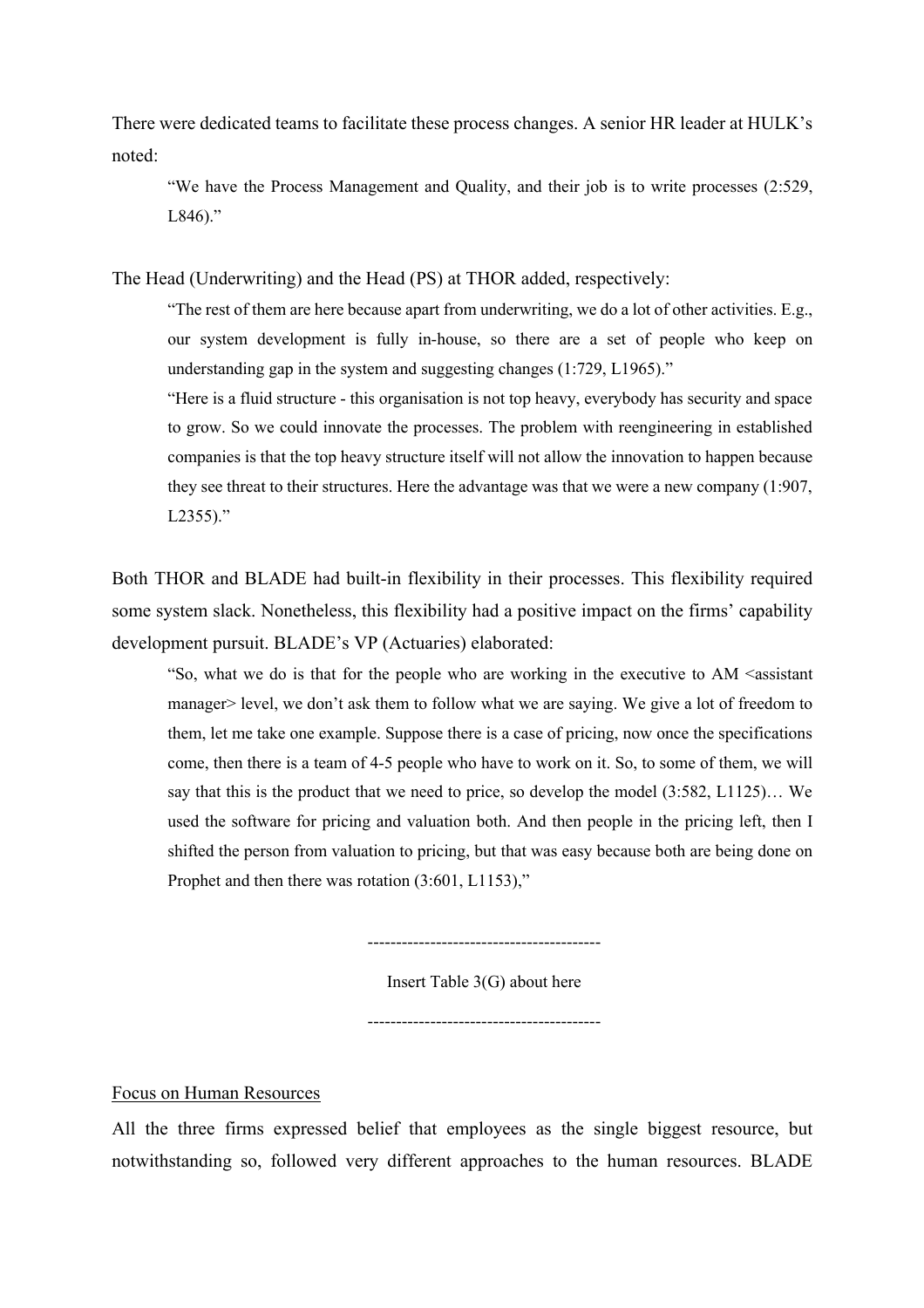carried the philosophy that "all organisations are driven by people as a collective (3:694, L1430)". THOR's Deputy COO explained the approach, even during uncertain times:

"We decided that those people who joined us should remain with us. Somewhere all our capability building, all the processes, all the restructuring, the entire decentralization/ centralization were never done thinking of the bottom line, nor did we think of the process optimization. All along the line, we never thought of a benchmark TAT and worked… recently, we asked the Projects team to tell us about the comparison of us with the industry players for TAT, and realized that we have already achieved it… We always thought that there is a resource which has come in, that this resource to be tuned, capability has to be built  $(1:924, L2371)...$ when the market came down, there was lot of challenges. People were not happy, but [we] sustained all those. We didn't retrench anybody, even when other players were doing so. We had a consistent growth and we stood by that, and so our people stood by us  $(1:786, L2136)$ ."

All the three firms consciously focussed on growth and career progression In BLADE, the VP and Zone Head (Agency Sales – North) indicated that he would "prefer to promote people internally (3:819, L1683)." Likewise, the SVP and CFO added:

"…people have developed in my team, right from a manager to the Comptroller (3:249, L546)… you have to prove yourself into that role to get into a bigger role, and that is how promotions are calibrated, that you have proven your expertise in the given role for two years and then you have proven yourself into another area, so now in the 3<sup>rd</sup> area when you come and prove yourself, you will be promoted (3:248, L546)."

THOR reaped benefits of maintaining a delicate balance between formal and informal relationships. The Head (Customer Complaints) explained:

"at the first level, my team members interact with the concerned department, and there are set people there for this. E.g., in new business team, there are 2 people who are set for interacting with the relationship team. If they fail, then it gets highlighted to us at departmental heads, and then we both sit and try to resolve it. And then, if we both don't see eye-to-eye, then it is the COO who comes into picture (1:660, L1800)."

Dialogue and deliberations ensured that the informal structure continues to exist in working order. While the Head (Customer Complaints) recollected that "we meet everyday in the morning and discuss what all are our difficulties and this resolves the issue (1:549, L1627", the VP (Actuaries) at BLADE added: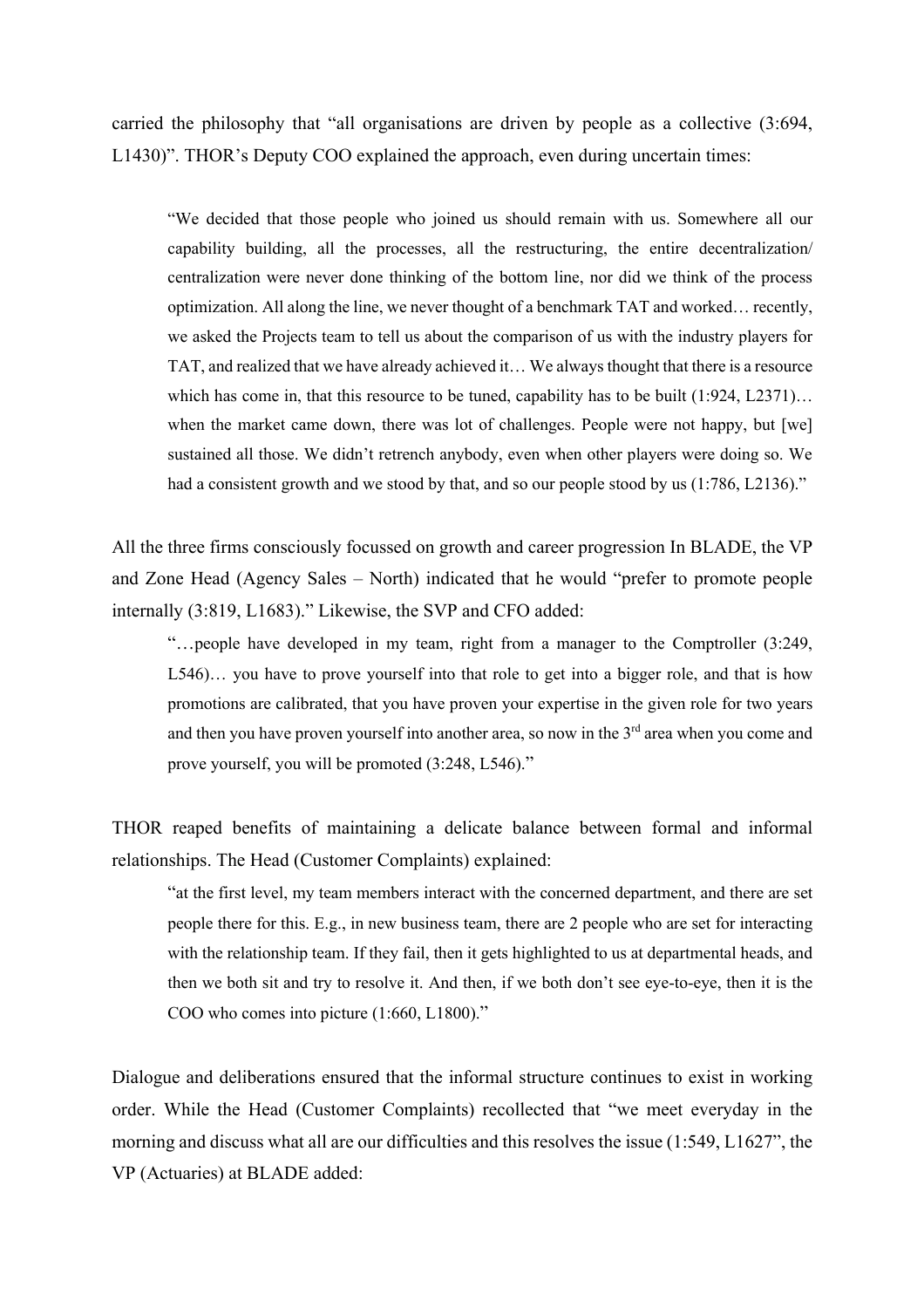"Quite a few iterations happen in between, and they will say something and then we will test it, and normally we work very closely, so I don't see any conflict of interest happening at any point of time. So, we work very closely and we say that this is happening, and we explain… if they are insisting on something, then we explain them the logic, and that this is the concern and these are the reasons for why is it not working, and based on what you are asking, this is the result that is coming, and then we do the iterations. And we rationally explain all those things, and till you explain rationally, I don't think that much issue will happen (3:642, L1189)."

Insert Table 3(H) about here

-----------------------------------------

-----------------------------------------

#### **Discussion**

I add to the study on the microfoundations of dynamic capabilities. The central theoretical contribution is the emergent and holistic framework that explains the overall structural ecosystem that enables a firm to develop dynamic capabilities to address dynamic and uncertain environments (see Figure 1 for details). These microfoundations collectively explicate how firms exercise dynamic capabilities that cut across the tripartite classification of 'sensing – seizing – reconfiguration'.

A more fundamental contribution of this study is the identification of the 'structural ecosystem' that enables a firm to exercise dynamic capabilities. The original introduction of the concept of 'ecosystem' in social sciences was credited to Hawley and subsequently in the strategic management literature by Moore (Kapoor, 2018). Hawley defined an ecosystem as 'arrangement of mutual dependencies in a population by which the whole operates as a unit and thereby maintains a viable environmental relationship' (Hawley, 1986). Likewise, a business ecosystem of a firm spans across a number of industries wherein companies coevolve and includes capital, customer interest and talent (Moore, 1993). As is evident, both the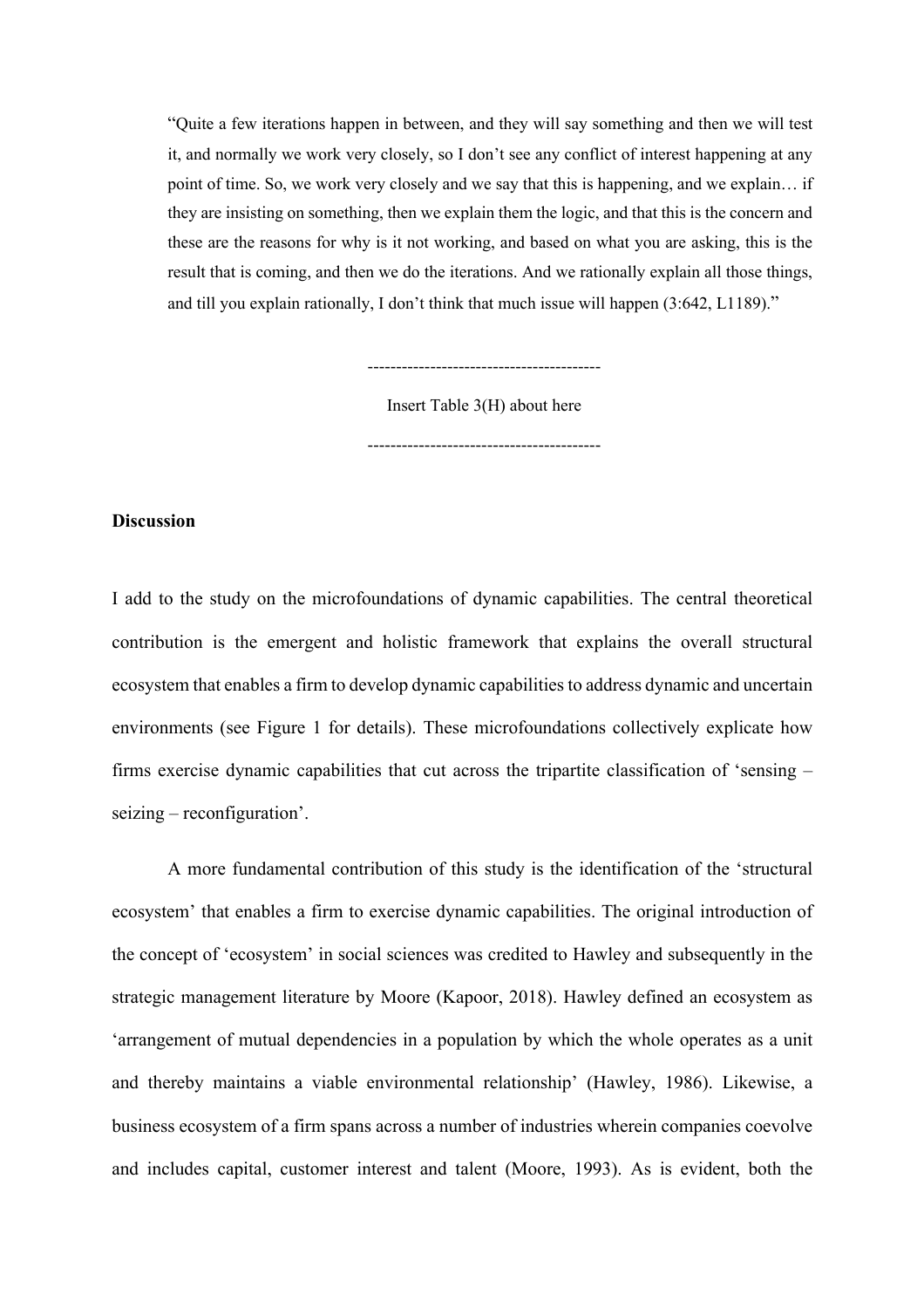preconditions of 'mutual dependencies' and 'coevolution' underline the importance of complementarities and interdependencies. Herein lie my key argument – all the eight elements of the structural ecosystem in a firm, viz., functional alignment for resource entrainment, organisation structure, focus on human capital, organisational processes, innovation and simplified solutions, continuous improvements and the psyche of positive-sum game, managing trade-offs, and focus on business fundamentals, are interdependent and also complement each other. Consequently, this research doesn't argue in favour of a pecking order of those microfoundations for a firm's ability to address dynamic and uncertain environments. Rather, I maintain that these microfoundations of dynamic capabilities are a system of interconnected choices. Interestingly, there are traces of this coinage in extant literature. For example, Teece (2007) refers to '*elements of an ecosystem*' while explaining the microfoundations for organisational sensing of the environment.

The functional alignment for resource entrainment is determined by the reporting structure, dedicated resources to oversee synchronous capability development, the system backbone, structured processes for resource realignment, the overlap of deliverables across roles that require employees to work together, organisational learning as imbibed in processes, succession planning, ensuring detailed preparation and running pilot projects prior to a scaled launch, and responsibility being shared across employees. This finding corroborates the importance of co-alignment between functions (Camuffo and Wilhelm, 2016; Venkatraman, 1990) and the strategic fit between activities (Porter, 1996) for superior performance.

Fourth, the remaining of the seven categories of microfoundations, i.e., organisation structure, focus on human capital, certain organisational processes, innovation and simplified solutions, continuous improvements and the psyche of positive-sum game, managing tradeoffs and focus on business fundamentals, converses simultaneously with the literature on organisation design, dynamic capability, and innovation. The role of organisation design as a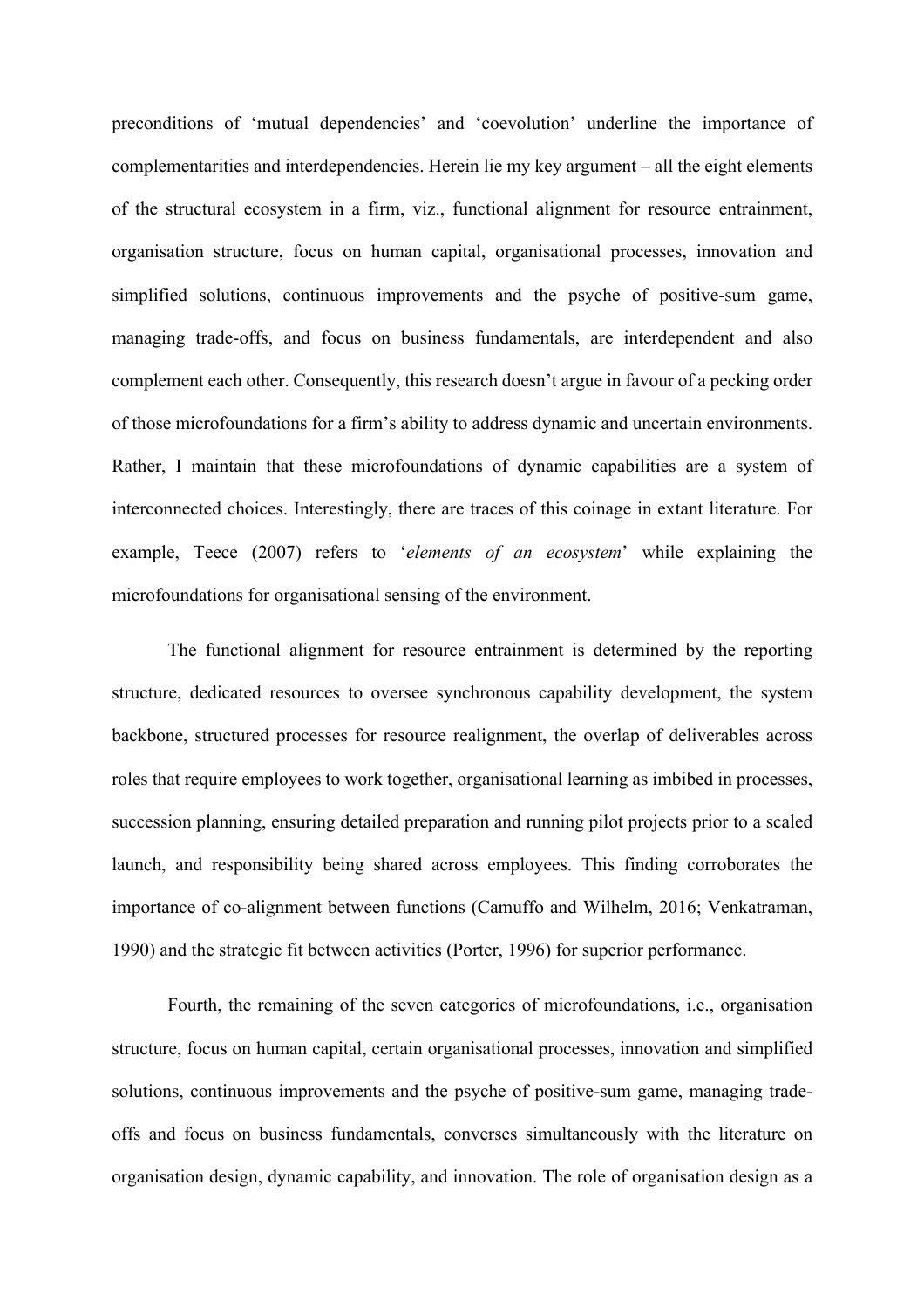competitive choice is now established (Sengul, 2019). Also, organisation design influences innovation along structures and processes, governance and incentives, managerial characteristics, and search processes (Ahuja et al., 2008). And finally, the exercise of dynamic capabilities require innovation and entrepreneurial skills (Teece, 2007). I, thus infer, that the seven categories of microfoundations are essentially the building blocks of organisation design that enable a firm to build and exercise dynamic capabilities.

A limitation that besets this study is the choice of firms in the same industry. While this choice controls for the environmental triggers that affected the studied firms, and also represents a setting that faced a number of uncertainties in recent past, the emergent findings will require to be corroborated across contexts. This is all the more relevant, as the results of an emerging market setting might not necessarily be valid in developed economies (Prashantham and Dhanaraj, 2010). Recent studies have operationalized and tested dynamic capabilities (Danneels, 2016); however, the microfoundations and their impact on firm performance remains to be deductively examined. This sets a direction for future research.

#### **Conclusion**

This paper examines those microfoundations that enable a firm to effectively exercise dynamic capabilities. By studying the response to three triggers of environmental uncertainty that each of the three heterogeneous firms faced, using the inductive case-based research, I propose an emergent framework of the structural ecosystem and the detailed microfoundations that enable firms to respond to challenging environments. I opened the edifice of the 'sensing – seizing – reconfiguration' framework of dynamic capabilities (Teece, 2007) to explicate those microfoundations that are independent of the stages of development of dynamic capabilities.

Much research has focussed on either functional dynamic capabilities or the microfoundations of the aforesaid three stages of exercising dynamic capabilities. The structural ecosystem framework emphasizes eight categories of microfoundations, such that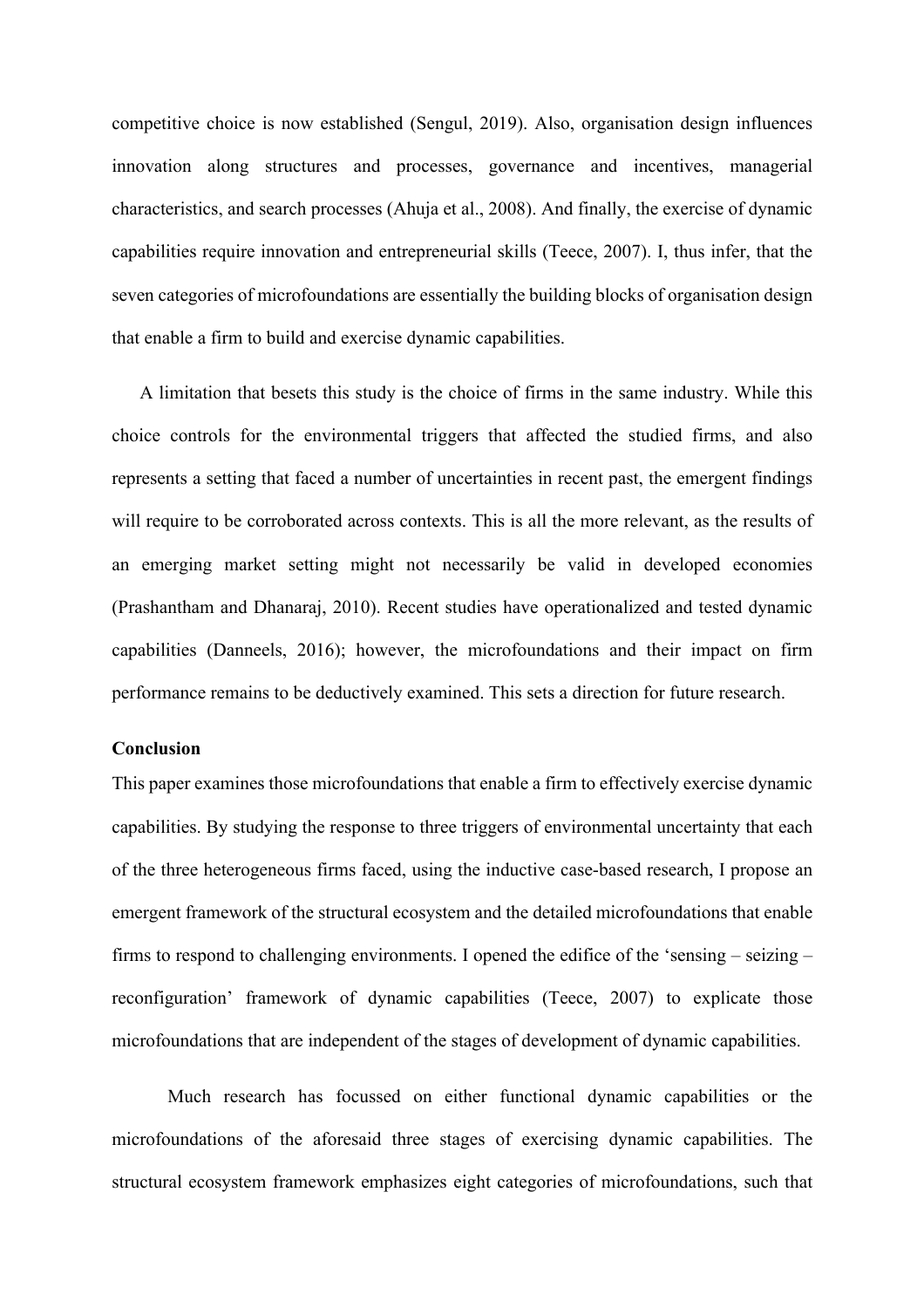those are generic in nature and are equally important across the three stages of sensing-seizingreconfiguration. Practitioners in the current paradigm of increasingly uncertain world may ensure that the eight pillars of the structural ecosystem, which are largely endogenous to a firm, are balanced by deploying the corresponding microfoundations to be able to achieve sustained competitive advantage.

#### **References**

- Ahuja G, Lampert CM and Tandon V (2008) Moving Beyond Schumpeter: Management Research on the Determinants of Technological Innovation. *Academy of Management Annals* 2(1): 1–98. DOI: 10.1080/19416520802211446.
- Alvesson M (2003) Beyond neopositivists, romantics, and localists: A reflexive approach to interviews in organizational research. *Academy of Management Review* 28(1): 13–33.
- Barney JB (1991) Firm resources and sustained competitive advantage. *Journal of Management* 17(1). Sage Publications: 99–120.
- Barney JB (1995) Looking inside for competitive advantage. *Academy of Management Executive* 9(4): 49–61.
- Barreto I (2010) Dynamic capabilities: A review of past research and an agenda for the future. *Journal of Management* 36(1): 256–280.
- Bourgeois III LJ and Eisenhardt KM (1988) Strategic decision processes in high velocity environments: Four cases in the microcomputer industry. *Management Science* 34(7). JSTOR: 816–835.
- Camuffo A and Wilhelm M (2016) Complementarities and organizational (Mis)fit: a retrospective analysis of the Toyota recall crisis. *Journal of Organization Design* 5(1): 4. DOI: 10.1186/s41469-016-0006-6.
- Collis DJ (1994) Research note: How valuable are organizational capabilities? *Strategic Management Journal* 15(S1). Wiley Online Library: 143–152.
- Danneels E (2016) Survey measures of first- and second-order competences. *Strategic Management Journal* 37(10): 2174–2188. DOI: 10.1002/smj.2428.
- Eisenhardt KM (1989a) Building theories from case study research. *Academy of Management Review* 14(4): 532–550.
- Eisenhardt KM (1989b) Making Fast Strategic Decisions in High-Velocity Environments. *Academy of Management Journal* 32(3): 543–576.
- Eisenhardt KM and Graebner ME (2007) Theory building from cases: Opportunities and challenges. *Academy of Management Journal* 50(1): 25–32.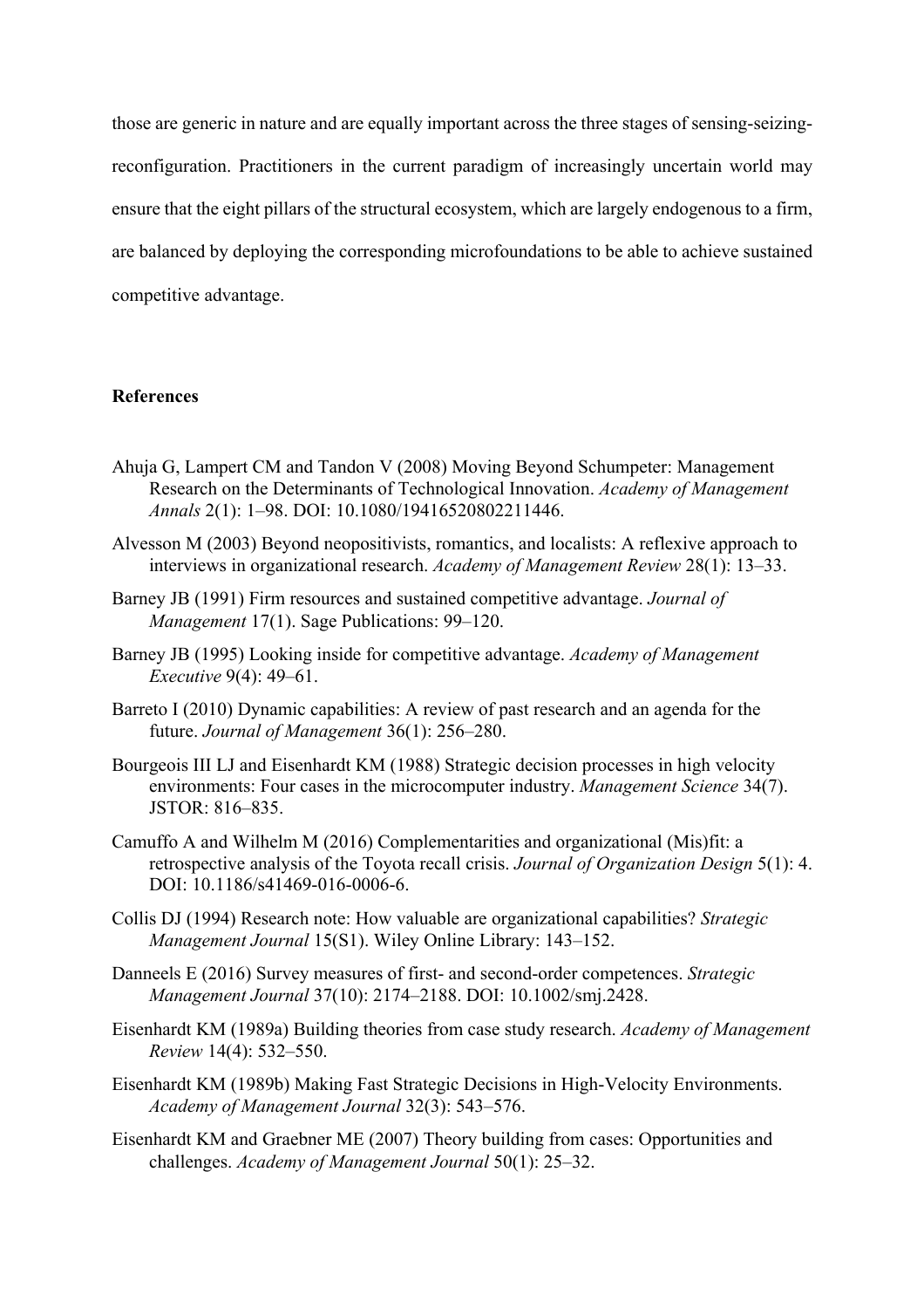- Eisenhardt KM and Martin JA (2000) Dynamic capabilities: What are they? *Strategic Management Journal* 21(10/11 Special Issue): 1105–1121.
- Eisenhardt KM and Sull DN (2001) Strategy as simple rules. *Harvard Business Review* 79(1): 106–119.
- Eisenhardt KM, Furr NR and Bingham CB (2010) CROSSROADS—Microfoundations of Performance: Balancing Efficiency and Flexibility in Dynamic Environments. *Organization Science* 21(6): 1263–1273. DOI: 10.1287/orsc.1100.0564.
- Gioia DA, Corley KG and Hamilton AL (2013) Seeking Qualitative Rigor in Inductive Research: Notes on the Gioia Methodology. *Organizational Research Methods* 16(1): 15–31. DOI: 10.1177/1094428112452151.
- Glaser BG and Strauss AL (1967) *The Discovery of Grounded Theory: Strategies for Qualitative Research*. Chicago: ldine Publishing Company.
- Hawley AH (1986) *Human Ecology: A Theoretical Essay*. London: University of Chicago Press.
- Helfat CE and Peteraf M (2015) Managerial cognitive capabilities and the microfoundations of dynamic capabilities. *Strategic Management Journal* 36(6): 831–850. DOI: 10.1002/smj.2247.
- Herriott RE and Firestone WA (1983) Multisite qualitative policy research: Optimizing description and generalizability. *Educational researcher* 12(2). JSTOR: 14–19.
- Kapoor R (2018) Ecosystems: broadening the locus of value creation. *Journal of Organization Design* 7(1): 12. DOI: 10.1186/s41469-018-0035-4.
- Khan O, Daddi T and Iraldo F (2020) Microfoundations of dynamic capabilities: Insights from circular economy business cases. *Business Strategy and the Environment* 29(3): 1479–1493. DOI: 10.1002/bse.2447.
- Leonard-Barton D (1992) Core capabilities and core rigidities: A paradox in managing new product development. *Strategic Management Journal* 13(S1): 111–125. DOI: 10.1002/smj.4250131009.
- Locke EA (2007) The Case for Inductive Theory Building? *Journal of Management* 33(6): 867–890.
- Maxwell JA (2009) Designing a qualitative study. In: Bickman L and Rog DJ (eds) *Applied Social Research Methods*. 2nd ed. Thousand Oaks, California: Sage Publications, pp. 214–253.
- Miles MB and Huberman A. (1994) *Qualitative Data Analysis*. 2nd ed. Thousand Oaks, California: Sage Publications.
- Moore JF (1993) Predators and Prey: A New Ecology of Competition. *Harvard Business Review* 71(3): 75–86.
- Mousavi S, Bossink B and van Vliet M (2019) Microfoundations of companies' dynamic capabilities for environmentally sustainable innovation: Case study insights from hightech innovation in science-based companies. *Business Strategy and the Environment* 28(2): 366–387. DOI: 10.1002/bse.2255.

Ogasawara Y (2001) Expression and Interaction: Microfoundations of Expressive Forms. In: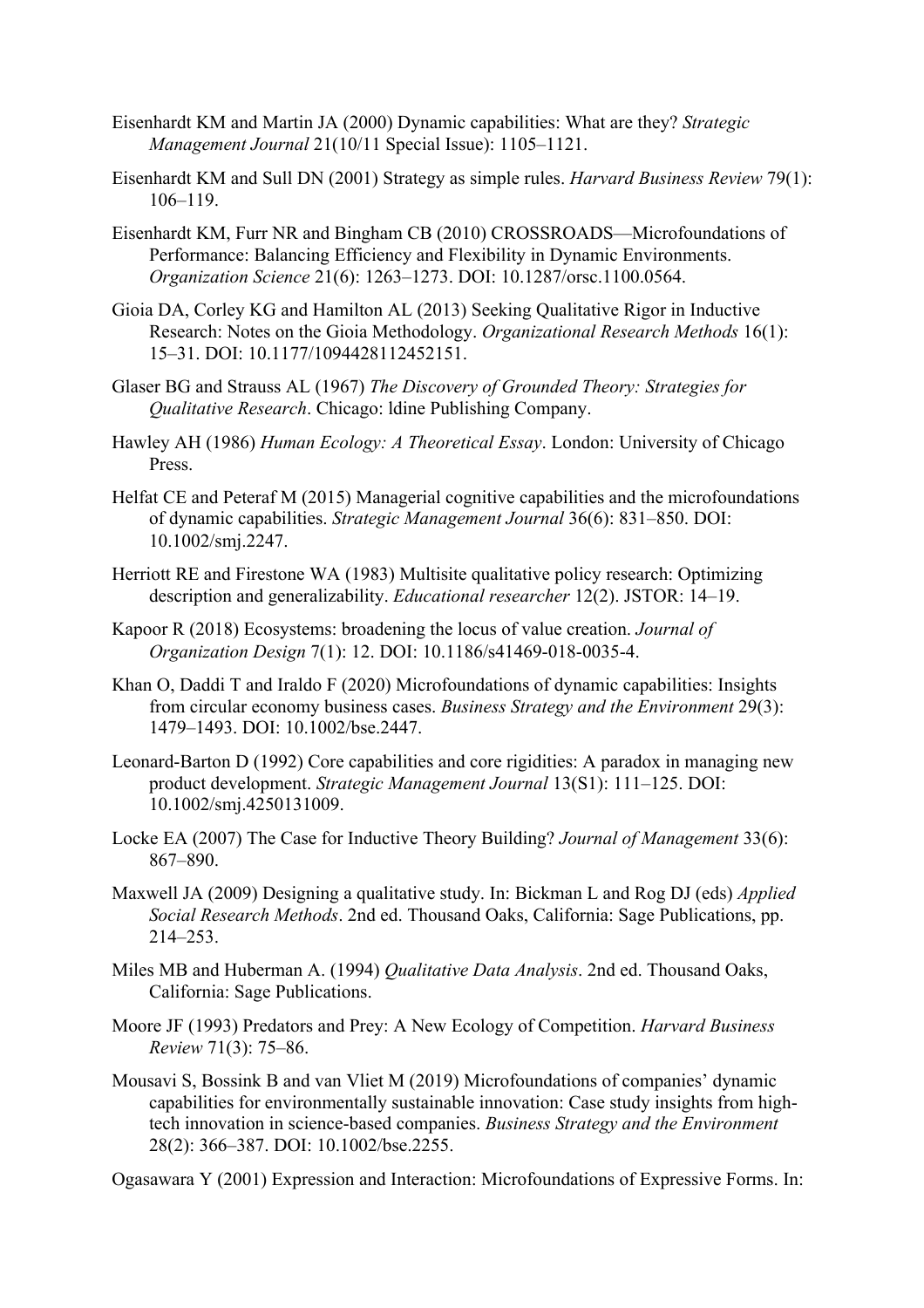*International Encyclopedia of the Social & Behavioral Sciences*. Elsevier, pp. 5174– 5180. DOI: 10.1016/B0-08-043076-7/04072-9.

- Peteraf M (1993) The cornerstones of competitive advantage: a resource-based view. *Strategic Management Journal* 14(3): 179–191.
- Porter ME (1996) What is strategy? *Harvard Business Review* 74(6): 61–80.
- Prashantham S and Dhanaraj C (2010) The dynamic influence of social capital on the international growth of new ventures. *Journal of Management Studies* 47(6): 967–994. DOI: 10.1111/j.1467-6486.2009.00904.x.
- Roy K (2020) Dynamic Capability as the Epistemology of an Organization A Social Venture Context. *Journal of Human Values* 26(2): 167–176. DOI: 10.1177/0971685819883741.
- Roy K and Khokle PW (2011) Integrating resource-based and rational contingency views: Understanding the design of dynamic capabilities of organizations. *Vikalpa: The Journal for Decision Makers* 36(4): 67–75.
- Roy K and Khokle PW (2016) Staged development of dynamic capabilities: A study of international joint ventures in India. *Thunderbird International Business Review* 58(6): 537–554. DOI: 10.1002/tie.
- Santos FM and Eisenhardt KM (2009) Constructing markets and shaping boundaries: Entrepreneurial power in nascent fields. *Academy of Management Journal* 52(4): 643– 671.
- Sengul M (2019) Organization design as a competitive choice: an application to the study of innovation. *Journal of Organization Design* 8(1): 22. DOI: 10.1186/s41469-019-0063-8.
- Teece DJ (2007) Explicating dynamic capabilities: the nature and microfoundations of (sustainable) enterprise performance. *Strategic Management Journal* 28(13): 1319– 1350.
- Teece DJ and Pisano G (1994) The dynamic capabilities of firms: An introduction. *Industrial and corporate change* 3(3). Oxford Univ Press: 537.
- Teece DJ, Pisano G and Shuen A (1997) Dynamic capabilities and strategic management. *Strategic Management Journal* 18(7). Oxford University Press, USA: 509–533.
- Venkatraman N (1990) Performance implications of strategic coalignment: A methodological perspective. *Journal of Management Studies* 21(1): 19–41.
- Yin RK (1984) *Case Study Research: Design and Methods*. New Delhi: Sage Publications.
- Yin RK (2009) *Case Study Research: Design and Methods*. 4th illust. Thousand Oaks, California: Sage Publications.
- Zollo M and Winter SG (2002) Deliberate learning and the evolution of dynamic capabilities. *Organization Science* 13(3). JSTOR: 339–351.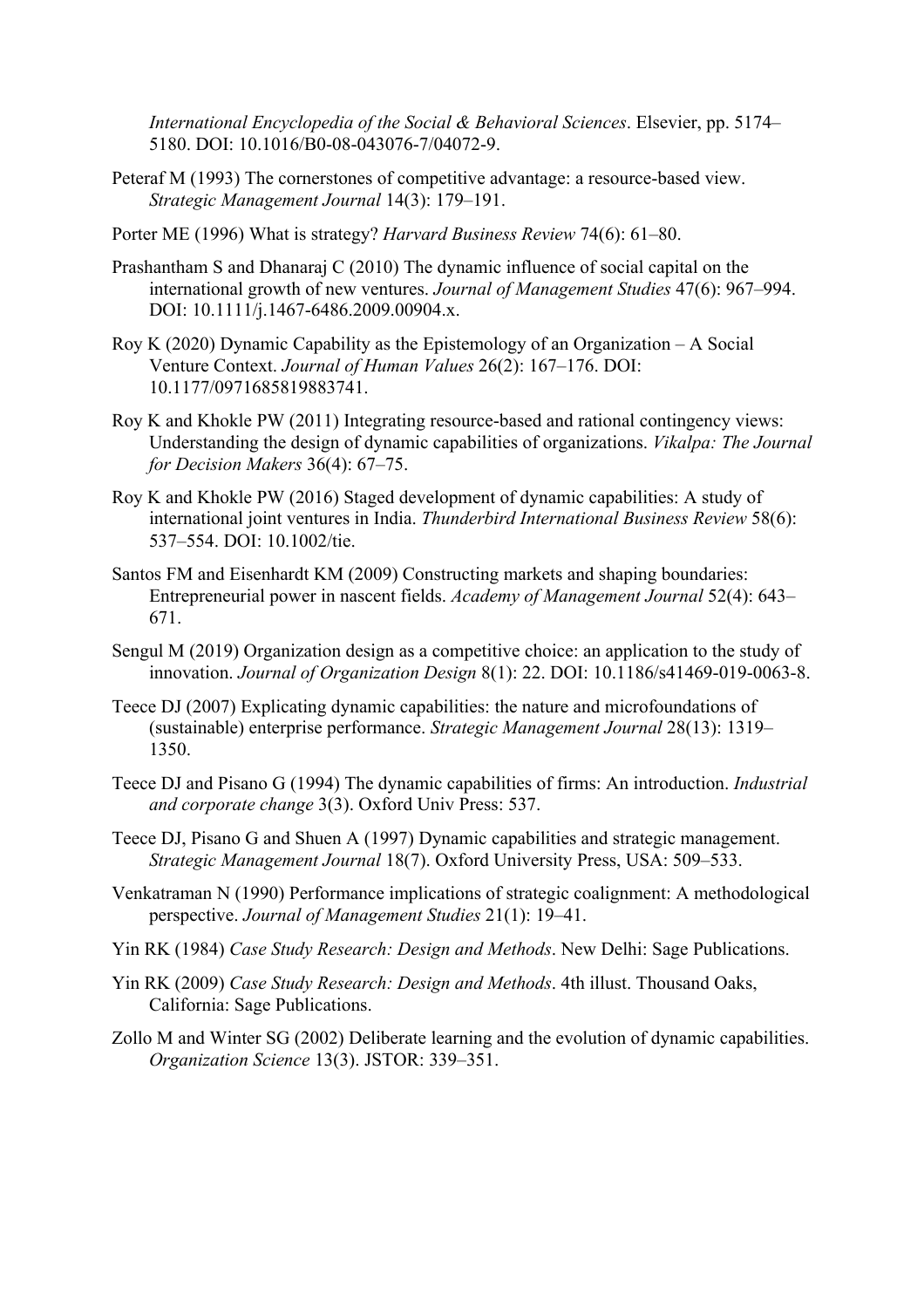### Figure 1: Framework for microfoundations of the 'structural ecosystem' for dynamic capabilities

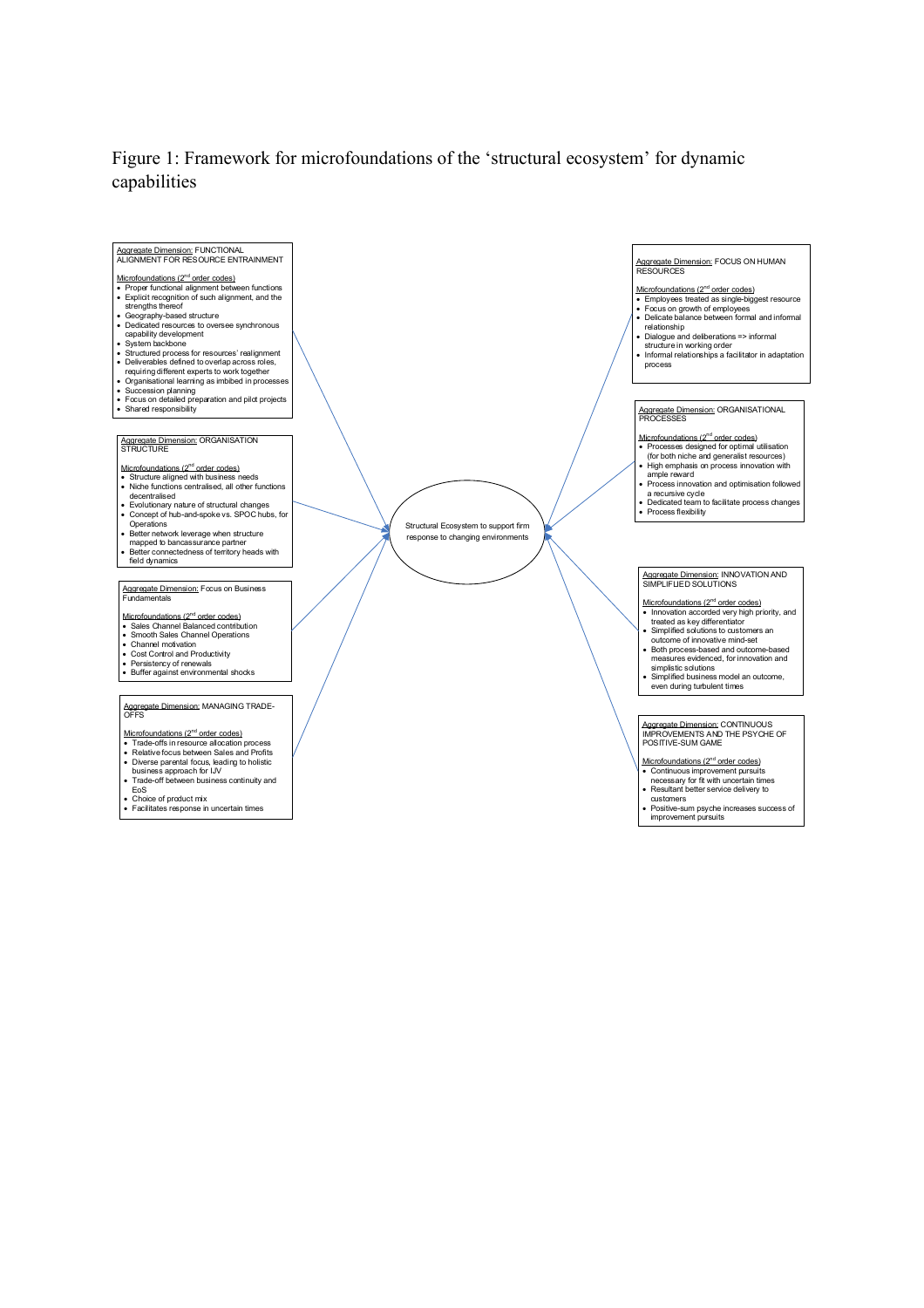Table 1 – Snapshot of the indicative literature on the microfoundations of dynamic capabilities (through the 'sensing-seizing-reconfiguration lens)

| Current<br>View/<br>Author(s) | <b>Unit of Analysis</b>   | <b>Sensing</b>                                                                                                                                                                                                                        | <b>Seizing</b>                                                                                                                                                                                  | Reconfiguration                                                                                                                                                                   |
|-------------------------------|---------------------------|---------------------------------------------------------------------------------------------------------------------------------------------------------------------------------------------------------------------------------------|-------------------------------------------------------------------------------------------------------------------------------------------------------------------------------------------------|-----------------------------------------------------------------------------------------------------------------------------------------------------------------------------------|
| Teece (2007)                  | The firm                  | Related analytical systems and<br>individual capacities corresponding to<br>the processes for a) directing $R&D, b)$<br>tapping external innovation and other<br>developments, c) identifying customer<br>segments and changing needs | Defining precisely the customer<br>solution, the business model, the<br>basis of decision-making, the firm<br>boundaries to manage related<br>ecosystem; building loyalty                       | Managing resources through a) apt<br>decentralisation and<br>decomposability, b) governance<br>structures, and c) strategic fit and<br>co-specialisation; knowledge<br>management |
| Helfat &<br>Peteraf $(2015)$  | Managerial<br>cognition   | Perception and attention                                                                                                                                                                                                              | Problem-solving and reasoning                                                                                                                                                                   | The language and communication,<br>and social cognition                                                                                                                           |
| Mousavi et al.<br>(2019)      | Sustainable<br>innovation | Within-company entrepreneurial<br>resources, sustainability driving<br>innovation strategy, and anticipating<br>processes                                                                                                             | Developing internal capabilities,<br>value chain analysis, engaging<br>customers, market introduction<br>activities, resource allocation, co-<br>specialisation, defining the<br>business model | Pursuing open innovation, managing<br>the business ecosystem,<br>coordinating marketing and<br>technology development, and<br>integrating market expectations                     |
| Khan et al.<br>(2020)         | Circular economy          | Market monitoring and technology<br>scanning, idea generation, knowledge<br>creation, and experiential learning                                                                                                                       | Strategic planning, business<br>model and governance, and<br>collaboration                                                                                                                      | Organisational restructuring,<br>technological upgrade, knowledge<br>integration, best practices adaptation                                                                       |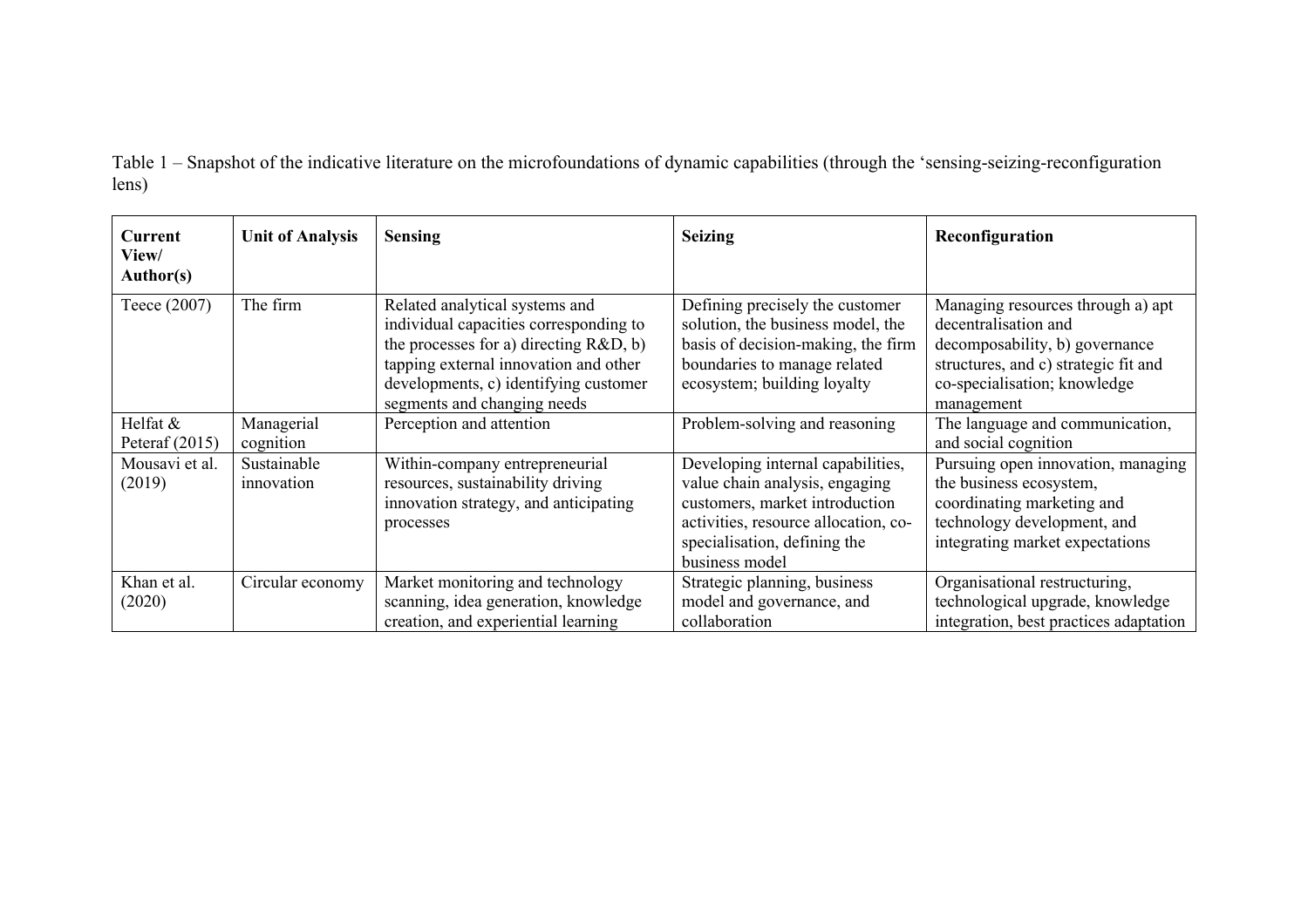# Table 2: Details of Sample Firms and Case Data5

|                |                                                                                                                                                                                         | <b>Thor</b>                                                                                                                                                      | <b>Hulk</b>                                                                                                         | <b>Blade</b>                                                                                                                                                                                  |                                                                                                                                                     |
|----------------|-----------------------------------------------------------------------------------------------------------------------------------------------------------------------------------------|------------------------------------------------------------------------------------------------------------------------------------------------------------------|---------------------------------------------------------------------------------------------------------------------|-----------------------------------------------------------------------------------------------------------------------------------------------------------------------------------------------|-----------------------------------------------------------------------------------------------------------------------------------------------------|
|                | Month/Year<br>of inception                                                                                                                                                              | March 2001                                                                                                                                                       | October 2000                                                                                                        | February 2001                                                                                                                                                                                 |                                                                                                                                                     |
|                | Parentage                                                                                                                                                                               | Jointly owned by an Indian<br>state-owned bank with<br>extensive branch network<br>(also the bancassurance<br>partner) and the insurance<br>arm of a French bank | Jointly owned by an Indian<br>private-sector bank (also the<br>bancassurance partner) and a<br>UK-based MNC insurer | Jointly owned by an Indian<br>diverse business group with<br>presence in all major<br>industries (except banking)<br>and a publicly listed Asia-<br>based life insurer with roots<br>in China |                                                                                                                                                     |
| Characteristic | Expatriates<br>present <sup>6</sup>                                                                                                                                                     | #1                                                                                                                                                               | $#1 - 5$                                                                                                            | $>5$ (till 2008);<br>#1 $(2009$ onward)                                                                                                                                                       |                                                                                                                                                     |
|                | Sales FY<br>2016-177<br>(INR Billion)                                                                                                                                                   | 101.43                                                                                                                                                           | 86.21                                                                                                               | 31.71                                                                                                                                                                                         |                                                                                                                                                     |
|                | Management<br><b>Expense Ratio</b><br>FY 2016-17                                                                                                                                        | 0.12                                                                                                                                                             | 0.16                                                                                                                | 0.33                                                                                                                                                                                          |                                                                                                                                                     |
|                | The incumbent CEO, one<br>retired CEO, Deputy CEO,<br>Key<br>nine functional heads<br>Informants'<br>(CXOs) reporting directly<br>Profile<br>to the CEO, and two<br>functional managers |                                                                                                                                                                  |                                                                                                                     |                                                                                                                                                                                               | The incumbent Principal<br>Officer <sup>8</sup> , four functional heads<br>(CXOs) reporting directly to<br>the CEO,, and two functional<br>managers |

<sup>5</sup> Pseudonyms have been used (instead of actual names of the firms)

 $6$  Consistent headcount during the entire period of study

 $7$  As new business premium

 $8$  The Principal Officer was touted to be a role parallel to that of the CEO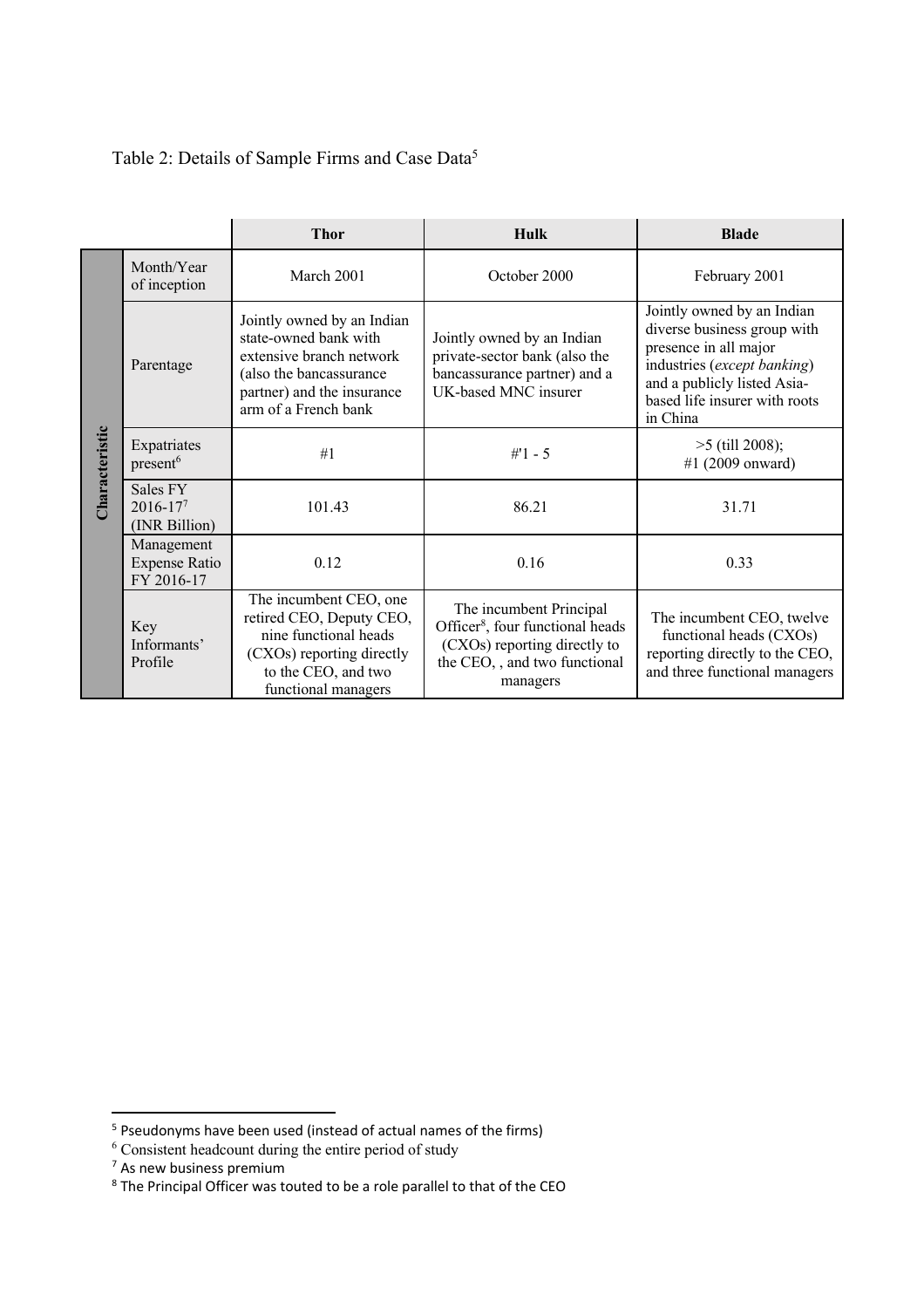# **Table 3 (A): Illustrative Data Structure for the Aggregate Dimension titled 'Organisation Structure' as a Structural Ecosystem**

|           | First order codes (in-verbatim terms from key informants)                                                                                                                                                                                                                                                                                                                                                                                                                                                                                                                                                                                                                                                                                                                                                                               | <b>Second order themes</b><br>(Microfoundations)        |
|-----------|-----------------------------------------------------------------------------------------------------------------------------------------------------------------------------------------------------------------------------------------------------------------------------------------------------------------------------------------------------------------------------------------------------------------------------------------------------------------------------------------------------------------------------------------------------------------------------------------------------------------------------------------------------------------------------------------------------------------------------------------------------------------------------------------------------------------------------------------|---------------------------------------------------------|
| $\bullet$ | "We haven't taken that route - so, marketing and products for us is centralised (1:560, L1429)."<br>"the company took a major decision that all processing would go to a decentralised location (1:406, L1116)."<br>"Channel-wise first and then geography So, the channels are full verticals (2:106, L156)."<br>$\bullet$<br>"we have got 4 zone SVPs  they look at the business of the zone (3:645, L1208)"<br>$\bullet$                                                                                                                                                                                                                                                                                                                                                                                                             | Structure aligned with<br>business needs                |
| $\bullet$ | "4% happens from here <underwriting>These require some kind of financial expertise to handle, and so they come here (1:723, L1943)."<br/><math display="inline">\bullet</math><br/>There were two centralised 'Hubs' where the entire end-to-end processing and servicing of policies would take place (2:387, L582)."<br/>"Procurement and Spend Management we created a central procurement team for better cost efficiency and higher margins, and also this<br/><math display="inline">\bullet</math><br/>will lead to standard product that we will get everywhere (2:530, L846)."<br/>"And here, we have the Chief Financial Officer, we have the Appointed Actuary, we have the Head of Legal and Compliance, then there is the<br/><math display="inline">\bullet</math><br/>Internal Audit team (3:647, L1212)"</underwriting> | Only niche functions<br>centralised                     |
|           | "There was something that we used to call the Life Profit Centre, and then we used to have something that we used to call the Accident and<br>$\bullet$<br>Health Profit Centre, and then there was an IRS (International Retirement Services) Profit Centre (3:99, L333)."<br>"And prior to this vertical structure, we were a zone structure with a matrix reporting (3:656, L1256)."<br>$\bullet$<br>The Product Management would focus on the inclusion of features for better customer acceptance, and the Product Pricing would deal with the<br>$\bullet$<br>back-end pricing of the product for optimal profitability (3:61, L213).                                                                                                                                                                                             | Evolutionary nature of<br>structural changes            |
|           | "Central Processing Centre is, as such, the nervous system, of Operations in here (1:463, L1188)."<br>$\bullet$<br>"the branch sends it to operator in Chennai or Mumbai depending on where they are attached to. Then, we will look at the proposal and<br>$\bullet$<br>depending on the medical condition (2:387, L582)."<br>"The processing jobs are done at either this office (HO) or in regional processing centres. We have created 17 regional processing centres<br>$\bullet$<br>$(3:405, L768)$ ."                                                                                                                                                                                                                                                                                                                            | Hub-and-spoke concept<br>for Operations                 |
| $\bullet$ | "What [we] has done is to bring about a structure that mirrors more or less the structure of [partner] (1:387, L1030)."<br>$\bullet$<br>"There were 9 circles (the 'regions') and these were exactly mapped to 14 circles of the parent [bancassurance partner] (1:931, L2465)"<br>"Herein, we had to ensure that there is more like the banking-type of set-up for us to leverage the strength of [partner] (1:931, L2465)."                                                                                                                                                                                                                                                                                                                                                                                                           | Structure mapped to<br>the bancassurance<br>partner     |
|           | "Now, both the EDs and all the 9 Regional Directors have complete responsibility. So, they are like the CEOs of their respective areas (1:391,<br>$\bullet$<br>$L1032$ "<br>"We have say 20 regions and 4-5 zonal managers, and they report to their business functional heads (2:571, L918)."<br>"Operations/Compliance/Training/Sales/Finance has representation at the zone (3:650, L1218)."                                                                                                                                                                                                                                                                                                                                                                                                                                         | Better connectedness<br>of heads with field<br>dynamics |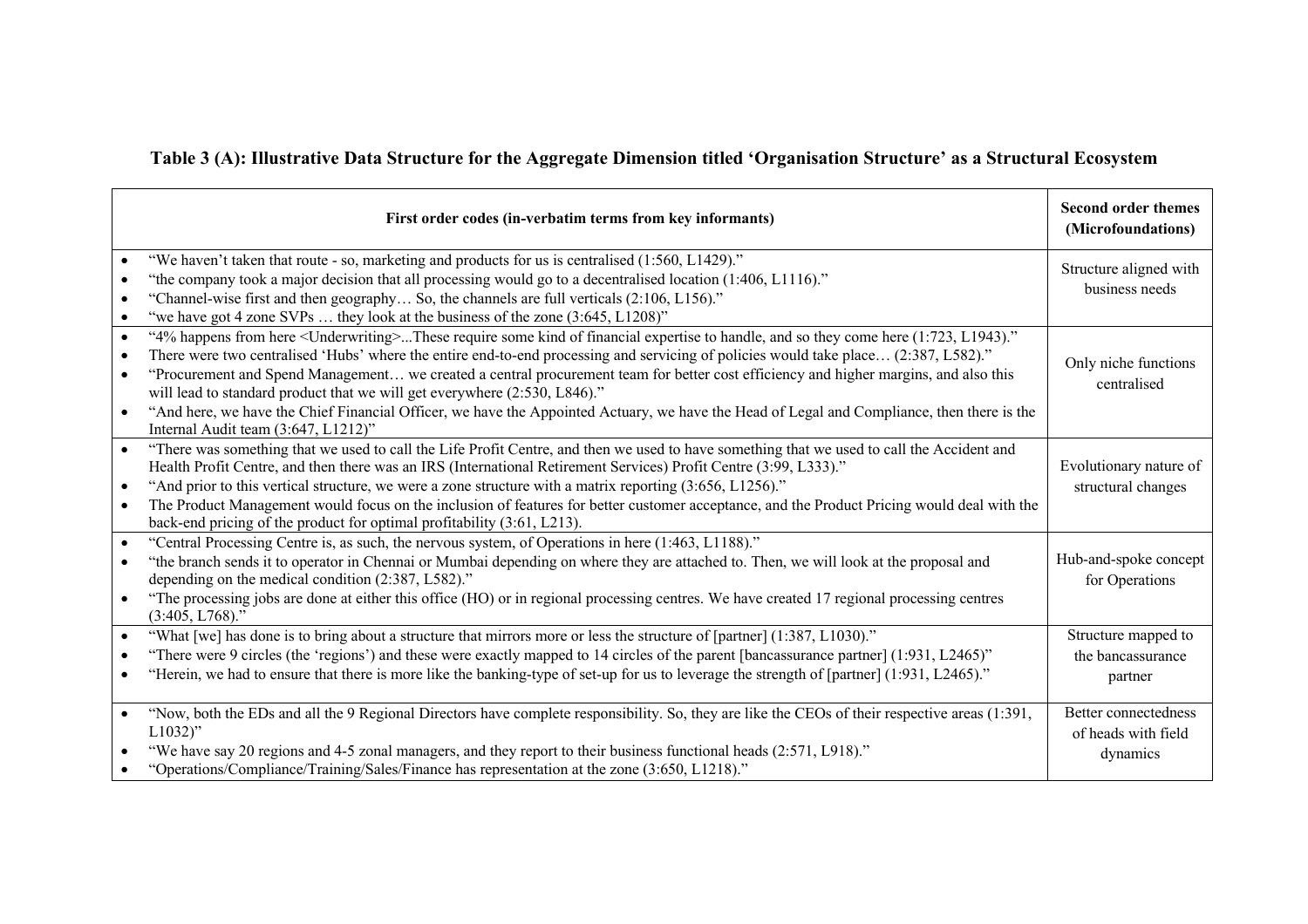## **Table 3(B): Illustrative Data Structure for the Aggregate Dimension titled 'Functional Alignment for Resource Entrainment' as a Structural Ecosystem**

| First order codes (in-verbatim terms from key informants)                                                                                                                                                                                                                                                                                                                                                                                                                                                                                                                                                                                                                               | <b>Second order themes</b><br>(Microfoundations)                                     |
|-----------------------------------------------------------------------------------------------------------------------------------------------------------------------------------------------------------------------------------------------------------------------------------------------------------------------------------------------------------------------------------------------------------------------------------------------------------------------------------------------------------------------------------------------------------------------------------------------------------------------------------------------------------------------------------------|--------------------------------------------------------------------------------------|
| "Even before a new product was approved by IRDA, the company ensured that all training material was in place and IT enhancements were in<br>order (1:309, L730)"<br>"Each one of those boxes <the and="" design="" distribution,="" finance,="" four="" functions="" of="" offering,="" product="" sales="" the=""> The<br/>important thing is that how much are you able to synchronise those <math>4</math> boxes <math>(2:17, 38)</math>."<br/>"The training team does the content and then it goes to the products team, and they then have a look at it, and then the actuaries takes a look at<br/>it, and the legal and compliance team takes a look at it (3:497, L997)."</the> | Proper functional<br>alignment between<br>functions                                  |
| "So, it is for you and your products to tide through and your investment team to look after your client-base (1:242, L510)"<br>"And only after the code comes that you can actually prepare the proposal forms. So, you have to print it and then start dispatching it to all the<br>branches, so that the sales people start selling it using the proposal form (2:67, L86)."<br>The alignment between the different functions was "a pretty, pretty well oiled $(3:764, L1522)$ " one                                                                                                                                                                                                 | Explicit recognition of<br>such functional<br>alignment                              |
| "The solution that was implemented (creation of the Executive Director position, creation of the regions and Regional Directors as like the<br>CEOs of those regions, creation of the Country Head position which is strategic in nature) would be the answer $(1:537, L1330)$ "<br>"I have 9 teams here, and each will take care of the 9 regions that we have in this company for the complaints (1:641, L1772)"                                                                                                                                                                                                                                                                      | Geography-based<br>structure (enabler)                                               |
| "They < the Business Re-engineering Group > interfaced with the Products team, as well as drove decentralisation and various automation,<br>especially the Operations department, at that time (1:427, L1144)."<br>"Companies have found it difficult to understand the <regulatory> changes and re-synchronise them. And that is where the 'strategy' role is<br/><math display="block">\bullet</math><br/>important <math>(2:19, L38)</math>"<br/>"Programme management is a mechanism where you use basically the projects as key catalysts to drive change in the company. (3:652,<br/><math>L1224</math>."</regulatory>                                                            | Dedicated resources to<br>oversee synchronous<br>capability development<br>(enabler) |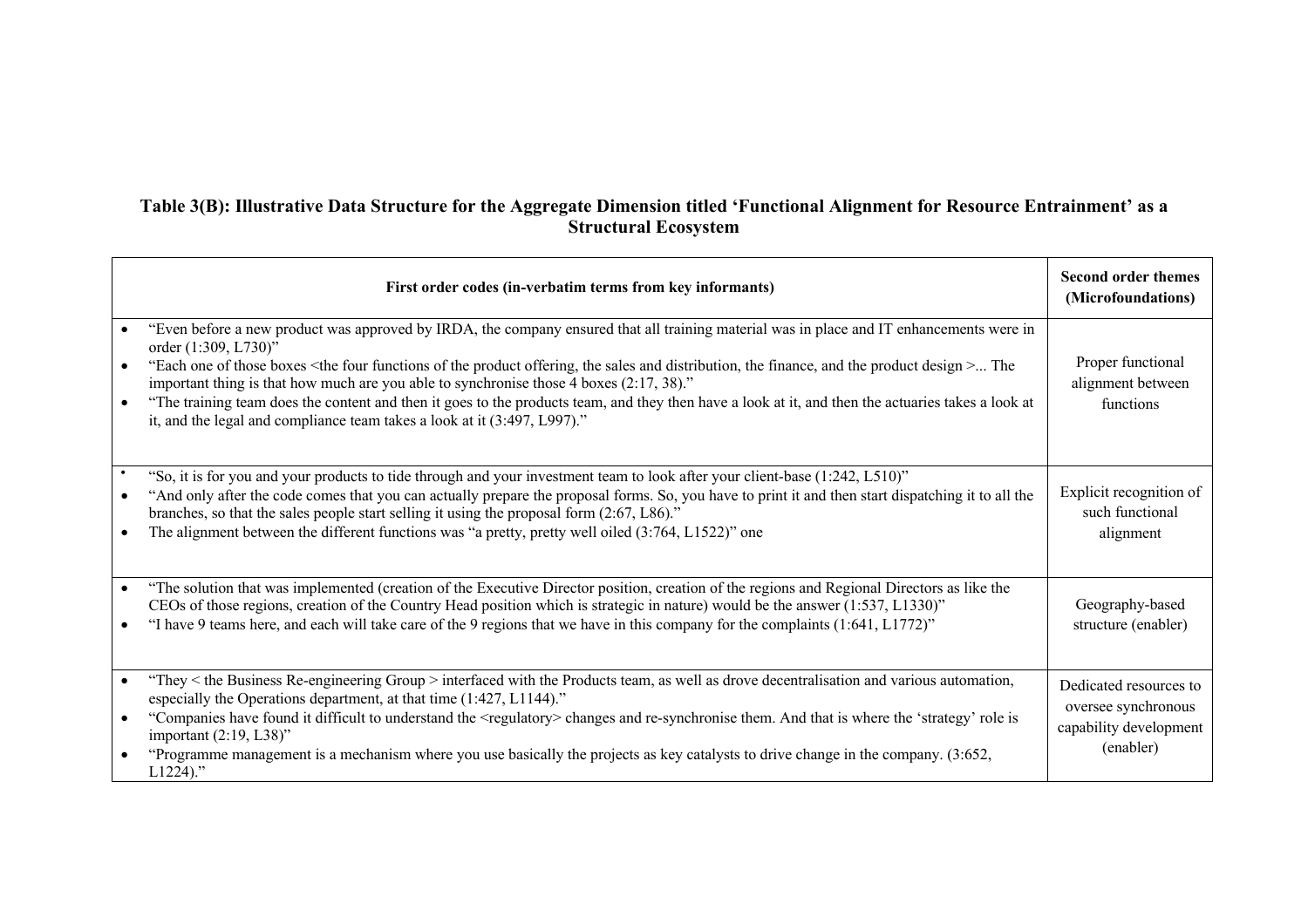| $\bullet$              | "In CRM, we assign the cases to the concerned departments. So now, everything is getting captured and the follow-up is better (1:662,<br>$L1804$ ."<br>"Workflow essentially automates that entire process. It also permits me to measure turnaround time at every stage (2:389, L582)."<br>"Consultant Corner, which allows them to see they have done and where the prospects are there is process-level integration and there is<br>people integration and technology integration, which makes the things reasonably interlocked (2:97, L144)."                                                                                                                                                                                                                                                                                                                                                                                                                                                                                            | System backbone<br>(enabler)                                                             |
|------------------------|-----------------------------------------------------------------------------------------------------------------------------------------------------------------------------------------------------------------------------------------------------------------------------------------------------------------------------------------------------------------------------------------------------------------------------------------------------------------------------------------------------------------------------------------------------------------------------------------------------------------------------------------------------------------------------------------------------------------------------------------------------------------------------------------------------------------------------------------------------------------------------------------------------------------------------------------------------------------------------------------------------------------------------------------------|------------------------------------------------------------------------------------------|
| $\bullet$<br>$\bullet$ | "Most of these changes come out of the various concerned departments itself we decide which are the ones that are most important and then<br>take them up based on a project listing. And then, that particular listing is given to the Projects team. This Projects team then interacts with all<br>the stakeholders to see how to take it forward and to see that there is consensus about the roll-out (1:472, L1202)."<br>A classic case-in-point was the existence of "enterprise-wide committees (3:328, L698).<br>"We had a good policy implementation committee (PIC) in place and processes in place, right from the beginning, which is a mix of people<br>from all departments (3:370, L732)."                                                                                                                                                                                                                                                                                                                                     | Structured processes<br>for resource<br>realignment (enabler)                            |
| $\bullet$<br>$\bullet$ | "The line administrator who were also doing creative thinking had two advantages. One advantage was that they could now lean upon a person<br>in a project department The second, the very fact that an innovation department came into CPC promoted an intense competition for<br>innovation. (1:899, L2351)"<br>"We had a separate project team which, after the project was complete was patient to hand-hold this entire team for a couple of more months<br>$(2:267, L412).$ "<br>"I have someone who does the policy contract. Now, we are not the only owners of the contract. But a lot of the product-related provisions, so<br>sometimes it is difficult for the legal team to structure the product features, and so we are the owners for that (3:679, L1397)."<br>"So, I am a part of the product development committee, and I'm a part of the expense management committee, and the market conduct<br>committee, and these are more enterprise-wide committees, and I'm a part of two board governed committees (3:329, L698)." | Deliverables overlap<br>across roles; different<br>experts to work<br>together (enabler) |
|                        | "We used to get at least 3 months to develop a product. But we were able to move from that because there was a general feeling that we have<br>done this a couple of times, so we were able to stretch and able to find the resources, both internal as well as within the organisation, we were<br>able to put these resources in such a way that we were able to do 5 products in this period, one after the other $(3:123, 1.367)$ "                                                                                                                                                                                                                                                                                                                                                                                                                                                                                                                                                                                                       | Organisational learning<br>as imbibed in the<br>processes (enabler)                      |
|                        | "I joined here with a clear indication that this is just a transitory step towards the leadership, and at that time, [Earlier MD, an expatriate] was<br>going out (3:693, L1428)."                                                                                                                                                                                                                                                                                                                                                                                                                                                                                                                                                                                                                                                                                                                                                                                                                                                            | Succession planning<br>(enabler)                                                         |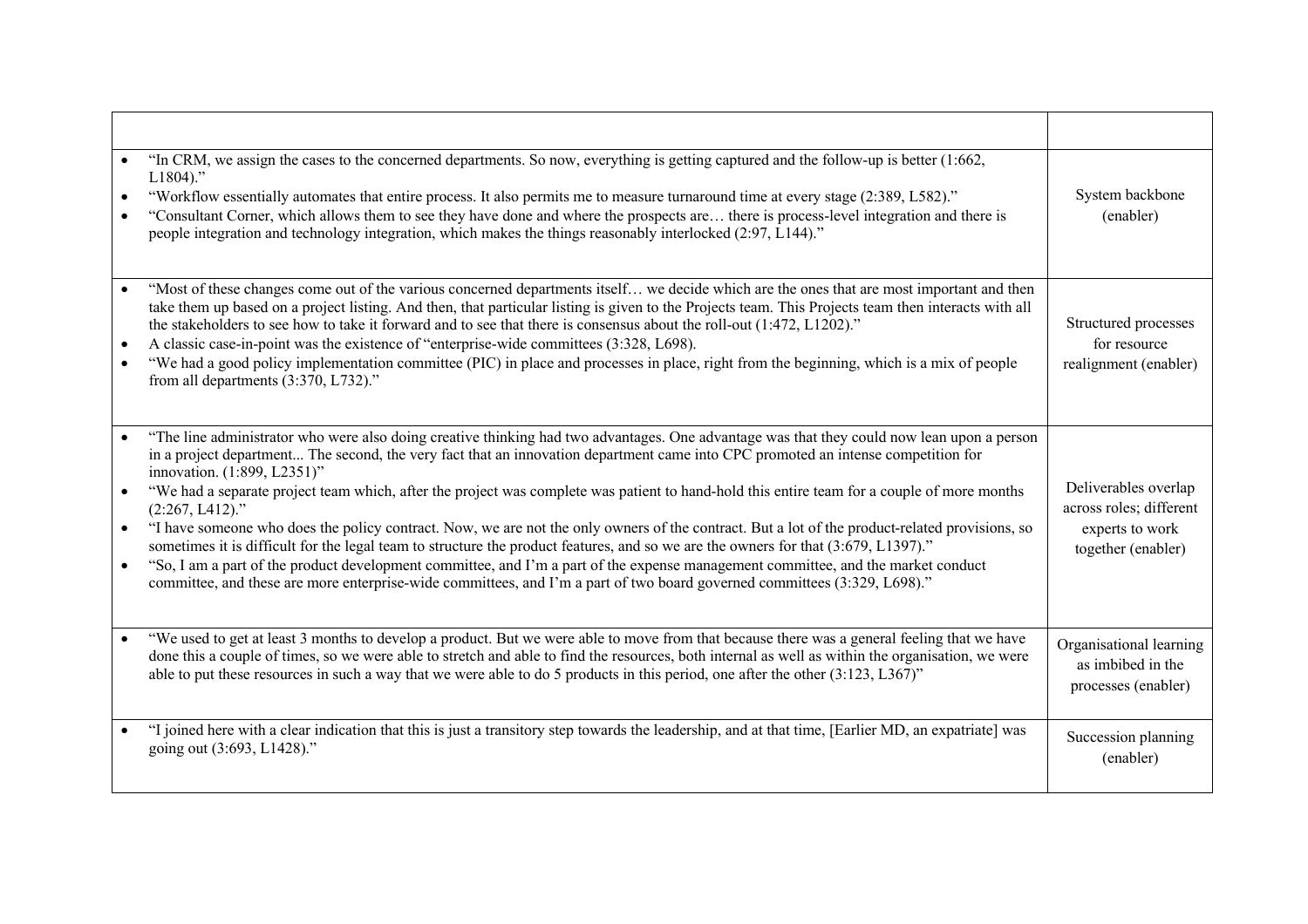| $\bullet$ | "We <strategy function=""> figure out if there are certain things that we already need to start planning for. This is what I meant by agility, that<br/>the ability to synchronise and act fast compared to the others <math>(2.47, L62)</math>"<br/>"We have taken the retail channel which is the biggest piece as of now, and we are trying to do a lot of reorganisation based on a lot of pilots<br/>now <math>(2:549, 1861)</math>."</strategy> | Detailed preparation<br>and pilot projects<br>(enabler) |
|-----------|-------------------------------------------------------------------------------------------------------------------------------------------------------------------------------------------------------------------------------------------------------------------------------------------------------------------------------------------------------------------------------------------------------------------------------------------------------|---------------------------------------------------------|
|           | "We <products team=""> engage with the sales and we engage with the operations team and then the persistency and the customer services<br/>team Very often, we give insights to operations and IT (2:207, L309)"<br/>"So, we have our people stationed at the banks, we do a huge amount of training for the people in the bank, and we do provide advertising and<br/>marketing, and we provide incentives and rewards(2:97, L144)"</products>       | Shared responsibility<br>(enabler)                      |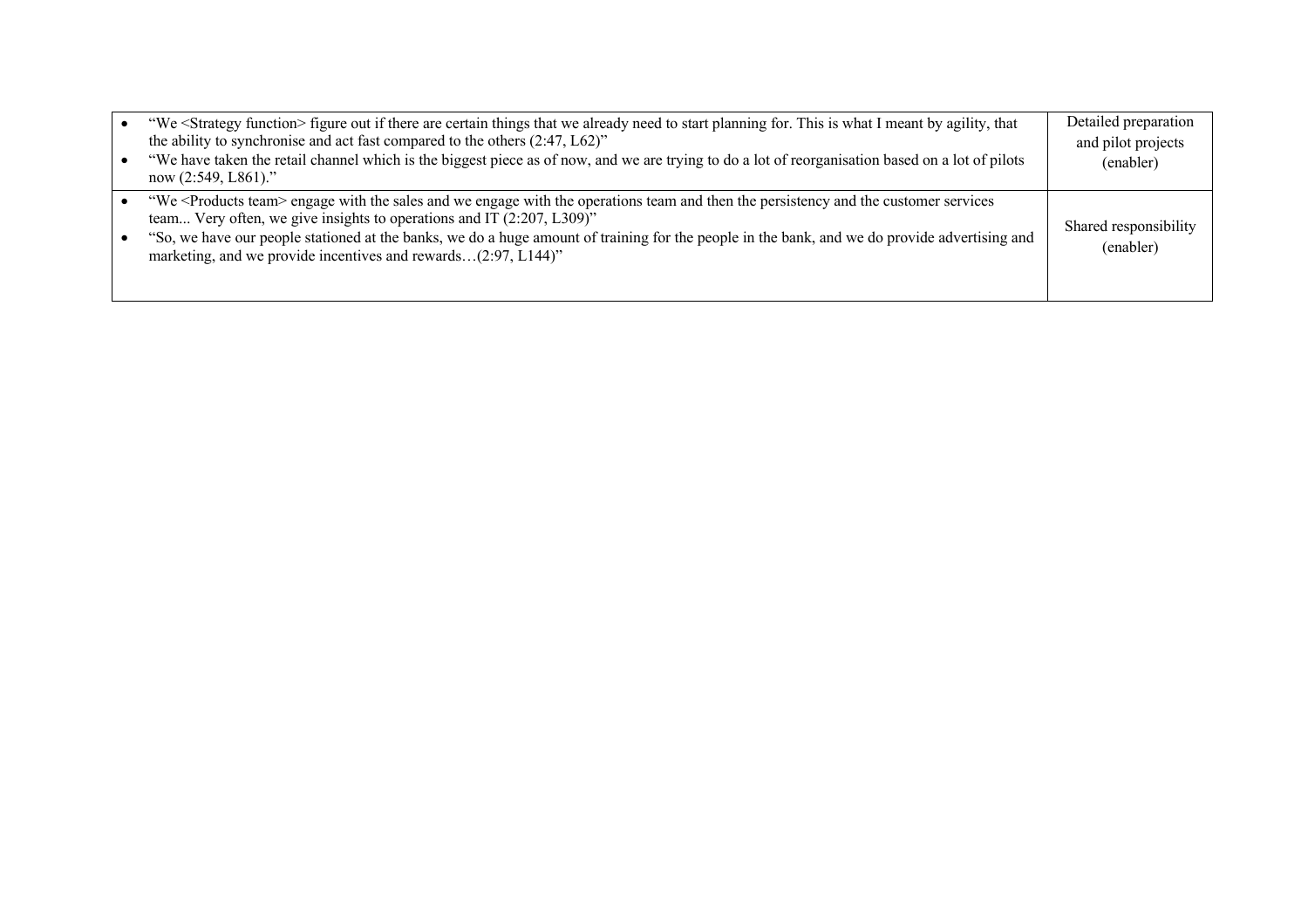## **Table 3 (C): Illustrative Data Structure for the Aggregate Dimension titled 'Mind-set of Innovation and Simplified Solutions' as a Structural Ecosystem**

|                                     | First order codes (in-verbatim terms from key informants)                                                                                                                                                                                                                                                                                                                                                                                                                                                                                                                                                                                                                                                                                                                                                                                                                                                                                                                                                                                                        | <b>Second order themes</b><br>(Microfoundations)                                |
|-------------------------------------|------------------------------------------------------------------------------------------------------------------------------------------------------------------------------------------------------------------------------------------------------------------------------------------------------------------------------------------------------------------------------------------------------------------------------------------------------------------------------------------------------------------------------------------------------------------------------------------------------------------------------------------------------------------------------------------------------------------------------------------------------------------------------------------------------------------------------------------------------------------------------------------------------------------------------------------------------------------------------------------------------------------------------------------------------------------|---------------------------------------------------------------------------------|
| $\bullet$<br>$\bullet$              | "It is not just 2 guys, or 4 guys, sitting in a HO discussing this, but the entire sales force in the market. And in this parameter, we are quite<br>ahead (1:85, L142)."<br>"We try to differentiate in the way we introduce some innovation here and there, and this can be evaluated as a parameter (1:72, L136)."<br>"We are also now looking at something that we call as the loyalty channel which is selling to our existing customer base, I mean the premium<br>existing customers (2:507, L782)."<br>"So we were the only players to launch (3:137, L391)."                                                                                                                                                                                                                                                                                                                                                                                                                                                                                            | Innovation accorded<br>high priority, and<br>treated as key<br>differentiator   |
| $\bullet$<br>$\bullet$<br>$\bullet$ | "An automatic asset allocation (1:167, L294) So, it was beneficial more for the people who did not have much financial knowledge (1:166,<br>$L292$ "<br>"In the first two pages of our policy bond, the important segment goes in all the vernacular languages, the entire policy document - ours is the<br>only company in the industry which has simple English (1:875, L2337)."<br>"While the industry was charging the fund management charge of around 1.5% or 1.75% or 2%, we pegged ourselves at 0%. And we said that<br>while we are charging those upfront expenses, that is a function of the premium, but the fund management charges is obviously a function of the<br>asset under management (2:446, L676)."<br>"Framework for Customer Service Excellence, where key people from different functions of operations and technology are given different<br>customer complaints that we have got (3:403, L766)."<br>"we are doing new tie-ups like the Easy Bill, and it is available at 4000 locations, and then a Sky Pak drop-box. (3:451, L923)." | Simplified solutions to<br>customers as an<br>outcome of innovative<br>mind-set |
| $\bullet$                           | "We said that we will start bancassurance channel with credit life-based products. So, we were the first to introduce the credit and life<br>protection products in India which were value addition to the banking products $(1:197, L370)$ when we told them that this product is a great<br>credit life insurance product, and this will help you in selling your home loan, or car loan (1:199, L374)."<br>"then risks are not only about pricing risk or financial risk, but it is also about - can you explain the features in such a way that the customer<br>understands what you are talking about We ensure that those risks are mitigated (3:142, L391)."                                                                                                                                                                                                                                                                                                                                                                                              | Combination of<br>process- and outcome-<br>based measures                       |
|                                     | "We are now operating strongly in the mortgage-covered credit life business. And the mortgage-covered credit life business does not<br>necessarily require such a bancassurance tie-up. Any insurer can sell to any bank because that is separated from the corporate agency tie-up<br>$(3:748, L1512)$ ."                                                                                                                                                                                                                                                                                                                                                                                                                                                                                                                                                                                                                                                                                                                                                       | Emergence of<br>simplified business<br>model                                    |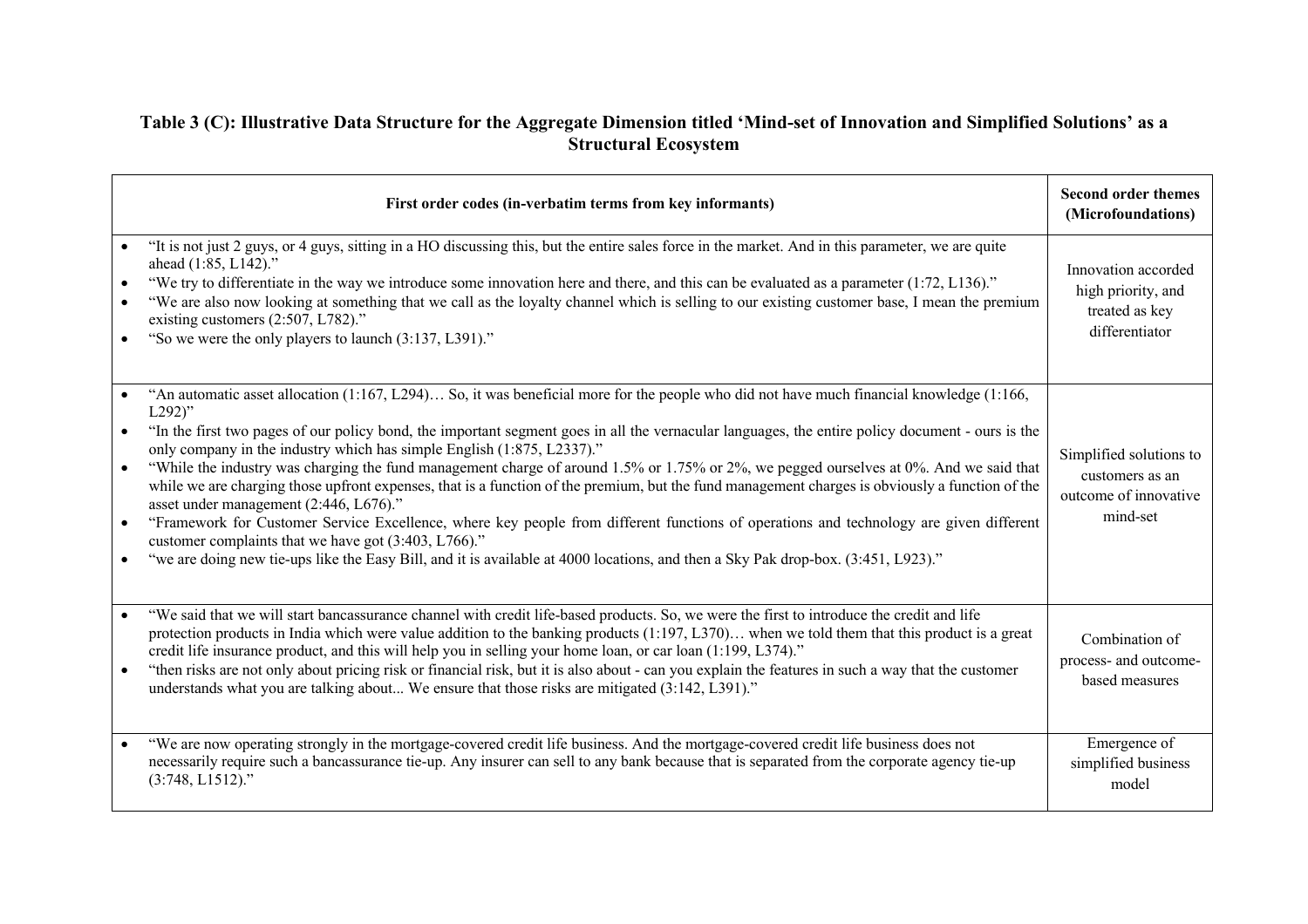## **Table 3 (D): Illustrative Data Structure for the Aggregate Dimension titled 'Continuous Improvements and the Psyche of Positive Sum' as a Structural Ecosystem**

|                        | First order codes (in-verbatim terms from key informants)                                                                                                                                                                                                                                                                                                                                                                                                                                                                                                                                                                                                                                                                                                                                                                                                                                                                    | <b>Second order themes</b><br>(Microfoundations)                       |
|------------------------|------------------------------------------------------------------------------------------------------------------------------------------------------------------------------------------------------------------------------------------------------------------------------------------------------------------------------------------------------------------------------------------------------------------------------------------------------------------------------------------------------------------------------------------------------------------------------------------------------------------------------------------------------------------------------------------------------------------------------------------------------------------------------------------------------------------------------------------------------------------------------------------------------------------------------|------------------------------------------------------------------------|
|                        | "We believe in the CBI - the customer-based benefits' administrator (1:86, L142) and 'need-based selling' (1:82, L142)."<br>"We are focusing on transforming the agency base and making it more professional (2:505, L782) we are also looking at how do we ramp up<br>our direct sales force team, and we have now launched an internet channel (2:506, L782)"<br>"whether the imaging and workflow, or the commission processing system, the portal infrastructure that we have created for integrating with<br>third-party partners, or be it implementation of IVR, or implementation of the agent portal and the customer portal, and a lot of process-related<br>improvement projects (3:326, L698)."                                                                                                                                                                                                                  | Continuous<br>improvements pursuits<br>for fit with uncertain<br>times |
| $\bullet$              | "The project department, which is responsible today for building ISO culture, building branch matrix for us, which helped us to build performance<br>matrix, the dashboard, and then the e-learning models, etc. (1:901, L2351)."<br>"We realised, after doing the survey, that there are a set of people, both distributor and customer alike, who have an inclination for this kind of<br>products (traditional) (2:148, L235)."<br>"Earlier, it used to something in the range of 10 to 15 days And now, it is anywhere around 2 to 3 days. And then, there are instances when<br>the same day, the policy is issued $(3:423, 1.855)$ ."                                                                                                                                                                                                                                                                                  | Outcome of better<br>service delivery to<br>customers                  |
| $\bullet$<br>$\bullet$ | "The trend is to shift focus to more on regular premium because it gives more revenues to the distributors, because it is better for the investor<br>as it can then be planned as an investment, and it is better for the company as helps in building a kitty of revenue over the future (1:30, L98)."<br>"And this is when we decided to move it out of the actuarial, we also need a much more outward looking product development view by looking<br>at what the customer wants rather than taking only an inside view (from being actuarial-centric to services-centric) (2:459, L698)."<br>"Now, with commissions being much higher on the traditional vis-à-vis unit-linked products, you see the business moving in the direction of<br>traditional products. And then theoretically, that is beneficial for the company as well, as the margins are not capped and the commissions are<br>not capped (3:30, L108)." | Positive-sum psyche<br>increases success of<br>improvement pursuits    |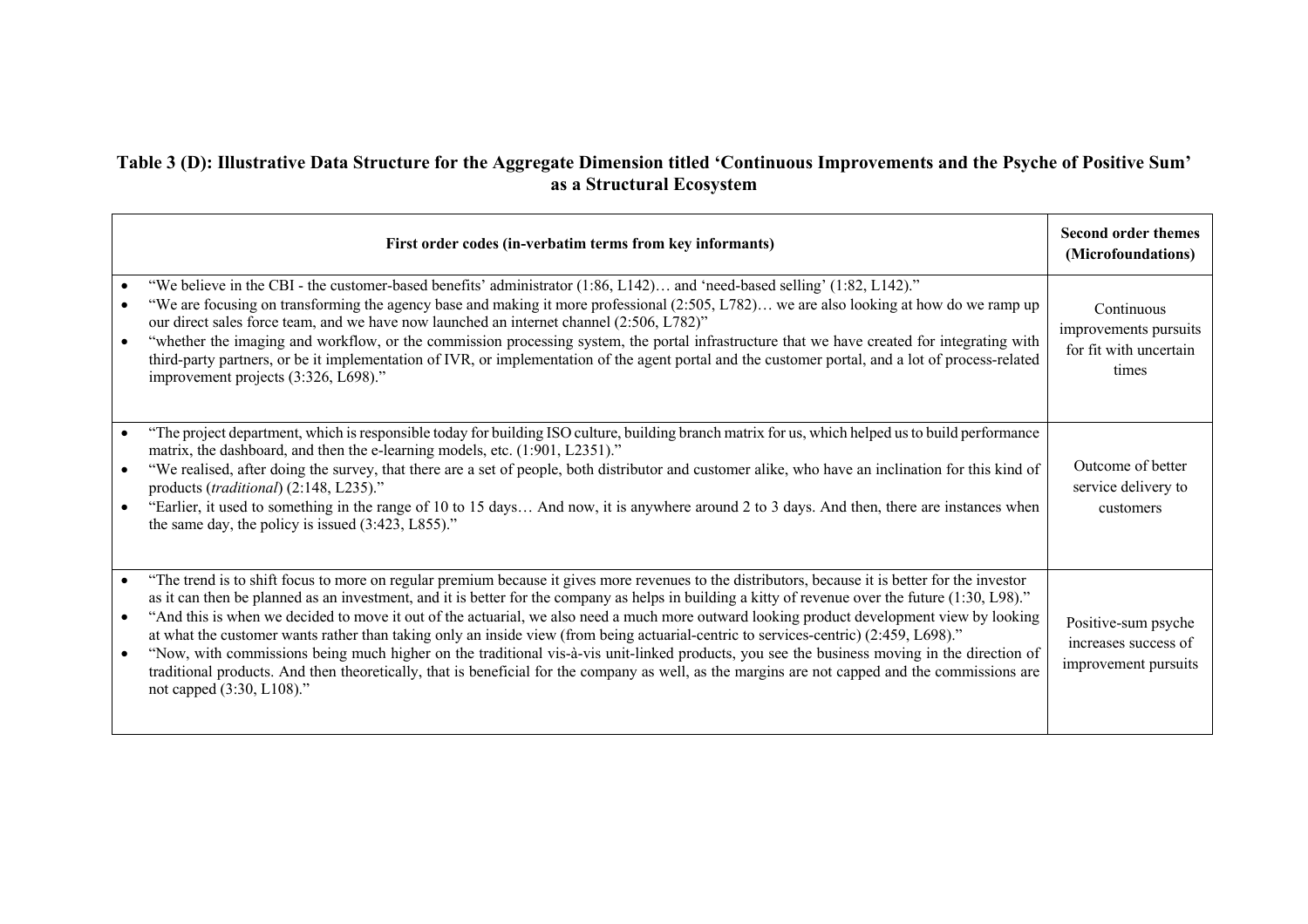| Table 3 (E): Illustrative Data Structure for the Aggregate Dimension titled 'Managing Trade-offs' as a Structural Ecosystem |  |  |  |
|-----------------------------------------------------------------------------------------------------------------------------|--|--|--|
|                                                                                                                             |  |  |  |

| First order codes (in-verbatim terms from key informants)                                                                                                                                                                                                                                                                                                                                                                                                                                                                                                                                                                                                                | <b>Second order themes</b><br>(Microfoundations)                   |
|--------------------------------------------------------------------------------------------------------------------------------------------------------------------------------------------------------------------------------------------------------------------------------------------------------------------------------------------------------------------------------------------------------------------------------------------------------------------------------------------------------------------------------------------------------------------------------------------------------------------------------------------------------------------------|--------------------------------------------------------------------|
| "[foreign owner] was more keen on focussing on bancassurance since it is a good model though it will take a little more time to develop. [Indian<br>owner] was more pushy and would say that though bancassurance would take a little more time, [our] agency force is the most productive and<br>has given better results in the industry $(1:39, L100)$ ."<br>"There is always a possibility of transmission loss, but it is quite minimal there are only a few places that we can cover, and there are only 5<br>people in the products team (2:40, L56)."                                                                                                            | Trade-off in resource<br>allocation process                        |
| "suppose we have a 20% increase in market, we need to see what is the final return on this sales (1:71, L136)."<br>"We are not purely sales and we are not purely actuaries. We need to create a fine-tune balance so that the product is an actuarially sound product<br>and at the same time, does justice to the customer and the sales team (2:158, L247)."<br>"The philosophy here is that one pursues the bancassurance partnership not at any cost (3:658, L1298)."                                                                                                                                                                                               | Relative focus between<br>Sales and Profits                        |
| "[foreign parent] exists in 40 countries, and so, their time is limited (1:107, L166)". So, even during the fledgling stages, the MD ensured that<br>$\bullet$<br>very limited support was sought from the parent. That way, he would always get the full support and guidance as and when sought.<br>On the compliance front, there were often views coming from the distribution that the firm was "too focused on compliance (3:439, L897)."                                                                                                                                                                                                                          | Diverse owners' focus<br>leading to holistic<br>business approach  |
| "But higher cost is paid off. Better upfront service to the customer, and agent, is a result of this model, which results in a repetitive business for<br>me, new business addition, higher retention of agents (1:830, L2285)."<br>"if you look at the cost of acquisition on the bancassurance side, you won't have those numbers is possibly half of what it is for the agency<br>$\bullet$<br>side (2:440, L672)."<br>"from a BCP standpoint, we have tried to decentralise in a skeletal fashion, most of the functions. We have created 17 regional processing centres<br>where every regional processing centre is like a mini-hub of this office (3:404, L768)." | Trade-off between<br>business continuity and<br>Economies of Scale |
| "I think that a healthy mix (unit-linked to traditional portfolio) would be around 75:25 and it always gives you enough latitude to correct<br>yourself, in case there is some kind of regulatory or macroeconomic change, which are mainly on ULIPs (2:234, L343)."                                                                                                                                                                                                                                                                                                                                                                                                     | Choice of product mix                                              |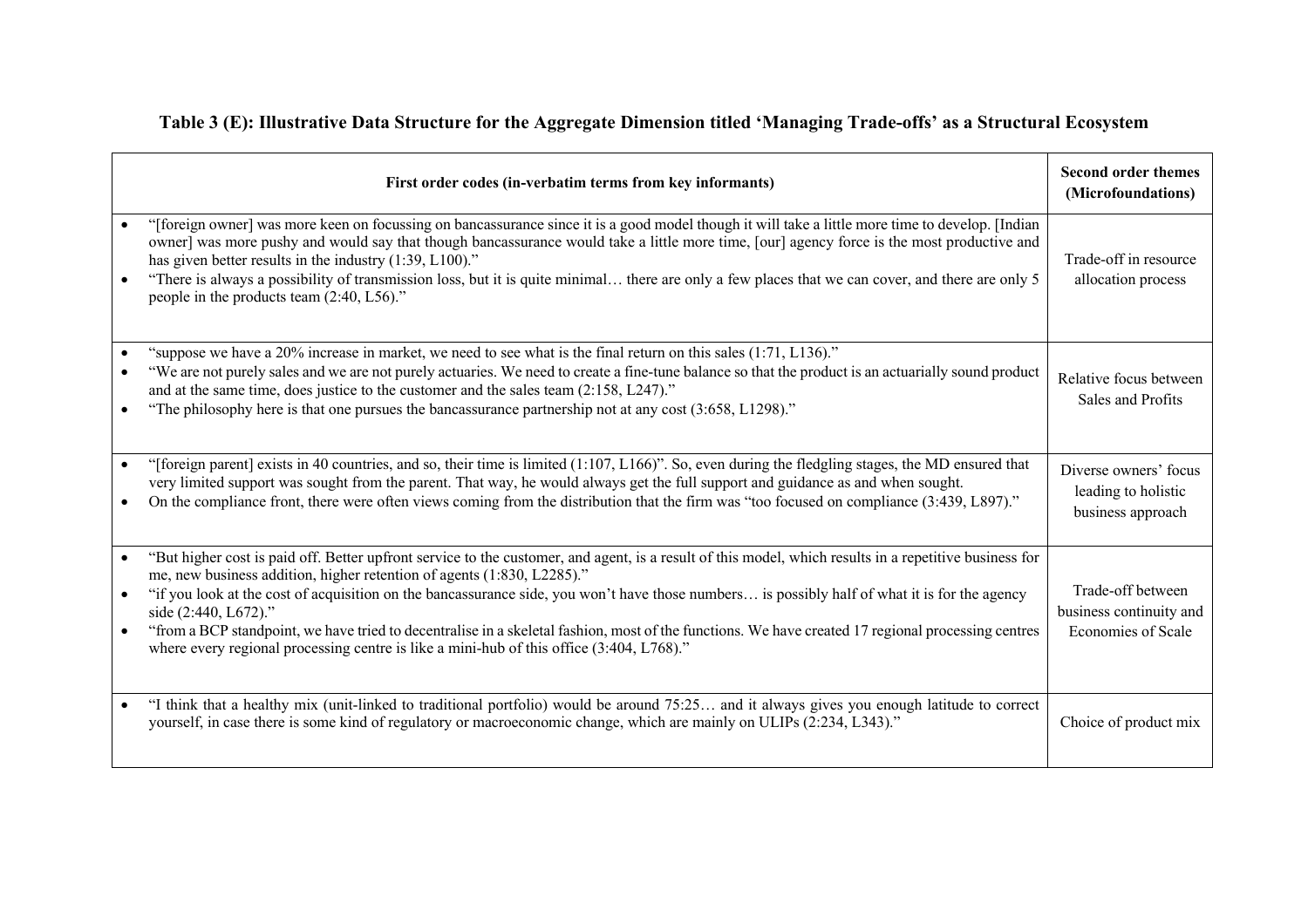|  | "Now, when we talk of limiting expenses, it also involves putting, say, some kind of limit and constraints on your branch expenses - your<br>basically channel recruitment, and all those things related to sales and network expansion (1:248, L534)"<br>"And secondly, even after lowering the charges, how do we maintain our profitability. The only solution that we could think of, was a long<br>term solution. What we did was, we reduced commissions, because that had to be done anyway (1:249, L532)." | Facilitated response to<br>uncertain times |
|--|--------------------------------------------------------------------------------------------------------------------------------------------------------------------------------------------------------------------------------------------------------------------------------------------------------------------------------------------------------------------------------------------------------------------------------------------------------------------------------------------------------------------|--------------------------------------------|
|--|--------------------------------------------------------------------------------------------------------------------------------------------------------------------------------------------------------------------------------------------------------------------------------------------------------------------------------------------------------------------------------------------------------------------------------------------------------------------------------------------------------------------|--------------------------------------------|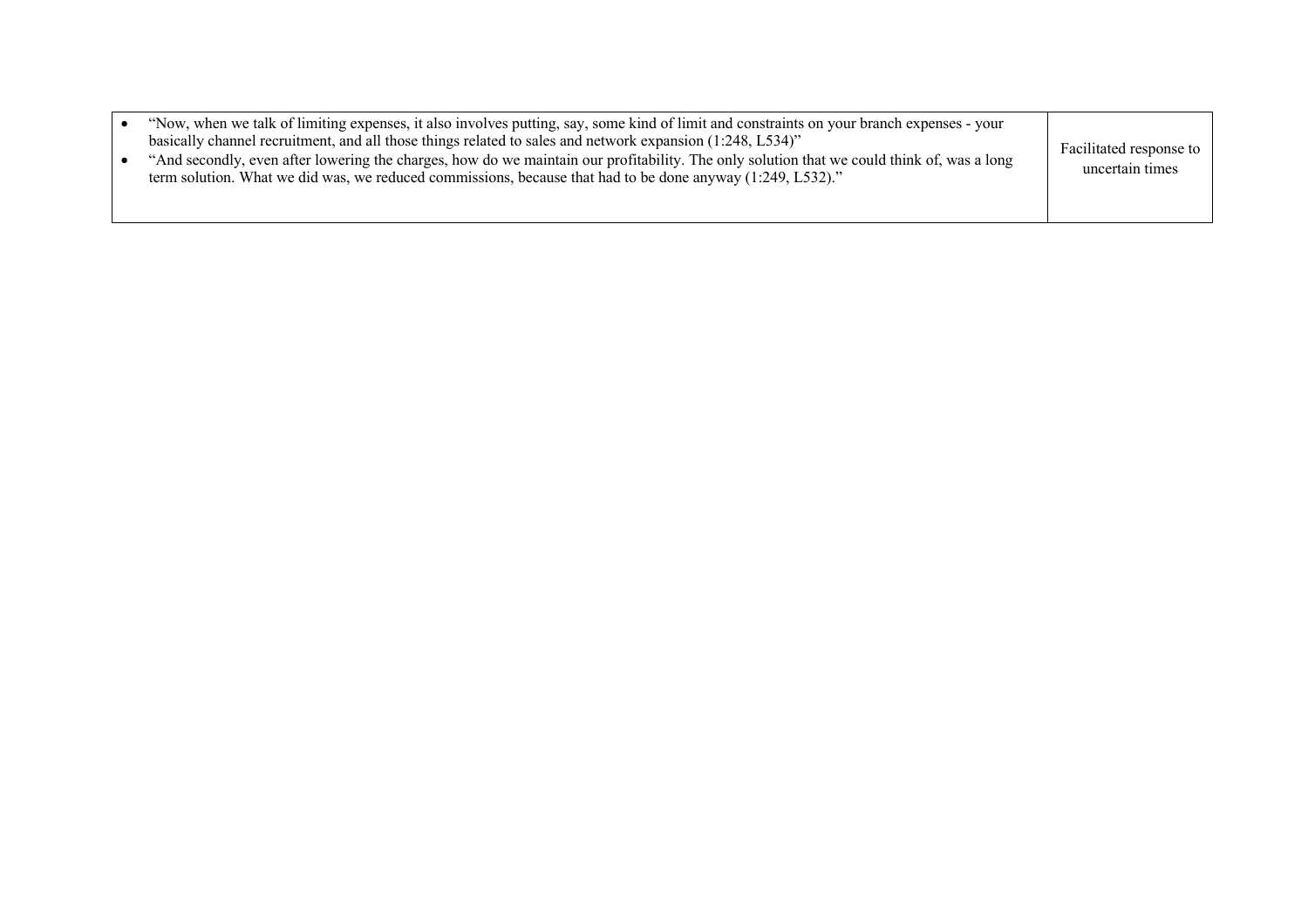# **Table 3 (F): Illustrative Data Structure for the Aggregate Dimension titled 'Focus on Business Fundamentals' as a Structural Ecosystem**

|                        | First order codes (in-verbatim terms from key informants)                                                                                                                                                                                                                                                                                                                                                                                                                                                                                                                                                                                                                                                                                                    | <b>Second order themes</b><br>(Microfoundations) |
|------------------------|--------------------------------------------------------------------------------------------------------------------------------------------------------------------------------------------------------------------------------------------------------------------------------------------------------------------------------------------------------------------------------------------------------------------------------------------------------------------------------------------------------------------------------------------------------------------------------------------------------------------------------------------------------------------------------------------------------------------------------------------------------------|--------------------------------------------------|
|                        | "the right mix of bancassurance channel, the retail channel, and then the corporate solutions channel, even IA, that's the institutional alliances<br>channel (1:152, L274)"<br>"we have around 8000 employees in agency channel itself, and that is how our network is spread in 500 locations and we have our branches in<br>those 500 locations, though agency does around just 40% of the business, not even 70% (2:536, L852) there exists only around 1200-1500 in<br>the bancassurance channel (2:537, L852)."<br>"we would have been better off if we had one or two more bank (3:745, L1502)."                                                                                                                                                      | Sales channel balanced<br>contribution           |
| $\bullet$              | "So, if [bancassurance partner] has a regional office, we have the Branch Development Managers, and then we have the Area Managers to look<br>at the network-level necessity, we also have Regional Managers (Bank) and we have a Country Head here, who looks after the entire<br>[bancassurance partner] relationship as such (1:347, L918)."<br>The sales function was organised as "Channel-wise first and then geography. So, the channels are full verticals (2:107, L156)."<br>"I had to do a lot of education, that don't compare yourself with your sister channel and they don't get salaries, and if they are behaving in a<br>certain fashion, you should behave like big brothers because you are all employees of the company (3:533, L1047)." | Smooth sales channel<br>operations               |
|                        | "the payments [to the agency force] can also be non-monetary in case of schemes (1:514, L1284)."<br>'Retail Strategy and Business Development'- "take care of the incentive for the agents as well as the employees, they take care of all the events,<br>contests that we design for our channel partners (2:554, L872)."<br>"to try and ensure that we keep the distribution pay-out the same, trying not to reduce distribution pay-out (3:170, L443)."                                                                                                                                                                                                                                                                                                   | Channel motivation                               |
| $\bullet$<br>$\bullet$ | "it's like doing things efficiently and meticulously, doing things fast (1:325, L834) How efficiently these codes are written, so that they<br>don't do things repetitively, and how quickly in terms of run-time does it delivers results (1:329, L842)."<br>"No, whatever team members we had, we did with that. There were just some extra hours put in, but we didn't add anyone (2:140, L223)."<br>"And we have in fact closed down 75 offices last year and 56 offices prior to that. So, we are now undoing what we should have not done at that<br>time, in the very first place $(3:209, L502)$ "                                                                                                                                                   | Cost control and<br>productivity                 |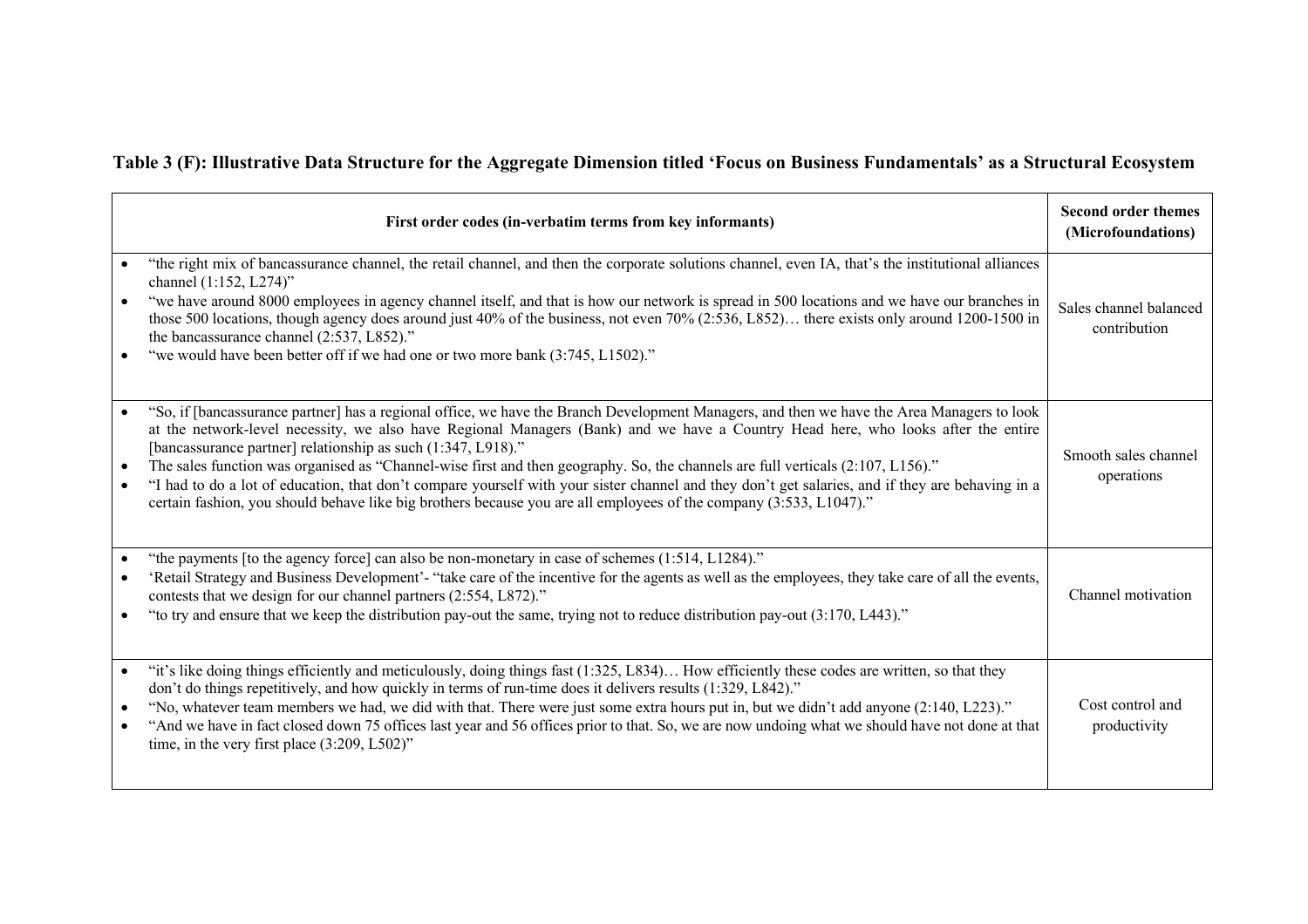| Persistency targets [in THOR] were given to the sales and branch people alike<br>"We have a separate persistency team (2:210, L307)."<br>"[we] always talked about maintaining high persistency at all forums and rewarded it and penalised it as well (3:553, L1073)."                                                                                                                                                                                                                                                                                                                                                                 | Persistency of renewals                |
|-----------------------------------------------------------------------------------------------------------------------------------------------------------------------------------------------------------------------------------------------------------------------------------------------------------------------------------------------------------------------------------------------------------------------------------------------------------------------------------------------------------------------------------------------------------------------------------------------------------------------------------------|----------------------------------------|
| "Our charge structure was normal, and so the impact of these regulatory changes were not as extensive on us Number two, the surrender<br>charges has been quite, quite low we did not have to do too much of course correction (1:379, L1002)."<br>"we had proactively assessed the workshops and interacted with people, and we realised that there is a certain need that is being ignored and<br>then we came up with a return-of-premium product (2:227, L339)."<br>The agents of this insurer were mandated to undergo a "1 day training and certification (3:488, L987)" even before the regulatory changes in<br>that direction. | Buffer against<br>environmental shocks |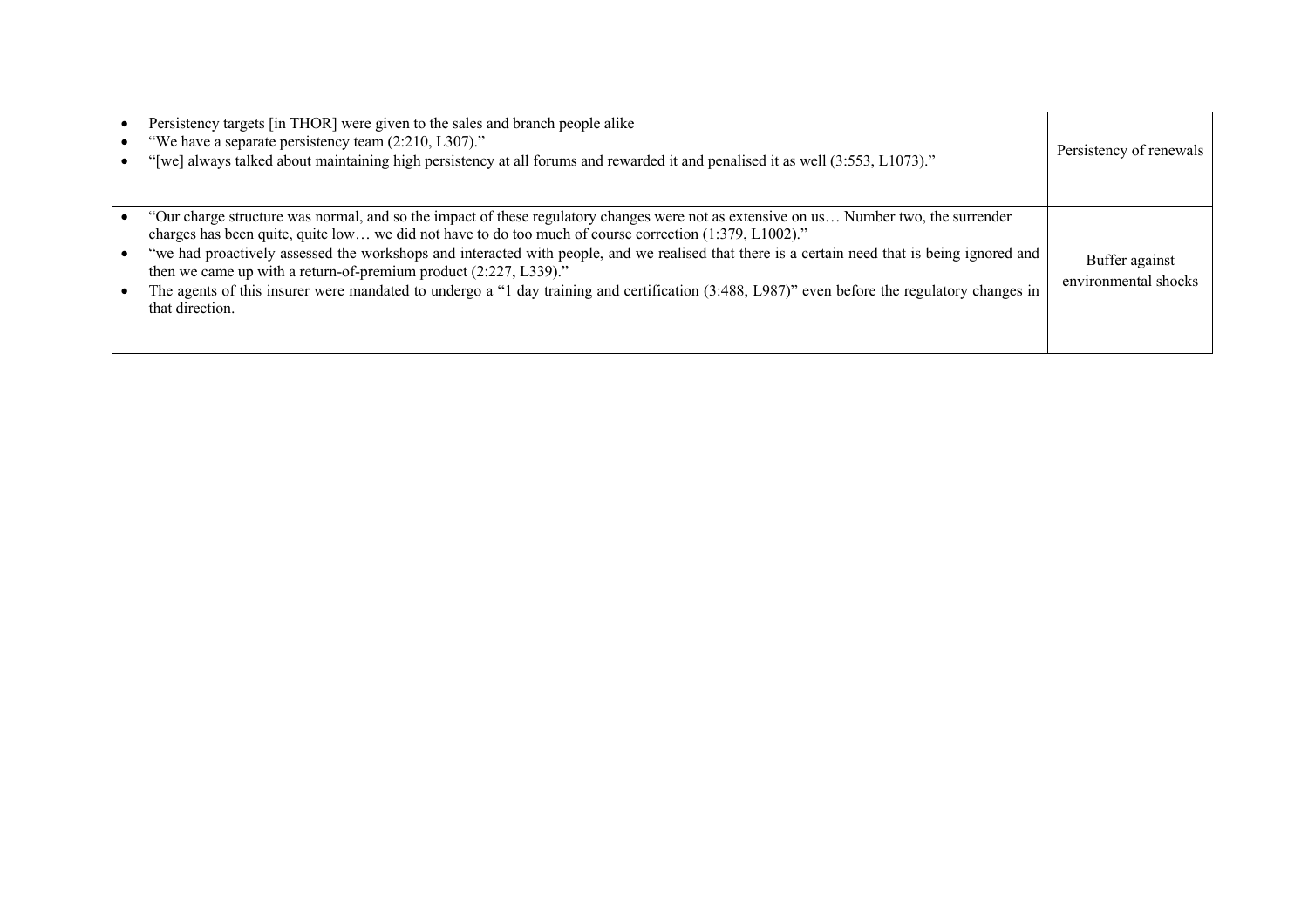# **Table 3 (G): Illustrative Data Structure for the Aggregate Dimension titled 'Organisational Processes' as a Structural Ecosystem**

| First order codes (in-verbatim terms from key informants)                                                                                                                                                                                                                                                                                                                                                                                                                                                                                                                                                                                                                                                         | <b>Second order themes</b><br>(Microfoundations)                              |
|-------------------------------------------------------------------------------------------------------------------------------------------------------------------------------------------------------------------------------------------------------------------------------------------------------------------------------------------------------------------------------------------------------------------------------------------------------------------------------------------------------------------------------------------------------------------------------------------------------------------------------------------------------------------------------------------------------------------|-------------------------------------------------------------------------------|
| "the domain expertise of underwriting is very, very limited and scarce. So, say for new business issuance, the underwriting consideration which<br>dominates the design of the process (1:751, L2007)."<br>"Our workflow application has been selected as an example of a model insurer in the international category, and it is being announced today<br>$\bullet$<br>$(2:379, L564)$ ."<br>So, for all major programmes, national [train the trainer] TTTs will be held, and for all smaller programmes, zonal TTTs are held, regional TTTs<br>$\bullet$<br>are held and then the programmes are rolled out (3:505, L1007)"                                                                                     | Design for optimal<br>utilisation (for both<br>niche and generalist<br>roles) |
| "the Projects department carved out a niche space for thinking laterally on various areas outside the sphere (1:898, 2351)."<br>"Innovation is rewarded in our KRA structure (1:903, L2353)."<br>"you create a culture of innovation. We always hired people who wanted to do innovation. Most of the guys who are very creative walked into<br>$\bullet$<br>our outfit (1:895, L2351)."                                                                                                                                                                                                                                                                                                                          | Emphasis on process<br>innovation with ample<br>reward                        |
| "these targets will be ambitious, then automatically people realise that just an increase in current processes may not be sufficient to meet the new<br>$\bullet$<br>requirements itself leads to new things coming out - automation may come out, new ways of doing things may come out (1:467, L1200)."<br>"And then, another way is by not adding manpower by us (1:904, L2353) So, motto is very simple - same manpower but double the volume;<br>so, how to do, and the only answer is through innovation. That culture has been set-in (1:905, L2355)."                                                                                                                                                     | Process innovation and<br>optimisation as a<br>recursive cycle                |
| New Customer Initiatives (NCI) - "you have to think of something different and new from here, rather than doing things as such which are<br>$\bullet$<br>mundane. Now, we can do innovation and all, because we have got time now (1:635, L1762)"<br>"so there are a set of people [within 'underwriting'] who keep on understanding gap in the system and suggesting changes (1:729, L1965)."<br>$\bullet$<br>"here is a fluid structure - this organisation is not top heavy, everybody has security and space to grow. So we could innovate the processes<br>$\bullet$<br>$(1:907, L2355)$ ."<br>"We have the Process Management and Quality, and their job is to write processes (2:529, L846)."<br>$\bullet$ | Dedicated team to<br>facilitate process<br>changes                            |
| "we realised that our own home grown systems and IT model helped us a lot. This has given us tremendous customisation (1:758, L2029)."                                                                                                                                                                                                                                                                                                                                                                                                                                                                                                                                                                            | Process flexibility                                                           |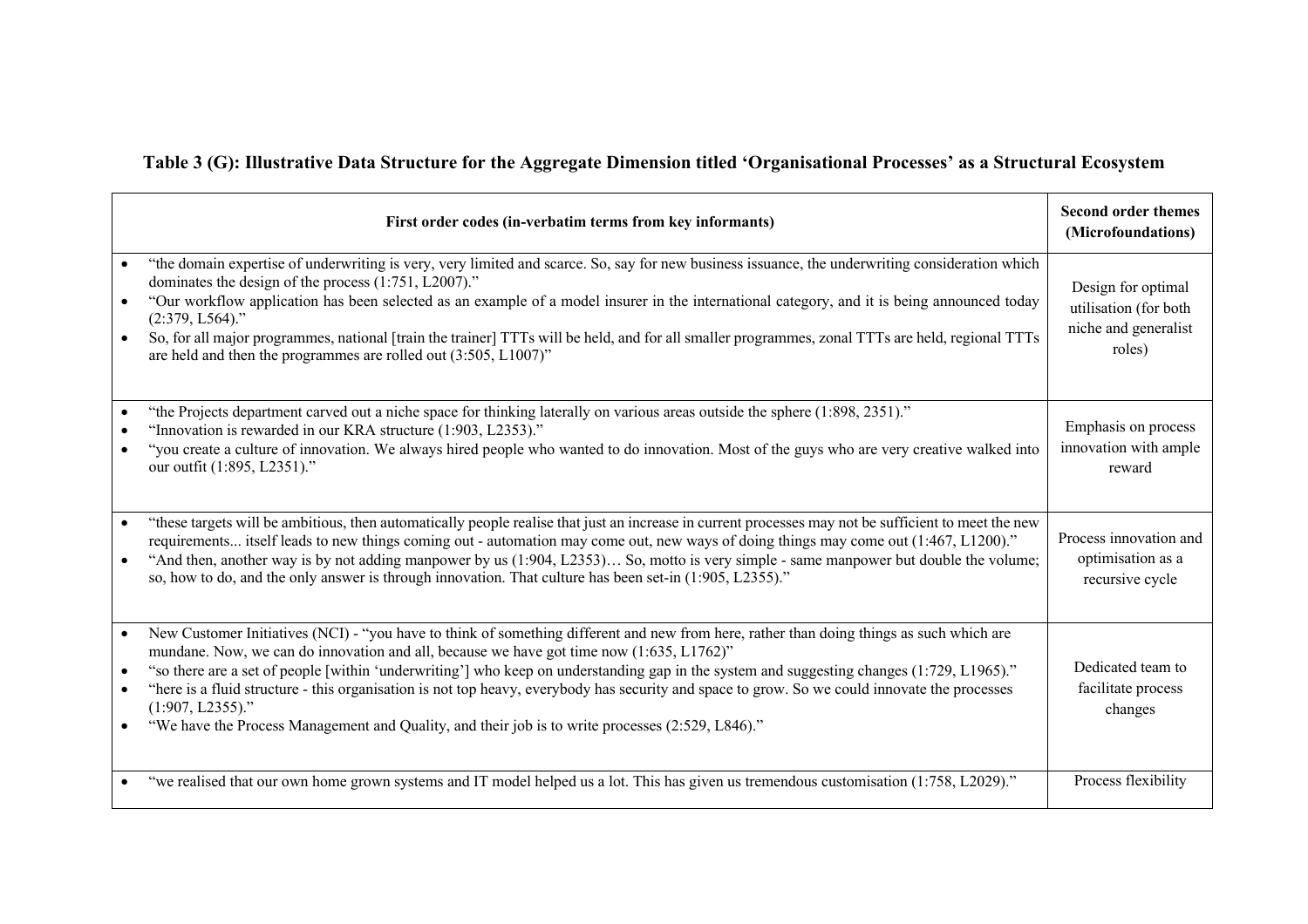| that was easy because there was rotation $(3:601, L1153)$ " | "We made it so user-friendly that anybody reading it should be able to do the job. We had simplified it in Claims also, and we did it again in PS<br>$(1:818, L2238)$ ." |
|-------------------------------------------------------------|--------------------------------------------------------------------------------------------------------------------------------------------------------------------------|
|                                                             | "We used the software for pricing and valuation both. And then people in the pricing left, then I shifted the person from valuation to pricing, but                      |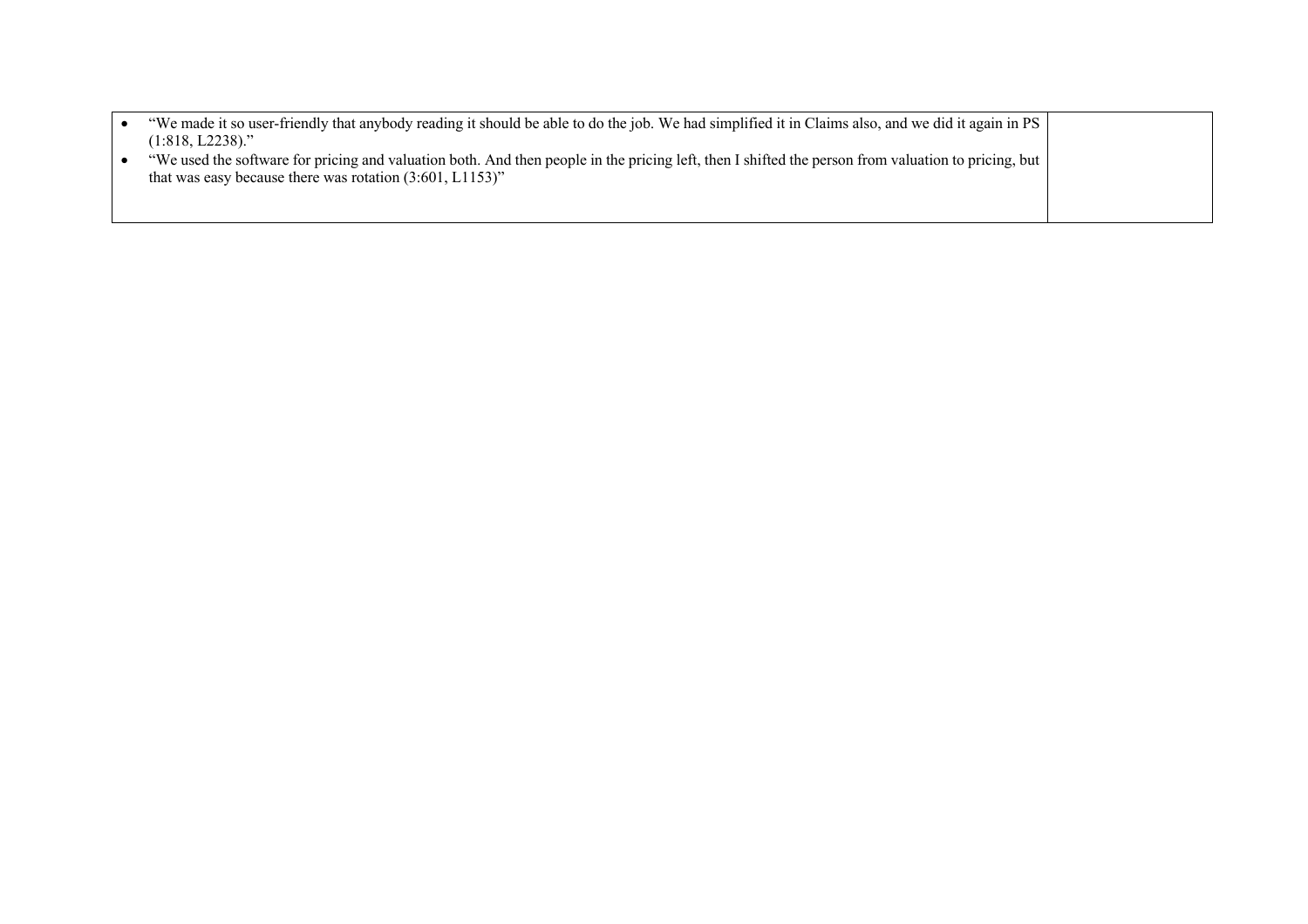|  | Table 3 (H): Illustrative Data Structure for the Aggregate Dimension titled 'Focus on Human Resources' as a Structural Ecosystem |  |  |  |  |
|--|----------------------------------------------------------------------------------------------------------------------------------|--|--|--|--|
|--|----------------------------------------------------------------------------------------------------------------------------------|--|--|--|--|

| First order codes (in-verbatim terms from key informants)                                                                                                                                                                                                                                                                                                                                                                                                                                                                                                                                                                                                                                                                                                                                                                                                                            | <b>Second order</b><br>themes<br>(Microfoundations)                             |
|--------------------------------------------------------------------------------------------------------------------------------------------------------------------------------------------------------------------------------------------------------------------------------------------------------------------------------------------------------------------------------------------------------------------------------------------------------------------------------------------------------------------------------------------------------------------------------------------------------------------------------------------------------------------------------------------------------------------------------------------------------------------------------------------------------------------------------------------------------------------------------------|---------------------------------------------------------------------------------|
| "We decided that those people who joined us should remain with us. It was the only focus (1:924, L2371)."<br>"when the market came down We didn't retrench anybody, even when other players were doing. So our people stood by us (1:786, L2136)."<br>"We have tie-up with HR, so that the person first goes through the induction and then only will he go to the department (2:288, L452)"<br>"all organisations are driven by people as a collective (3:694, L1430)."                                                                                                                                                                                                                                                                                                                                                                                                             | Employees treated as<br>single-biggest<br>resource                              |
| "We did complete re-scaling; completely behavioural, rescaling, attitude, and likewise. And suddenly, we find an attitude where people think<br>in lateral space and question as to what do they want to do for the next five years. If my person is happy, he will go for the customer, and work<br>for the company on his own $(1:920, L2367)$ ."<br>"except me, everybody in this team has been here in the system for long. Some have been brought in from different departments (2:141, L224)."<br>"prefer to promote people internally (3:819, L1683)."<br>"people have developed in my team, right from a manager to the Comptroller (3:249, L546)."<br>"you have proven your expertise in the given role for two years and then you have proven yourself into another area, so now in the 3rd area<br>when you come and prove yourself, you will be promoted (3:248, L546)." | Focus on growth of<br>employees                                                 |
| "E.g., in new business team, there are 2 people who are set for interacting with the relationship team. If they fail, then it gets highlighted to us<br>at departmental heads, and then we both sit and try to resolve it (1:660, L1800)."<br>"at the organisational level, at the apex, a committee that we call the EC, the Executive Committee. All organisational issues are discussed in<br>these EC meetings, which happens again once in every 2 weeks (2:45, L62)."<br>"So effectively, in this environment with margin compression, what we [actuaries] say generally prevails (3:61, L213)."                                                                                                                                                                                                                                                                               | Delicate balance<br>between formal and<br>informal relationships                |
| "We meet every day in the morning and discuss what all are our difficulties and this resolves the issues (1:549, L1627)."<br>"Quite a few iterations happen in between, and I don't see any conflict of interest happening at any point of time. So, we work very closely<br>$(3:642, L1189)$ ."                                                                                                                                                                                                                                                                                                                                                                                                                                                                                                                                                                                     | Dialogue and<br>deliberations for the<br>informal structure in<br>working order |